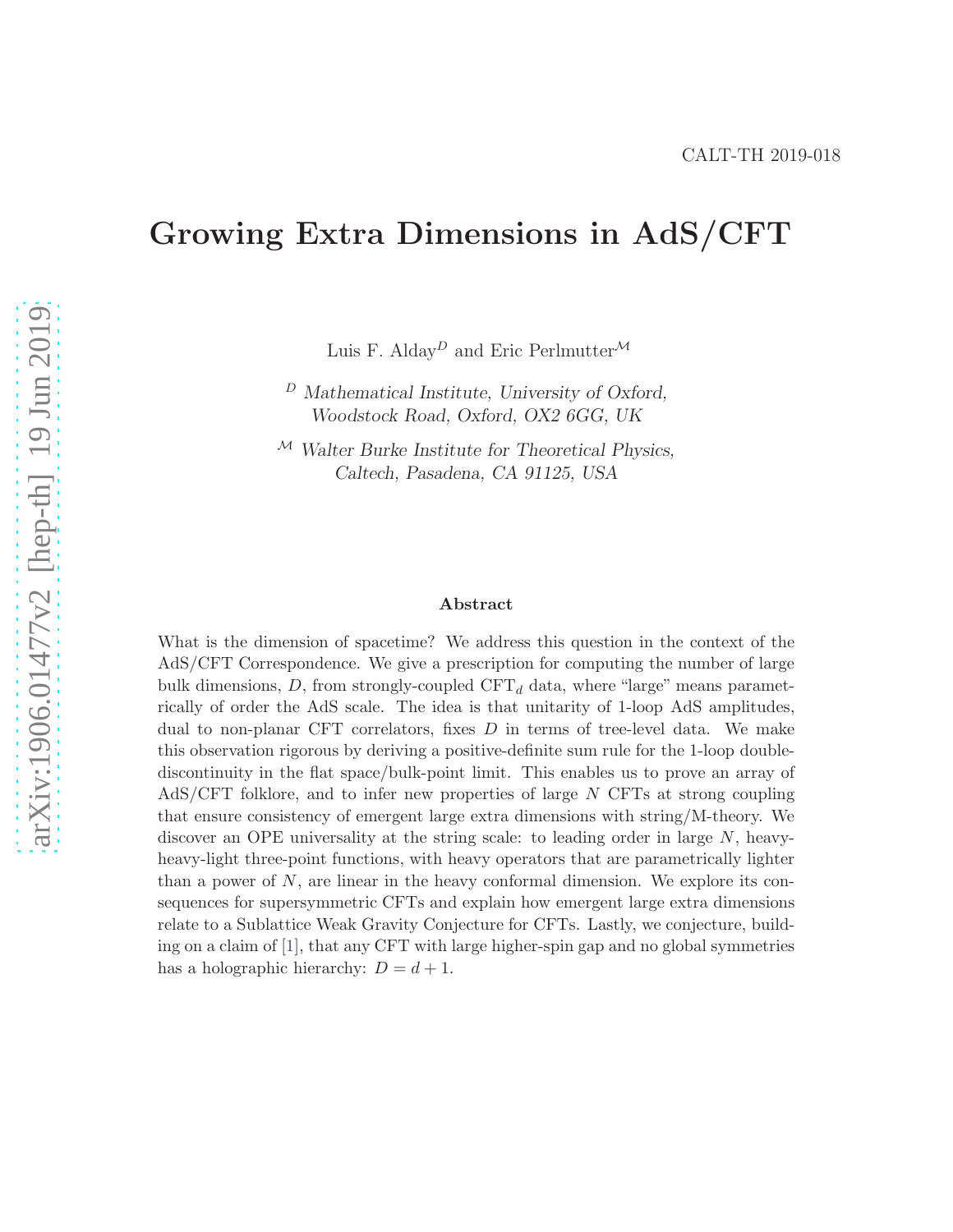# Contents

| $\mathbf 1$    | Introduction                                                                                                                                                                                                         | 1                          |
|----------------|----------------------------------------------------------------------------------------------------------------------------------------------------------------------------------------------------------------------|----------------------------|
| $\overline{2}$ | Counting dimensions with 1-loop amplitudes<br>2.1<br>2.2<br>2.3<br>$1/\Delta_{\rm gap}$ corrections and AdS quartic vertices<br>2.4                                                                                  | 3<br>3<br>8<br>10<br>12    |
| 3              | Bounding holographic spectra                                                                                                                                                                                         | 15                         |
| $\overline{4}$ | OPE universality at the string scale<br>Asymptotic linearity of planar non-BPS spectra<br>4.1                                                                                                                        | 17<br>19                   |
| $\overline{5}$ | On holographic hierarchies                                                                                                                                                                                           | 20                         |
| 6              | <b>Future directions</b>                                                                                                                                                                                             | 22                         |
|                | A Supplementary details at 1-loop                                                                                                                                                                                    | 24<br>24<br>24             |
|                | B OPE universality: Further comments and computations<br>B.1<br>B.2<br>On a Sublattice Weak Gravity Conjecture for CFT<br>B.3<br>Linearity of chiral primary three-point functions in D1-D5 CFT $\dots \dots$<br>B.4 | 26<br>26<br>28<br>29<br>30 |

# <span id="page-1-0"></span>1 Introduction

This work aims to prove some fundamental aspects of the AdS/CFT Correspondence using bootstrap-inspired techniques at large N, and to extract new properties of strongly coupled large N CFTs in the process. Our motivation comes from several directions:

1) Locality and sparseness in AdS/CFT: Much has been written about the interplay between strongly coupled CFT dynamics and the hallmarks of gravitational effective field theory (e.g. [\[1](#page-32-0)[–5\]](#page-32-1)). Famously, sub-AdS locality in an Einstein gravity dual requires a large gap to single-trace higher-spin operators in the CFT [\[2,](#page-32-2)[6\]](#page-32-3):  $\Delta_{\rm gap} \gg 1$ . But in how many dimensions is the bulk theory local? Large  $\Delta_{\rm gap}$  is, despite occasional claims to the contrary, not the same thing as sparseness of the low-spin spectrum, another oft-invoked avatar of strong coupling. As we will explain, the answer to the previous question is directly correlated with the degree of sparseness.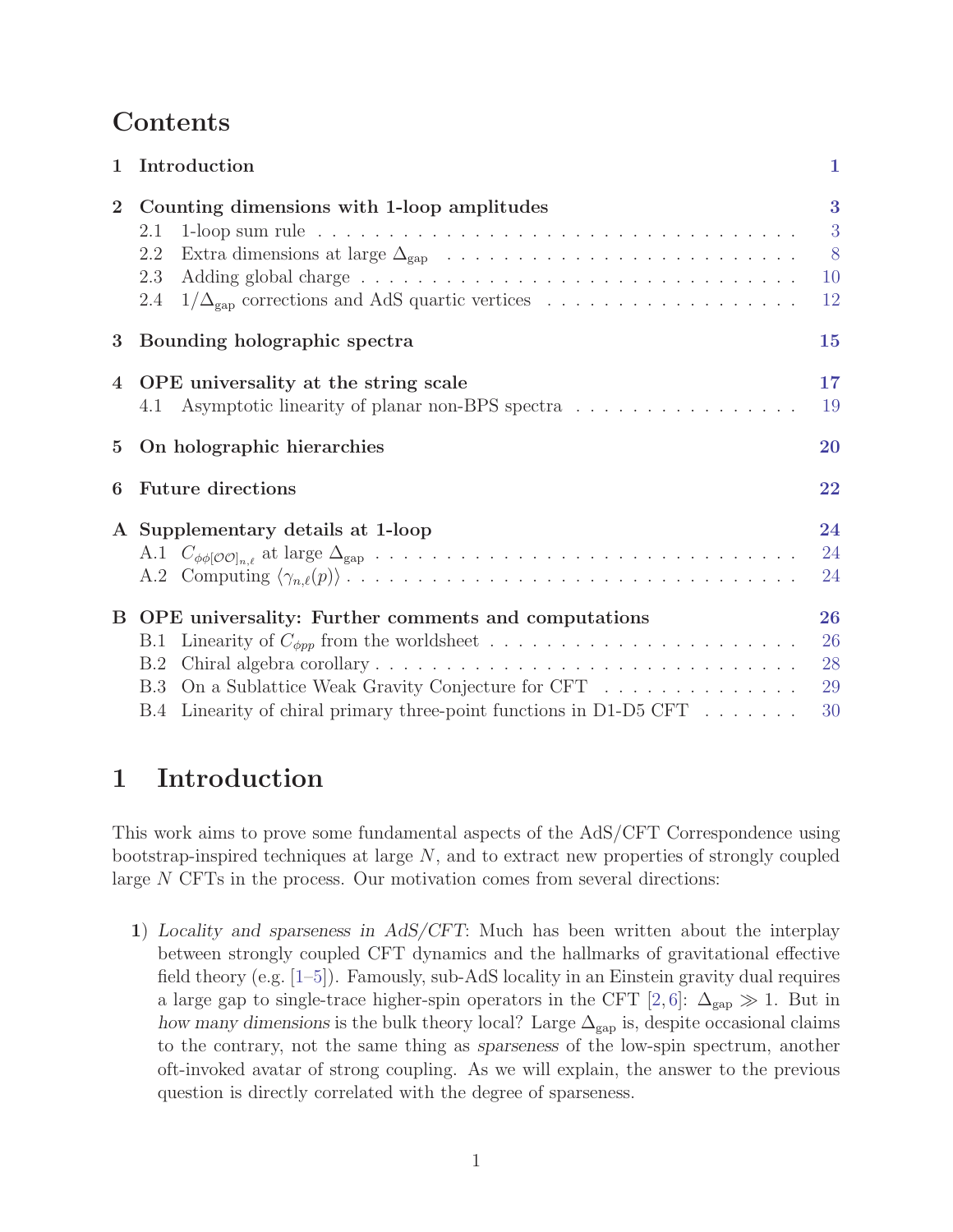- 2) String/M-theory landscape beyond supergravity: What is the landscape of consistent AdS vacua? This question is old because it is challenging. The scales in the problem are the AdS scale L, the KK scale  $L_{\mathcal{M}}$  (where M is some internal manifold), the Planck scale  $\ell_p$ , and (in string theory) the string scale  $\ell_s$ . Reliable bulk construction of scale-separated AdS vacua  $(L_M \ll L)$  in string theory requires control at finite  $\alpha'$  and, perhaps, at finite  $g_s$ . This is not currently possible without resorting to parametric effective field theory arguments, and/or assumptions about the structure of  $\alpha'$  perturbation theory and/or backreaction of sources, which existing works all employ in some way.<sup>1</sup>
- 3) Bulk reconstruction from large N bootstrap: There has been recent progress in building up AdS amplitudes from large  $N$  bootstrap, or bootstrap-inspired, methods. This is true both for "bottom-up" ingredients such as Witten diagrams [\[2,](#page-32-2) [20–](#page-33-0)[25\]](#page-33-1), and topdown, complete amplitudes in string/M-theory at both genus zero [\[26](#page-33-2)[–34\]](#page-34-0) and genus one [\[35](#page-34-1)[–43\]](#page-35-0). It is natural to apply these insights to more abstract investigations of the AdS landscape.

These topics invite many questions. We will answer the following one:

Define D as the number of "large" bulk dimensions, of order the AdS scale. Given the local operator data of a large  $\Delta_{\rm gap}$  CFT to leading order in 1/c, what is D?

Unlike other questions in the realm of holographic spacetime, this is not possible to answer classically using a finite number of fields: consistent truncations exist.

On the other hand, quantum effects in AdS can tell the difference between D dimensions and  $d+1$  dimensions. Our key idea is that AdS loop amplitudes are sensitive to D because all  $(d + 1)$ -dimensional fields generically run in loops. This philosophy, together with recent understanding of the structure of AdS loops imposed by unitarity [\[22\]](#page-33-3) and of the constructibility of CFT correlators from their double-discontinuity [\[44,](#page-35-1) [45\]](#page-35-2), allows us to derive a positive-definite sum rule for  $D$  in terms of tree-level data. Central to our approach is the flat space/bulk-point limit  $[2, 46-49]$  $[2, 46-49]$  $[2, 46-49]$ , in which D dimensions decompactify and the correlator becomes an S-matrix.

The sum rule is given in [\(2.21\)](#page-7-1), where  $\beta_{n,\ell}^{1-\text{loop}}$  is defined in [\(2.17\)](#page-6-0). The formula (2.17) holds for arbitrary  $\Delta_{\text{gap}}$ , but the sum rule [\(2.21\)](#page-7-1) holds at large  $\Delta_{\text{gap}}$ . Its application efficiently proves statements about bulk emergence from large  $N$ , large  $\Delta_{\text{gap}}$  CFT that are widely believed to be true based on inference from the bulk side of tractable AdS/CFT examples. (See Sections [2](#page-3-0) and [3](#page-15-0) and Appendix [A.](#page-23-0)) They include the following:

• Degree-x polynomial growth of single-trace degeneracies grows x large extra dimensions:  $D = d + 1 + x$ . This is the converse of the inference of such growth from Weyl's law scaling of eigenvalue degeneracies of a transverse manifold  $\mathcal{M}$  in an AdS $\times\mathcal{M}$  solution.

<sup>1</sup>Some older works in the AdS/CFT context include [\[7–](#page-32-4)[11\]](#page-32-5). Some works from the swampland or string cosmological perspective include [\[12–](#page-33-4)[19\]](#page-33-5).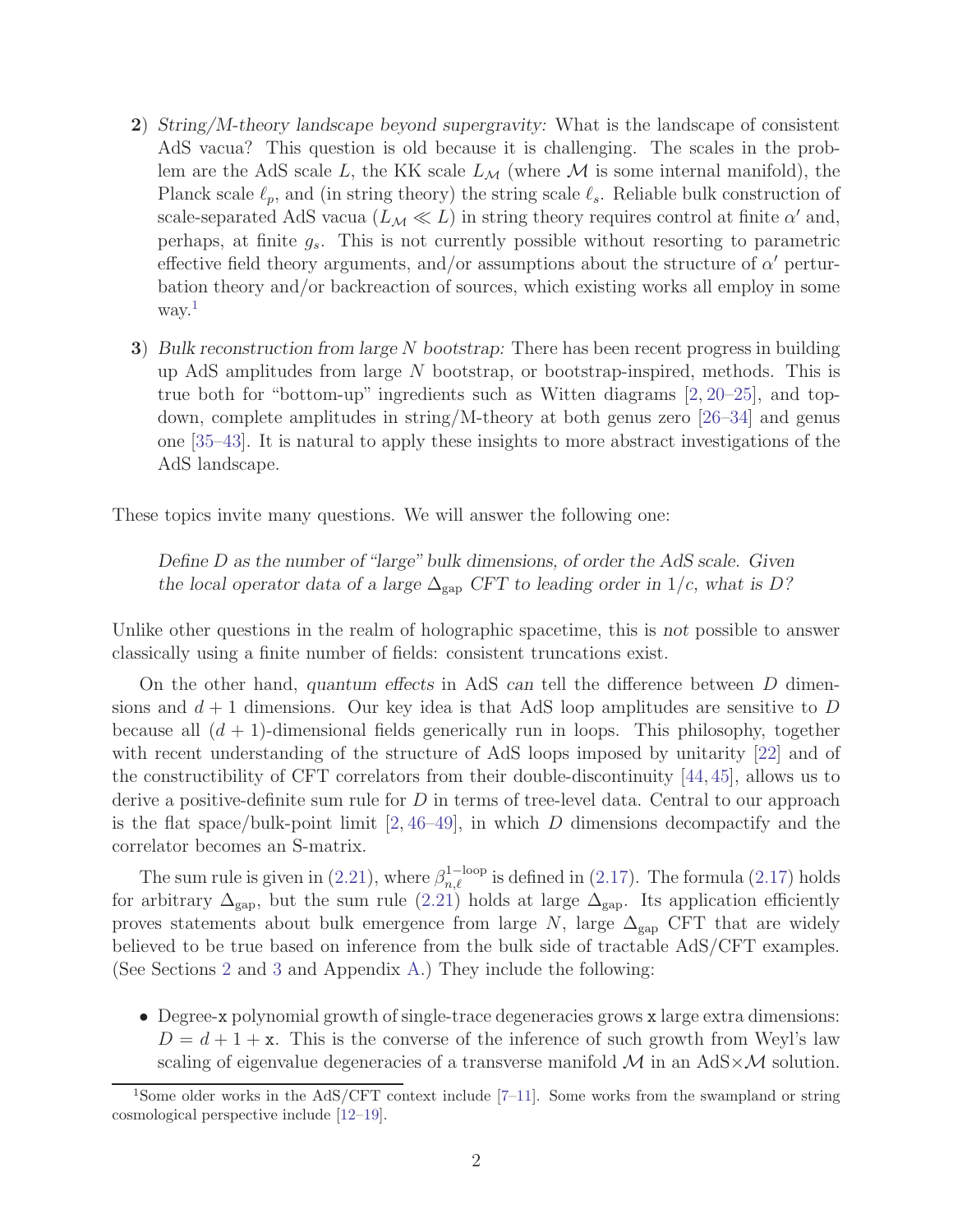- For superconformal CFTs (SCFTs), we derive a "characteristic dimension" due to the existence of towers of Higgs or Coulomb branch operators. This places a lower bound on D for SCFTs with these structures. The same is true for other non-R global symmetries, quantified in terms of the dimension of their irreps.
- Requiring that AdS vacua are realized in critical or sub-critical string theory  $(D \leq 10)$ or M-theory ( $D \leq 11$ ) bounds the asymptotic growth of planar CFT data at large quantum numbers. This implies quantitative bounds on which global symmetries with towers of charged operators may be geometrized at the AdS scale.

Along the way, we make several remarks about emergent behavior at strong coupling. A particularly notable one is a new universal property of the OPE in planar CFTs, which we motivate and explore in Section [4:](#page-17-0) at leading order in  $1/N$ , the three-point coupling  $C_{\phi pp}$  of two "heavy" operators  $\mathcal{O}_p$  with  $1 \ll \Delta_p \ll N^{H>0}$  to a "light" operator  $\phi$  with  $\Delta_{\phi} \ll \Delta_p$  is linear in  $\Delta_p$ . This appears to hold generically. Applied to CFTs with string duals where  $\mathcal{O}_p$  is taken to be a string state, this is a universality in the string scale OPE. We provide several arguments, and independent evidence from myriad CFT computations in the literature. While we arrived at this by way of arguments from 1-loop unitarity, this is a general property, independent of holography, that we expect to find wider applicability. We explain an implication for non-BPS spectra of SCFTs in Section [4.1.](#page-19-0) In Appendix [B](#page-25-0) we sketch a worldsheet proof and discuss other consequences of the OPE linearity. This includes a connection between this OPE asymptotic, large extra dimensions, and a parametric form of the Sublattice Weak Gravity Conjecture for CFTs which we formulate in [\(B.14\)](#page-29-1): the upshot is that not all symmetries in all large c, large  $\Delta_{\rm gap}$  CFTs satisfy even a parametric form of the sLWGC, and whether this happens is closely related to large extra dimensions in the bulk.

Finally, in Section [5](#page-20-0) we apply lessons learned to formulate a "Holographic Hierarchy Conjecture" on the conditions required for prototypical bulk locality,  $D = d + 1$ . This conjecture, like much of this paper, owes inspiration to the discussion of [\[1\]](#page-32-0). It also makes contact with recent investigations into symmetry and UV consistency in quantum gravity [\[50–](#page-35-5)[53\]](#page-35-6). We believe our intuition from the 1-loop sum rule to place the suggestions of [\[1\]](#page-32-0) on a firmer, and slightly modified, conceptual footing.

## <span id="page-3-0"></span>2 Counting dimensions with 1-loop amplitudes

<span id="page-3-1"></span>As stated in the introduction, we will present a formula from which one can derive D from planar single-trace data in a dual CFT.

### 2.1 1-loop sum rule

We begin with some dimensional analysis. Consider a D-dimensional two-derivative theory of gravity coupled to low-spin matter  $(\ell \leq 2)$ . Its scattering amplitudes admit a perturbative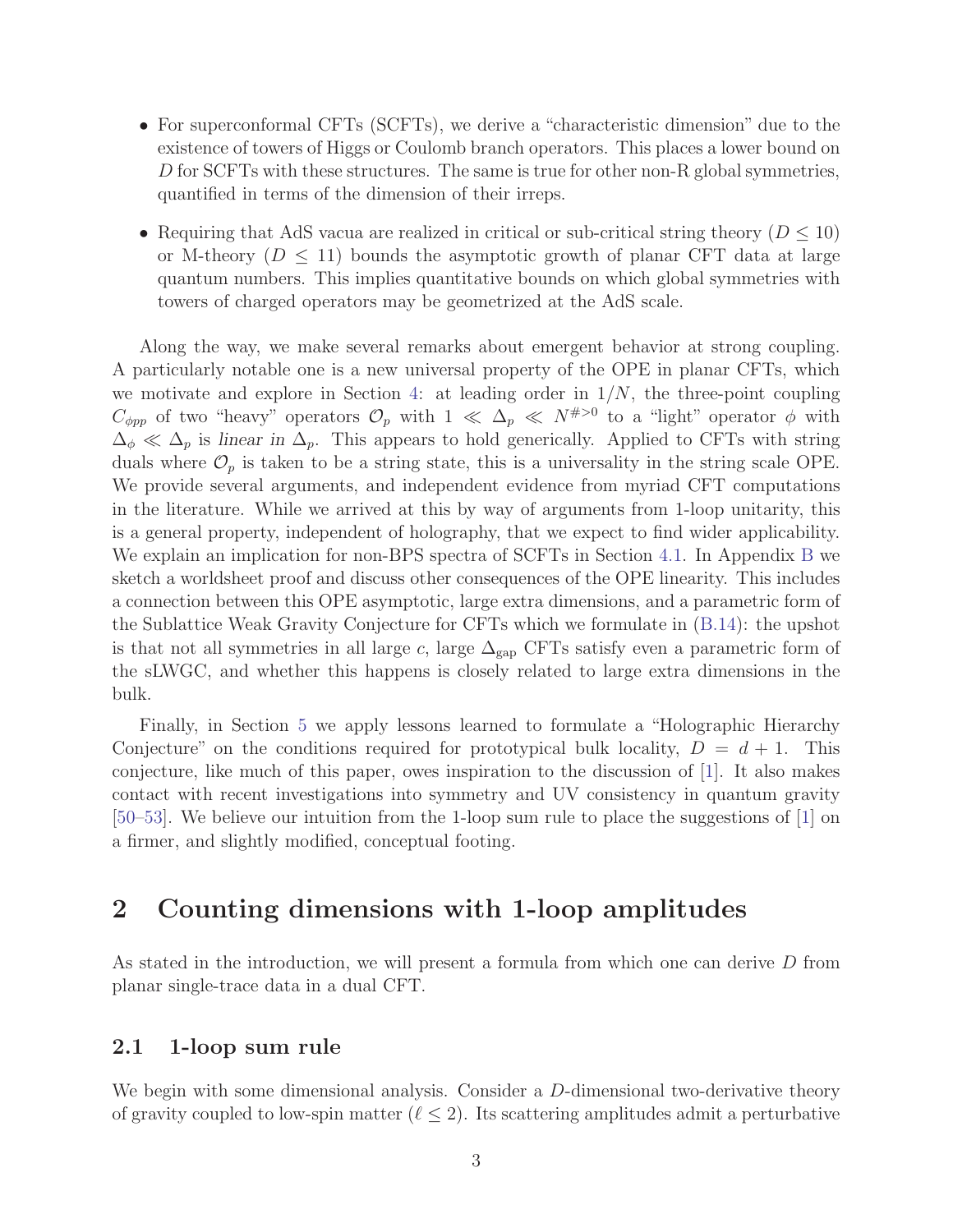expansion in  $G_N$ . In this expansion, the connected four-point amplitudes of massless fields – call them  $A_D(s,t)$ , where s and t are the two independent Mandelstam invariants – take the form

$$
A_D(s,t) = G_N A_D^{\text{tree}}(s,t) + G_N^2 A_D^{\text{1-loop}}(s,t) + \mathcal{O}(G_N^3)
$$
\n(2.1)

where  $G_N$  is the (renormalized) D-dimensional Newton's constant. Suppose this theory admits a solution of the form  $AdS_{d+1} \times M$ , where M is an internal manifold with  $dim(\mathcal{M}) =$  $D - d - 1$ . The solution need not be a direct product, but we will continue to use this simple notation. The amplitude  $A_D(s, t)$  may be trivially expanded in powers of the  $AdS_{d+1}$ Newton's constant by dividing by Vol( $\mathcal{M}) \sim L_{\mathcal{M}}^{D-d-1}$ . Call the resulting amplitude  $A_{d+1}(s,t)$ ,

$$
A_{d+1}(s,t) \equiv \frac{A_D(s,t)}{\text{Vol}(\mathcal{M})}
$$
\n(2.2)

In order for this solution to be consistent with bulk effective field theory,  $L_M \sim L$ , where L is the AdS scale. Using the holographic dictionary, we can express  $G_N$  in terms of c, the CFT central charge, to leading order, as

$$
G_N \sim \frac{L^{D-2}}{c} \tag{2.3}
$$

Then expressing  $A_{d+1}(s,t)$  in these variables,

<span id="page-4-0"></span>
$$
A_{d+1}(s,t) = \frac{L^{d-1}}{c} A_{d+1}^{\text{tree}}(s,t) + \frac{L^{D+d-3}}{c^2} A_{d+1}^{1-\text{loop}}(s,t) + \mathcal{O}(c^{-3})
$$
\n(2.4)

By dimensional analysis, at high energy  $s, t \gg 1$ ,

<span id="page-4-1"></span>
$$
A_{d+1}(s \gg 1, \theta) = \frac{(L\sqrt{s})^{d-1}}{c} f_{d+1}^{\text{tree}}(\theta) + \frac{(L\sqrt{s})^{D+d-3}}{c^2} f_{d+1}^{1-\text{loop}}(\theta) + \mathcal{O}(c^{-3}) \tag{2.5}
$$

where  $\cos \theta = 1 + \frac{2t}{s}$  is kept fixed and  $f_{d+1}^{\text{tree}}(\theta)$  and  $f_{d+1}^{\text{1-loop}}(\theta)$  are some angular functions. This expression must be reproduced by the flat space limit of an  $AdS_{d+1}$  four-point amplitude, order-by-order in  $1/c$ .

The  $AdS_{d+1}$  amplitude is dual to a CFT<sub>d</sub> four-point function. For simplicity, we study a scalar four-point function of a single-trace primary operator  $\phi$ ,

$$
\langle \phi(0)\phi(z,\bar{z})\phi(1)\phi(\infty)\rangle = (z\bar{z})^{-\Delta_{\phi}}\mathcal{A}(z,\bar{z})
$$
\n(2.6)

We assume an orthonormal basis of single-trace operators on  $\mathbb{R}^d$ . To make contact with the dual AdS amplitude, let us write the  $1/c$  expansion of the connected correlator as

$$
\mathcal{A}(z,\bar{z}) = \frac{1}{c}\mathcal{A}^{\text{tree}}(z,\bar{z}) + \frac{1}{c^2}\mathcal{A}^{\text{1-loop}}(z,\bar{z}) + \mathcal{O}(c^{-3})
$$
\n(2.7)

 $\mathcal{A}(z,\bar{z})$  may be reconstructed from its double-discontinuity via the Lorentzian inversion formula [\[45\]](#page-35-2), where we define the t-channel dDisc as the sum of the two discontinuities across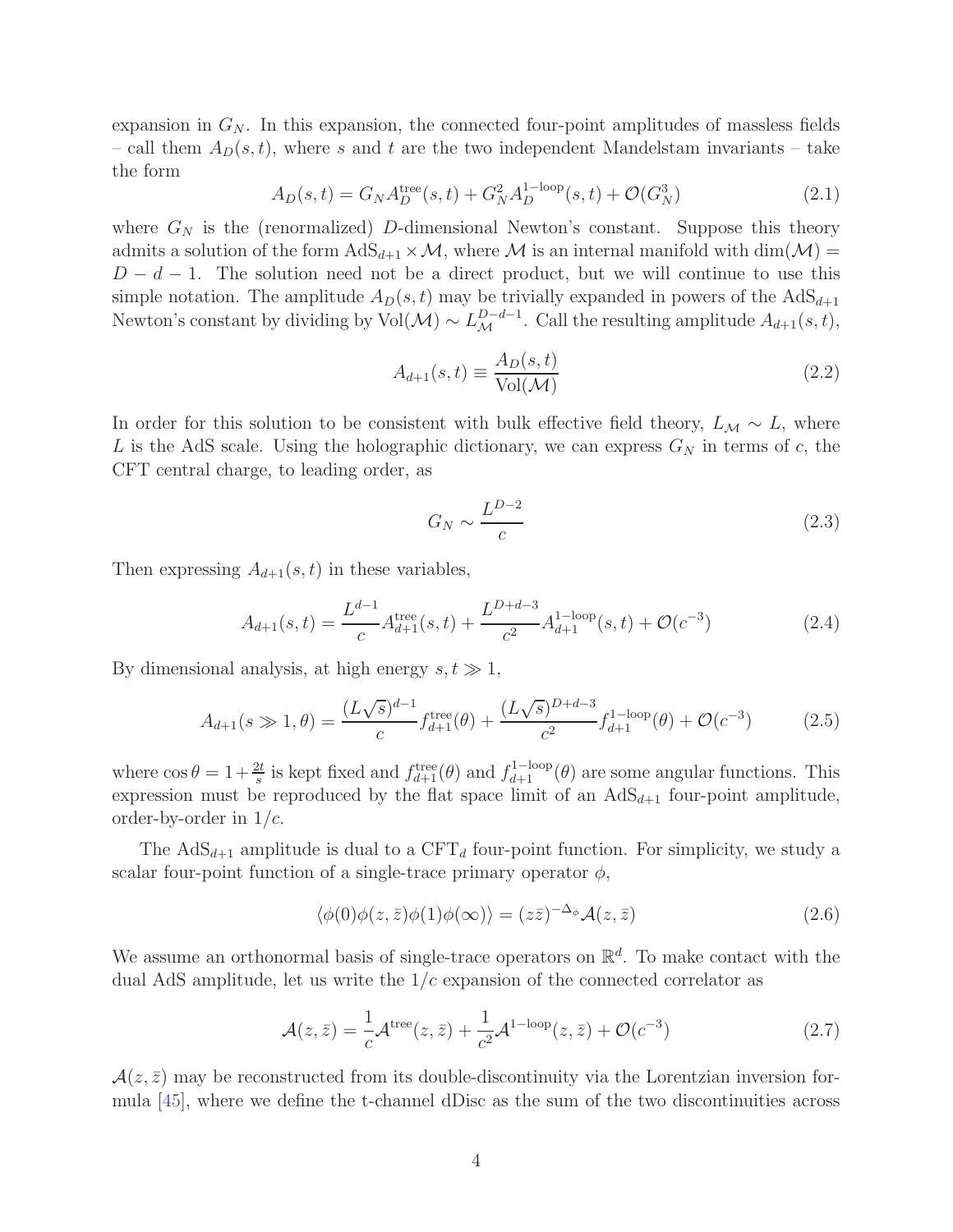the branch cut starting at  $\bar{z} = 1$  (with z fixed),

$$
dDisc(\mathcal{A}(z,\bar{z})) \equiv \frac{1}{2}Disc_{\bar{z}=1}^{\circ}(\mathcal{A}(z,\bar{z})) + \frac{1}{2}Disc_{\bar{z}=1}^{\circ}(\mathcal{A}(z,\bar{z}))
$$
\n(2.8)

We would like to understand dDisc( $\mathcal{A}^{\{1-\text{loop}}(z,\bar{z})\}$  and relate it to [\(2.4\)](#page-4-0) in the flat space/bulkpoint limit.

In general, the t-channel exchange of a primary with twist  $\tau \equiv \Delta - \ell$  contributes to  $dDisc(\mathcal{A}(z,\bar{z}))$  as

<span id="page-5-0"></span>dDisc
$$
(\mathcal{A}(z,\bar{z})) = 2C_{\phi\phi\tau}^2 \sin^2\left(\pi\left(\frac{\tau - 2\Delta_\phi}{2}\right)\right) \left(\frac{z\bar{z}}{(1-z)(1-\bar{z})}\right)^{\Delta_\phi} G_{\Delta,\ell}(1-z,1-\bar{z})
$$
 (2.9)

where  $G_{\Delta,\ell}(1-z,1-\overline{z})$  is the t-channel conformal block, normalized as

$$
G_{\Delta,\ell}(1-z,1-\bar{z}) \sim ((1-z)(1-\bar{z}))^{\frac{\tau}{2}}
$$
\n(2.10)

in the t-channel limit  $(z, \bar{z}) \rightarrow 1$ . What are the contributions to  $\mathcal{A}^{\{1-\text{loop}}}(z, \bar{z})$ ? There is renormalization of tree-level single-trace exchanges – for example, (normalized) single-trace three-point coefficients  $\langle \phi \phi \mathcal{O} \rangle$  can receive non-planar corrections – but for the purposes of our discussion we can safely ignore these terms, as we will justify later. All other contributions are double-trace exchanges  $[\phi \phi]_{n,\ell}$  and  $[{\cal O} {\cal O}]_{n,\ell}$ , where  ${\cal O}$  is another single-trace operator; by large-c counting, triple- and higher multi-traces don't appear in  $\mathcal{A}(z,\bar{z})$  until  $\mathcal{O}(c^{-3})$ , i.e. 2-loop in AdS.<sup>2</sup> The double-traces are spin- $\ell$  primaries defined schematically as

$$
[\phi\phi]_{n,\ell} \equiv \phi \Box^n \partial_{\mu_1} \dots \partial_{\mu_\ell} \phi - (\text{traces})
$$
\n(2.11)

where  $n, \ell \in \mathbb{Z}_{\geq 0}$ , and likewise for  $[O O]_{n,\ell}$ . In the  $1/c$  expansion, its anomalous dimension  $\gamma_{n,\ell}$  is

$$
\gamma_{n,\ell} = \frac{1}{c} \gamma_{n,\ell}^{(1)} + \frac{1}{c^2} \gamma_{n,\ell}^{(2)} + \mathcal{O}(c^{-3})
$$
\n(2.12)

and similarly for the squared OPE coefficients,

$$
a_{n,\ell} \equiv C_{\phi\phi[\phi\phi]_{n,\ell}}^2 = a_{n,\ell}^{(0)} + \frac{1}{c} a_{n,\ell}^{(1)} + \frac{1}{c^2} a_{n,\ell}^{(2)} + \mathcal{O}(c^{-3})
$$
\n(2.13)

 $a_{n,\ell}^{(0)}$  are the squared OPE coefficients of Mean Field Theory (MFT).

Let us first consider the contribution of  $[\phi \phi]_{n,\ell}$  to  $dDisc(\mathcal{A}^{\{1-\text{loop}}(z,\bar{z}))$ . From [\(2.9\)](#page-5-0), these are clearly proportional to squared anomalous dimensions of  $[\phi \phi]_{n,\ell}$ , where the overall coef-

 $2[\phi\mathcal{O}]_{n,\ell}$  and  $[\mathcal{O}\mathcal{O}']_{n,\ell}$ , with  $\mathcal{O}\neq\mathcal{O}'$ , may also appear in the 1-loop amplitude, but their three-point functions with  $\phi\dot{\phi}$  are allowed to be zero at  $O(c^{-1})$  because there is no stress-tensor exchange in any channel of  $\langle \phi \phi \phi \mathcal{O} \rangle$  or  $\langle \phi \phi \mathcal{O} \mathcal{O}' \rangle$ ; this is as opposed to  $\langle \phi \phi [\mathcal{O} \mathcal{O}]_{n,\ell} \rangle$ , which must be nonzero at  $\mathcal{O}(c^{-1})$  due to stress tensor exchange  $\phi\phi \to T \to \mathcal{O}\mathcal{O}$ . For our purposes, and given this lack of universality, we will only include  $[OO]_{n,\ell}$  within this class, leaving the (straightforward) inclusion of the others implicit. Also, O can have spin, but because spin-dependence is not important for us, we are leaving implicit the different Lorentz representations that the double-traces "[ $\mathcal{O}\mathcal{O}|_{n,\ell}$ " can furnish.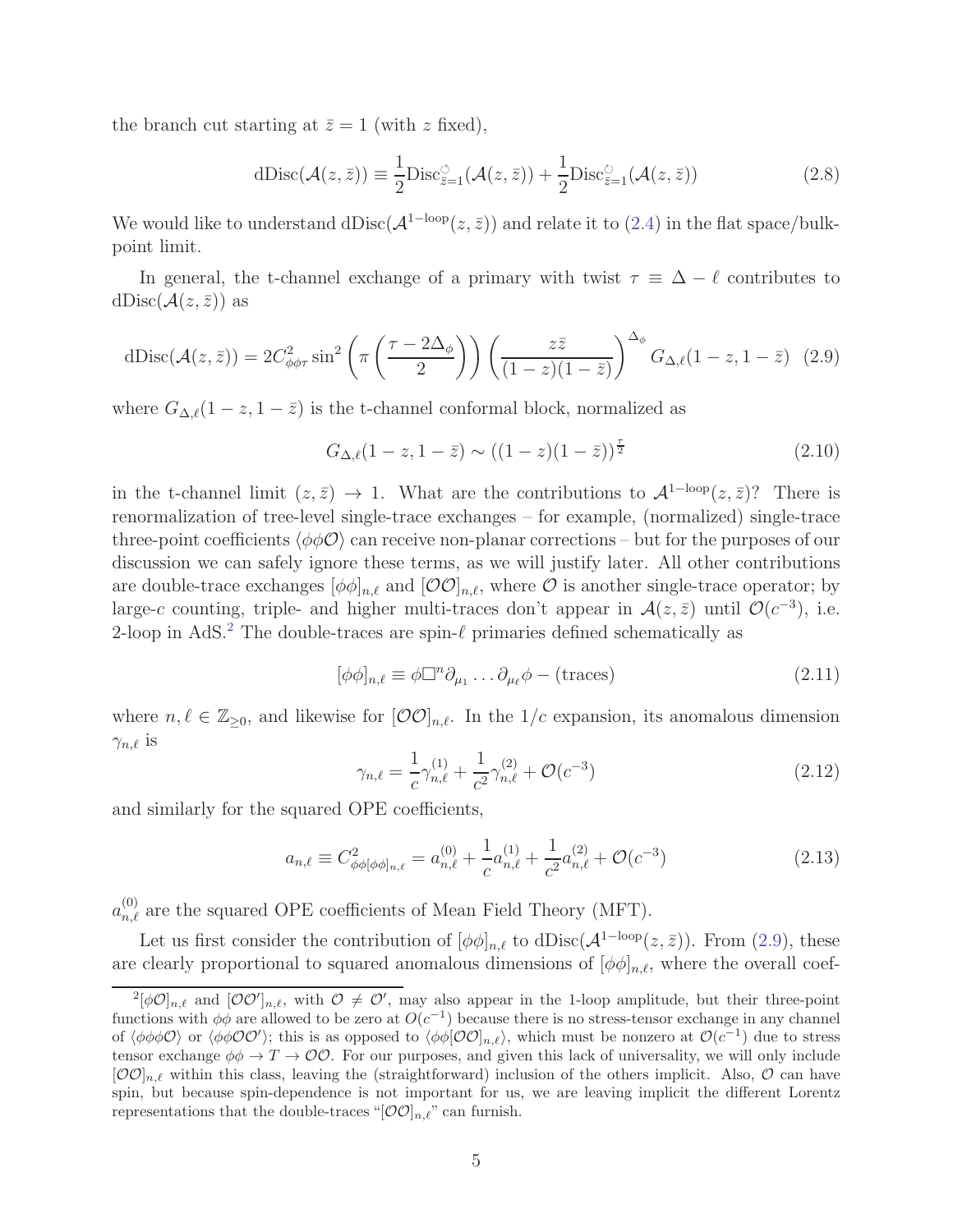ficient is determined by

dDisc
$$
((1 - \bar{z})^n \log^2(1 - \bar{z})) = 4\pi^2 (1 - \bar{z})^n
$$
 (2.14)

The  $[O O]_{n,\ell}$  terms are more interesting. Each O is a single-trace operator. There are two categories of O. First, those with  $\tau_{\mathcal{O}} \neq \Delta_{\phi} + \mathbb{Z}$  give rise to double-traces which do not mix with  $[\phi \phi]_{n,\ell}$  and only appear for the first time in the  $\phi \times \phi$  OPE at  $\mathcal{O}(c^{-2})$ , since  $C_{\phi\phi[O\mathcal{O}]_{n,\ell}} \sim c^{-1}$ . (This scaling follows from the coincident limit of the connected four-point function  $\langle \phi \phi \mathcal{O} \mathcal{O} \rangle$ .) On the other hand, those with  $\tau_{\mathcal{O}} = \Delta_{\phi} + \mathbb{Z}$  lead to double-trace mixing between  $[\phi \phi]_{n,\ell}$  and the finite subset of  $[\mathcal{O} \mathcal{O}]_{n',\ell}$  with  $\Delta_{\phi} + n = \Delta_{\mathcal{O}} + n'$ . These operators contribute in the same way as  $[\phi \phi]_{n,\ell}$ . The mixing leads us to define

$$
\langle (\gamma_{n,\ell}^{(1)})^2 \rangle \equiv \sum_{\mathcal{O}} \rho_{ST}(\Delta_{\mathcal{O}}) \langle \gamma_{n,\ell}^{(1)}(\mathcal{O}) \rangle^2 \tag{2.15}
$$

where  $\rho_{ST}(\Delta_{\mathcal{O}})$  is the single-trace density of states, and  $\langle \gamma_{n,\ell}^{(1)}(\mathcal{O}) \rangle$  is the contribution to the anomalous dimensions due to mixing of  $[\phi \phi]_{n,\ell}$  with  $[\mathcal{O} \mathcal{O}]_{n',\ell}$ . Our notation is that  $\langle \gamma_{n,\ell}^{(1)}(\mathcal{O})\rangle = 0$  when  $\tau_{\mathcal{O}} \neq \Delta_{\phi} + \mathbb{Z}$ .

Therefore, modulo terms whose exclusion we explained earlier, the general 1-loop doublediscontinuity dDisc( $\mathcal{A}^{\text{1-loop}}$ ) has the following conformal block decomposition:

<span id="page-6-1"></span>
$$
dDisc(\mathcal{A}^{1-loop}(z,\bar{z})) = \left(\frac{z\bar{z}}{(1-z)(1-\bar{z})}\right)^{\Delta_{\phi}} \sum_{n,\ell} \beta_{n,\ell}^{1-loop} a_{n,\ell}^{(0)} G_{n,\ell} (1-z, 1-\bar{z}) \tag{2.16}
$$

with coefficients

<span id="page-6-0"></span>
$$
\beta_{n,\ell}^{1-\text{loop}} \equiv 2 \sum_{\mathcal{O}} \rho_{ST}(\Delta_{\mathcal{O}}) \left( \frac{\pi^2}{4} \langle \gamma_{n,\ell}^{(1)}(\mathcal{O}) \rangle^2 + \sin^2(\pi(\tau_{\mathcal{O}} - \Delta_{\phi})) || C_{\phi\phi[\mathcal{O}\mathcal{O}]_{n,\ell}}^2 || \right)
$$
(2.17)

Our notation is that  $a_{n,\ell}^{(0)}G_{n,\ell}(1-z,1-\bar{z})$  is the weighted conformal block for the exchange of a given double-trace operator  $[O O]_{n,\ell}$  in the sum  $\beta_{n,\ell}^{1-loop}$  (i.e. that  $\beta_{n,\ell}^{1-loop}$  acts as a projector). For future convenience we have defined the MFT-normalized OPE data

$$
||C_{\phi\phi[O O]_{n,\ell}}^2|| \equiv \frac{C_{\phi\phi[O O]_{n,\ell}}^2}{a_{[O O]_{n,\ell}}^{(0)}} \tag{2.18}
$$

It is obvious that as  $\mathcal O$  and  $\phi$  become degenerate modulo integers, a contribution to the second term shifts to the first term. For conceptual reasons we have split off the two types of terms. In what follows, we sometimes refer to the first and second terms of [\(2.17\)](#page-6-0) as the "integral" and "generic" pieces, respectively.

We now consider the flat space limit. The external local operators that define the correlator are located on the Lorentzian cylinder, boundary of  $AdS_{d+1}$ . By using suitable wavepackets we can focus onto a point in the bulk, effectively accessing (bulk) flat space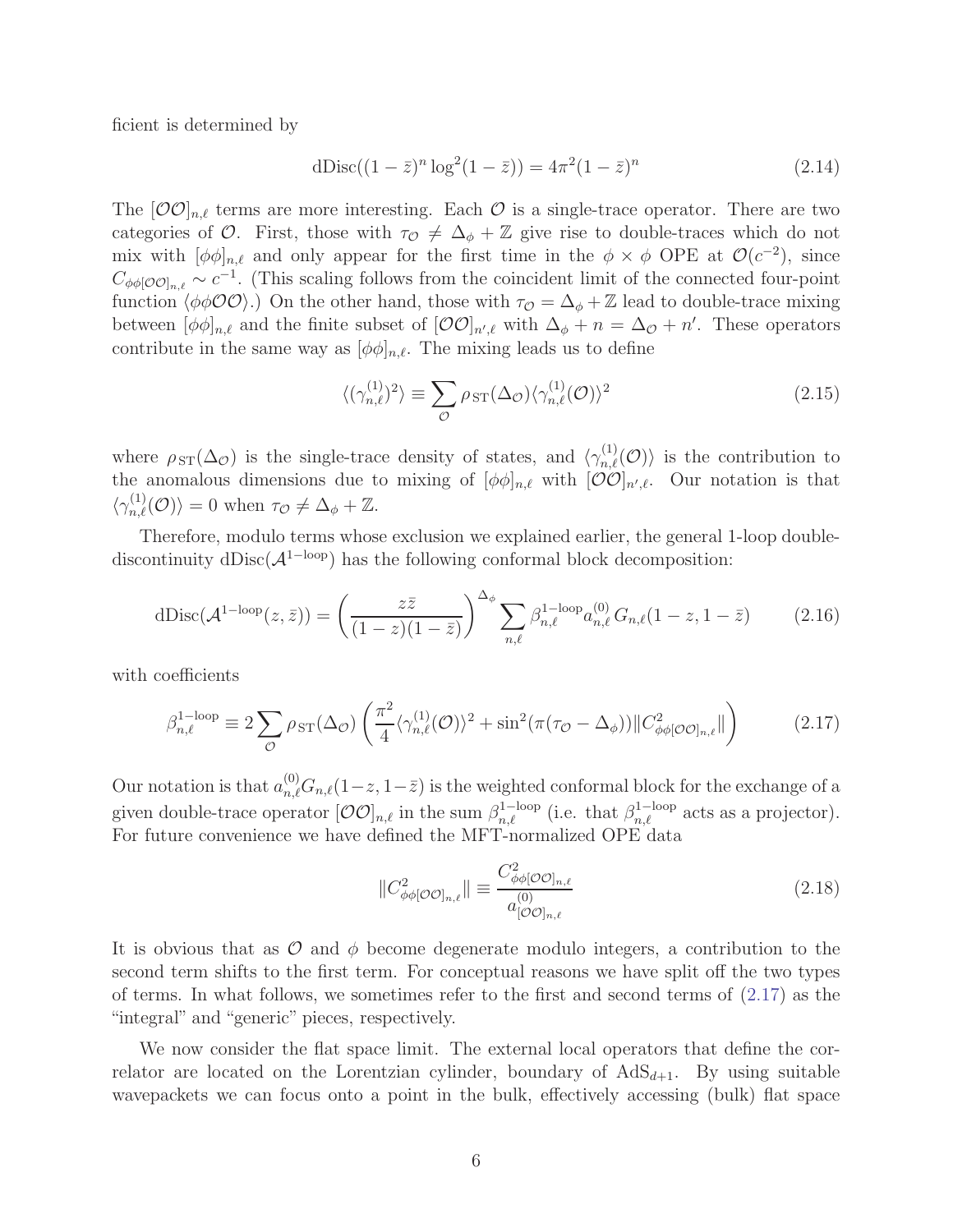physics, see [\[2,](#page-32-2)[46](#page-35-3)[–48\]](#page-35-7). At the level of the cross-ratios the relevant limit is  $z - \bar{z} \to 0$ , where the limit is taken after analytically continuing the Euclidean correlator to the Lorentzian regime of the scattering process. In this limit the correlator develops a bulk-point singularity. It can be seen that the leading singularity arises from intermediate operators with large scaling dimension, including double-traces with  $n \gg 1$ . At large n, the leading order relation between the AdS radius  $L$ , the flat space center-of-mass energy  $s$ , and the double-trace twist  $n$  is

<span id="page-7-2"></span>
$$
L\sqrt{s} \sim 2n\tag{2.19}
$$

On the other hand, the angular dependence of the flat space S-matrix is encoded in the spin dependence of the CFT data in the  $n \gg 1$  limit. For example, at tree-level, anomalous dimensions obey [\[54\]](#page-35-8)

$$
\langle \gamma_{n\gg 1,\ell}^{(1)} \rangle \sim n^{d-1} f^{\text{tree}}(\ell) \tag{2.20}
$$

where  $f^{\text{tree}}(\ell)$  is a function of spin which encodes the angular dependence of the tree-level Smatrix. At 1-loop, comparing the  $\mathcal{O}(c^{-2})$  term of [\(2.5\)](#page-4-1) with [\(2.16\)](#page-6-1), and taking the flat-space limit, we read off the scaling of the 1-loop OPE data as  $n \gg 1$ :

<span id="page-7-1"></span>
$$
\beta_{n\gg 1,\ell}^{1-\text{loop}} \sim n^{D+d-3} f^{1-\text{loop}}(\ell) \tag{2.21}
$$

As before,  $f^{1-loop}(\ell)$  encodes the angular dependence of the 1-loop S-matrix.

Equation  $(2.21)$ , together with  $(2.17)$ , is our central observation. The key feature is the D-dependence of the *n*-scaling. In addition, the coefficients  $\beta_{n,\ell}^{1-\text{loop}}$  are manifestly positive:

$$
\beta_{n,\ell}^{1-\text{loop}} > 0 \tag{2.22}
$$

In fact, every term in the sum  $(2.17)$  is positive. Therefore, knowledge of the tree-level singletrace OPE data in the  $n \gg 1$  regime may be used to read off D using [\(2.21\)](#page-7-1). The scaling [\(2.21\)](#page-7-1) followed from  $\Delta_{\text{gan}} \gg 1$ , which allows us to probe only the D large bulk dimensions. Positivity ensures the absence of cancellations. Note that taking the double-discontinuity was crucial: positivity is not an inherent property of the partial wave coefficients of  $\mathcal{A}^{\{1-\text{loop}\}}$ , but it is a property of dDisc( $\mathcal{A}^{\rm 1-loop}).^3$ 

We emphasize that we are using a 1-loop amplitude, of a single operator  $\phi$ , to derive the emergence of bulk spacetime from tree-level data. Note from [\(2.5\)](#page-4-1) that individual tree-level amplitudes are insufficient for this purpose: the behavior  $\beta_{n\gg 1,\ell}^{\text{tree}} \sim n^{d-1}$  is the well-known scaling of OPE data in a CFT<sub>d</sub> with  $\Delta_{\text{gap}} \gg 1$ , dual to Einstein gravity in  $AdS_{d+1}$ <sup>4</sup>. This reflects the existence of consistent truncations, valid only classically.

<span id="page-7-0"></span><sup>&</sup>lt;sup>3</sup>In comparing the scaling of dDisc( $\mathcal{A}^{\{1-\text{loop}\}}$  to that of  $A_{d+1}$ , we are using the fact that  $\mathcal{A}^{\{1-\text{loop}\}}$  can be constructed from dDisc( $\mathcal{A}^{\text{1-loop}}$ ) [\[45\]](#page-35-2); equivalently [\[35\]](#page-34-1), that  $A_{d+1}$  may be constructed via dispersion relations from its  $Disc(A_{d+1})$ .

 $4$ This scaling is subleading to  $(2.21)$ , which justifies having dropped single-trace renormalization terms at 1-loop.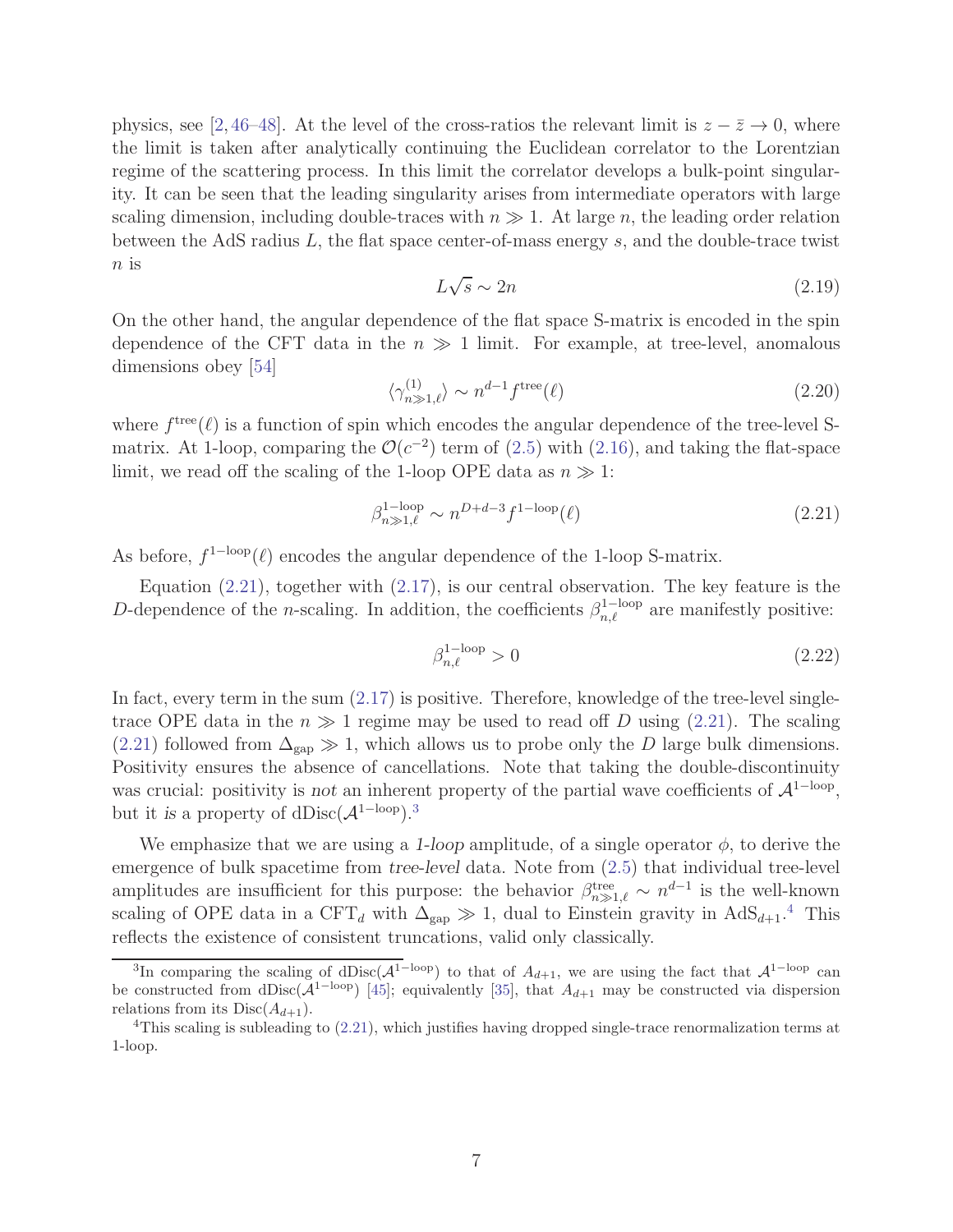### 2.2 Extra dimensions at large  $\Delta_{\rm gap}$

Equations [\(2.21\)](#page-7-1) and [\(2.17\)](#page-6-0) lead to the following conclusions. Let's first focus on the generic piece of [\(2.17\)](#page-6-0). In a typical chaotic CFT with an irrational spectrum of low-energy states, most contributions are of this type. To relate single-trace operator growth to  $D$ , we first note that at  $\Delta_{\rm gap} \gg 1$  for finite  $\Delta_{\mathcal{O}}$ ,

<span id="page-8-3"></span>
$$
||C^2_{\phi\phi[O O]_{n,\ell}}||_{n\gg1} \sim n^{2(d-1)} f_{\ell}(\Delta_O)
$$
\n(2.23)

for some nonzero  $f_{\ell}(\Delta_{\mathcal{O}})$ .<sup>5</sup> This just follows from graviton dominance at strong coupling, i.e. the large  $\Delta_{\rm gap}$  condition. For a more detailed argument see Appendix [A.1.](#page-24-0) Now suppose that the single-trace degeneracy has asymptotic polynomial growth,

<span id="page-8-1"></span>
$$
\rho_{ST}(\Delta_{\mathcal{O}} \gg 1) \sim (\Delta_{\mathcal{O}})^{\mathbf{x}-1} \tag{2.24}
$$

Inserting this into [\(2.17\)](#page-6-0), we want to extract the asymptotic growth at  $n \gg 1$ . We must also account for the  $\Delta_{\mathcal{O}} \gg 1$  growth of the operator sum. Because the radial localization of AdS two-particle primary wavefunctions is determined by the total energy, dual to the conformal dimension  $\Delta_{n,\ell} = 2\Delta_{\mathcal{O}} + 2n + \ell + \gamma_{n,\ell}$ , the parametric regime relevant for the computation  $is^6$ 

<span id="page-8-0"></span>
$$
1 \ll n \sim \Delta_{\mathcal{O}} \ll \Delta_{\text{gap}} \tag{2.25}
$$

Plugging into [\(2.17\)](#page-6-0) and approximating the sum as an integral up to  $\Delta_{\mathcal{O}} \sim n$ , we find the following  $n$ -scaling:

$$
\sum_{\mathcal{O}} \rho_{ST}(\Delta_{\mathcal{O}}) \sin^2(\pi(\tau_{\mathcal{O}} - \Delta_{\phi})) \| C_{\phi\phi[\mathcal{O}\mathcal{O}]_{n,\ell}}^2 \| = \frac{n^{2d+x-1}}{2(x+1)} + \mathcal{O}(n^{2d+x-2}) \tag{2.26}
$$

Therefore, we read off from [\(2.21\)](#page-7-1) that

<span id="page-8-2"></span>
$$
D = d + 1 + \mathbf{x} \tag{2.27}
$$

That is, polynomial growth  $\int^{\Delta_*} d\Delta \rho_{ST}(\Delta) \sim \Delta_*^{\mathbf{x}}$  implies the emergence of exactly x large bulk dimensions.

This is the converse of a basic fact about  $AdS \times \mathcal{M}$  backgrounds in holography. Suppose  $\mathcal M$  is a compact manifold with smooth boundary, of real dimension dim( $\mathcal M$ ). Anticipating the holographic application, we parameterize the eigenvalues  $\lambda$  of Laplace-Beltrami operators

<sup>&</sup>lt;sup>5</sup>Henceforth we will not include the  $\ell$ -dependence in similar expressions, since we focus on the *n*-scaling. The symbol "∼" captures the leading scaling in n, up to multiplicative factors which we suppress.

<sup>&</sup>lt;sup>6</sup>One can also examine explicit double-trace data as a function of n and  $\Delta_{\mathcal{O}}$ , taking either one large with the other held fixed or taking a double-scaled limit of fixed  $n/\Delta_{\mathcal{O}}$ , whereupon one always finds the same scaling. A particularly relevant example is the universal contribution to anomalous dimensions due to stress-tensor exchange,  $\gamma_{n,\ell}^{(1)}|_T$ , which was derived explicitly in  $d = 4$  in [\[24\]](#page-33-6) and in general d in [\[55,](#page-35-9) [56\]](#page-35-10).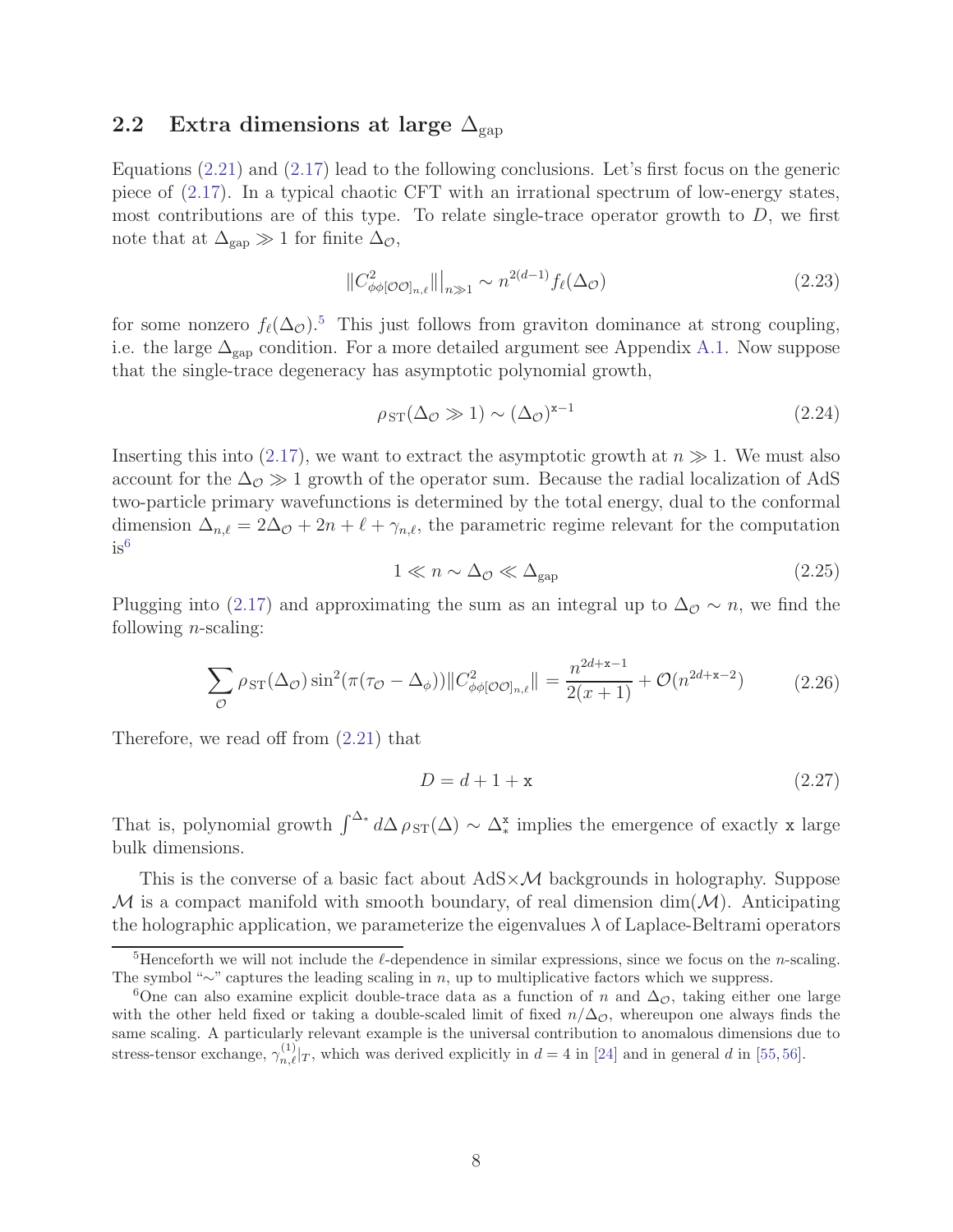on M as  $\lambda = (mL_{\mathcal{M}})^2 \sim \Delta^2$  and the degeneracy as  $\rho_{\mathcal{M}}(\Delta)$ . Then Weyl's law states that

$$
\int^{\Delta_{*}\gg1} d\Delta \,\rho_{\mathcal{M}}(\Delta) \sim \frac{\text{vol}(\mathcal{M})}{(4\pi)^{\frac{\text{dim}(\mathcal{M})}{2}}\Gamma\left(\frac{\text{dim}(\mathcal{M})}{2}+1\right)} \,\Delta_{*}^{\text{dim}(\mathcal{M})} \tag{2.28}
$$

Via  $Z_{\text{AdS}} = Z_{\text{CFT}}$ , one infers the polynomial growth of single-trace operators in the CFT. Our derivation from the CFT proves the converse: every large  $N$ , large  $\Delta_{\rm gap}$  CFT with degree-x polynomial growth of single-trace degeneracies grows x large bulk dimensions, i.e. the dimensions of M.

Now we turn to the integral piece of [\(2.17\)](#page-6-0). The anomalous dimension receives a universal contribution from the presence of the stress tensor in the  $\phi \times \phi$  OPE. Under a crossing transformation, t-channel stress tensor exchange maps to s-channel  $[\phi \phi]_{n,\ell}$  exchange, with fixed anomalous dimension,  $\gamma_{n,\ell}|_T$ . This contribution scales at  $n \gg 1$  as

$$
\gamma_{n\gg 1,\ell}^{(1)}\big|_{T} \sim n^{d-1} \tag{2.29}
$$

Now let us assume that there exists a single tower of scalar operators  $\mathcal{O}_p$  with dimensions<sup>7</sup>

$$
\Delta_p = \Delta_\phi + p - 2 \text{ , where } p = 2, 3, \dots \text{ .}
$$
 (2.30)

where  $\mathcal{O}_2 \equiv \phi$ . We choose this convention to make contact with  $\mathcal{N} = 4$  super-Yang-Mills (SYM), where  $\mathcal{O}_p$  are superconformal primaries and  $\mathcal{O}_2 = \mathcal{O}_{20'}$ . To compute [\(2.17\)](#page-6-0), we need to resolve the double-trace operator mixing within the family

$$
[\phi \phi]_{n,\ell} , [\mathcal{O}_3 \mathcal{O}_3]_{n-1,\ell} , \ldots , [\mathcal{O}_{n+2} \mathcal{O}_{n+2}]_{0,\ell} . \qquad (2.31)
$$

This can be done by computing the family of tree-level correlators  $\langle \phi \phi pp \rangle$ . In particular, the t-channel exchange  $\phi p \to p \to \phi p$  implies a contribution to tree-level anomalous dimensions  $\langle \gamma_{n,\ell}^{(1)}(p) \rangle$ . This exchange is manifestly proportional to the squared OPE coefficient  $C_{\phi pp}^2$  at leading order in  $1/c$ , and therefore so is  $\langle \gamma_{n,\ell}^{(1)}(p) \rangle$ . In our flat space limit context, we want to evaluate this in the regime (cf. [\(2.25\)](#page-8-0))

<span id="page-9-1"></span>
$$
1 \ll n \sim p \ll \Delta_{\rm gap} \tag{2.32}
$$

Based on computations in  $d = 2, 4, 6$  using explicit expressions for conformal blocks, we find

<span id="page-9-0"></span>
$$
\langle \gamma_{n,\ell}^{(1)}(p) \rangle \Big|_{1 \ll n \sim p} \sim C_{\phi pp}^2 \Big|_{p \gg 1} \times n^{d-3} \tag{2.33}
$$

The kinematic piece scales as  $n^{d-3}$ , but the overall scaling depends on the asymptotics of  $C_{\phi pp}$ . The derivation of [\(2.33\)](#page-9-0) is given in Appendix [A.2.](#page-24-1)

We can now put the pieces together. In the absence of the tower  $\mathcal{O}_p$ , the stress tensor

<sup>&</sup>lt;sup>7</sup>The generalization to spinning  $\mathcal{O}_p$  just requires more technical aspects, e.g. multiple tensor structures [\[57\]](#page-35-11).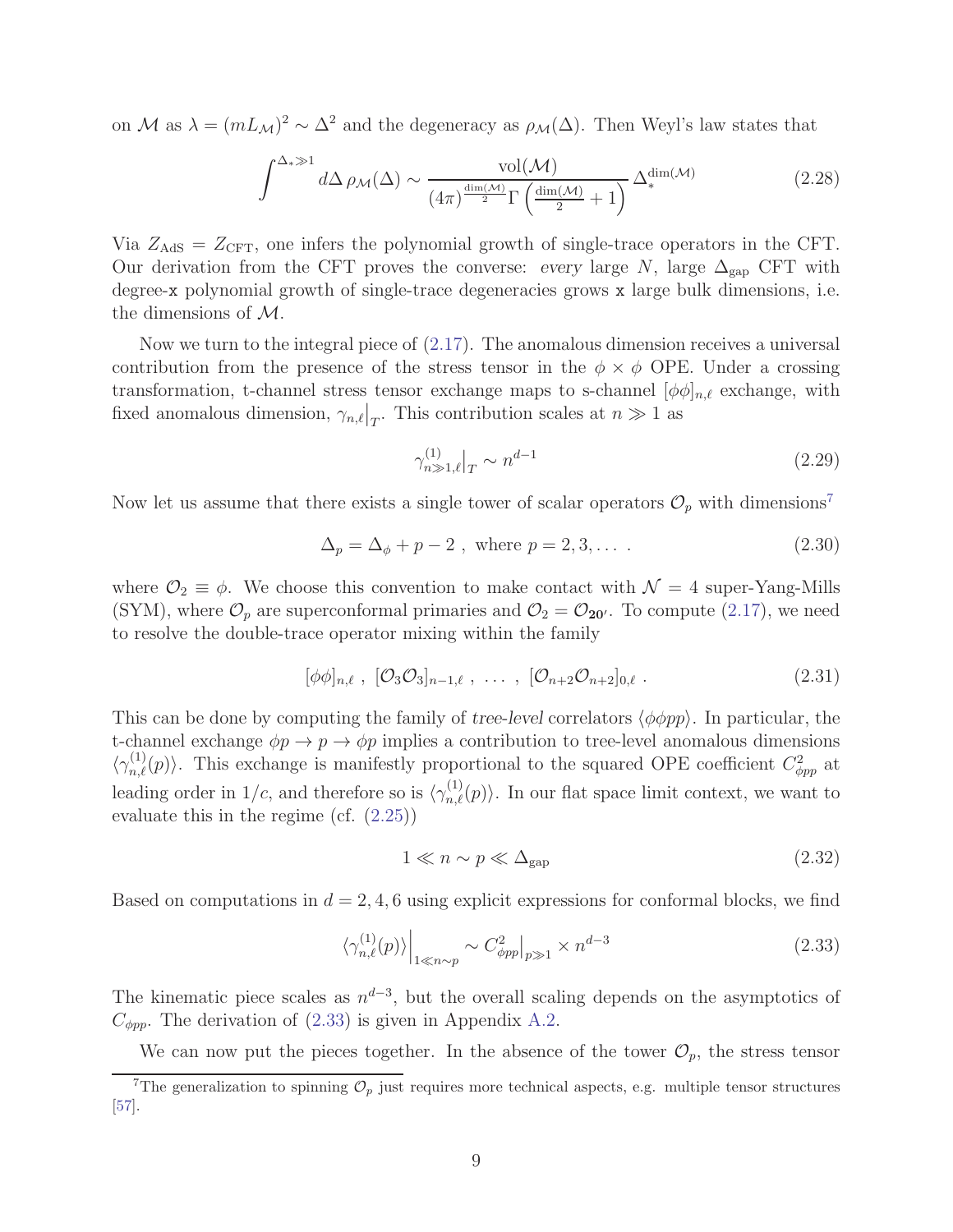contribution gives

$$
\left(\gamma_{n\gg 1,\ell}^{(1)}\big|_{T}\right)^2 \sim n^{2(d-1)}\ .\tag{2.34}
$$

By  $(2.21)$ , this implies  $D = d + 1$ . This is the expected result: in a theory of gravity coupled to a finite number of fields, no large extra dimensions are required. Now we add the tower  $\mathcal{O}_p$ . Parameterizing

<span id="page-10-1"></span>
$$
C_{\phi pp}|_{p\gg 1} \sim \frac{p^{1+\frac{\alpha}{4}}}{\sqrt{c}} \,,\tag{2.35}
$$

where the  $1/\sqrt{c}$  follows simply from large-c factorization, we plug [\(2.35\)](#page-10-1) and [\(2.33\)](#page-9-0) into  $(2.17)$ . Then  $(2.21)$  implies

<span id="page-10-2"></span>
$$
D = d + 2 + \alpha \tag{2.36}
$$

It is interesting that this result depends on the asymptotics of  $C_{\phi pp}$ . If  $C_{\phi pp}\big|_{p\gg 1} \sim p$ , then

<span id="page-10-4"></span>
$$
D = d + 2 \tag{2.37}
$$

A single extra dimension has grown.  $C_{\phi pp}$  is, in fact, proportional to p when  $\phi$  is a scalar in the stress tensor multiplet of an SCFT: the action of supersymmetry relates  $C_{\phi pp}$  to  $C_{Tpp} \propto \Delta_p/\sqrt{c}$ , which is fixed by the conformal Ward identity.  $C_{\phi pp} \propto p$  also holds when  $\phi$ is the Lagrangian operator, by a conformal perturbation theory argument of [\[58\]](#page-35-12). The above computation suggests that  $\alpha = 0$  is natural, in the sense that a single tower of  $\mathcal{O}_p$  contains an  $S<sup>1</sup>$  worth of operators. In Section [4,](#page-17-0) we will argue that  $\alpha = 0$  is, in fact, the generic asymptotics.

### <span id="page-10-0"></span>2.3 Adding global charge

The result [\(2.36\)](#page-10-2) immediately generalizes if we add a density of states for  $\mathcal{O}_p$  with asymptotics  $\rho_{ST}(\Delta_p \gg 1) \sim p^{x-1}$ , whereupon  $D = d + 1 + x + \alpha$ . This happens if—to take one physically relevant example—the integral tower  $\mathcal{O}_p$  is charged under a global symmetry G.

For concreteness, take  $G = \mathfrak{so}(\mathfrak{n})$ , and the  $\mathcal{O}_p$  to furnish rank-p symmetric traceless irreducible representations of  $\mathfrak{so}(n)$ . The dimension of this representation equals the total density of states  $\rho_{ST}(\Delta_p)$ , that is, the total number of operators in the rank-p irrep. This dimension is known to be

$$
\frac{(n+2p-2)(n+p-3)!}{p!(n-2)!}
$$
\n(2.38)

At  $p \gg 1$ , this scales as  $p^{n-2}$ . This asymptotic density, in turn, modifies D: with the asymptotic scaling [\(2.35\)](#page-10-1), one finds

$$
D = d + \mathfrak{n} + \alpha \tag{2.39}
$$

Assuming linearity of  $C_{\phi pp}$  ( $\alpha = 0$ ), one has

<span id="page-10-3"></span>
$$
D = d + \mathfrak{n} \tag{2.40}
$$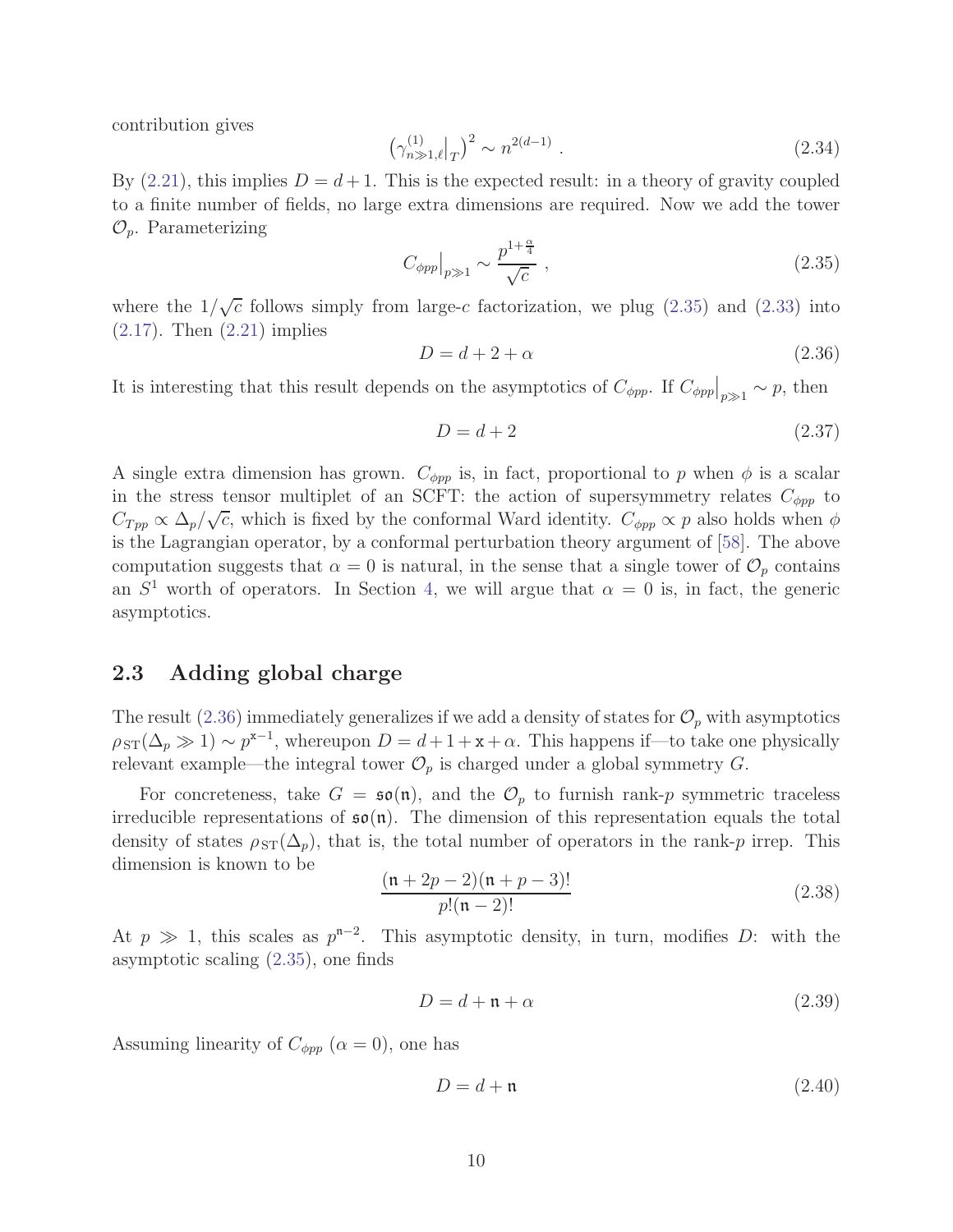These are the symmetry and dimensionality of an  $AdS_{d+1} \times S^{n-1}$  compactification. Indeed, maximally supersymmetric SCFTs in  $d = 2, 3, 4, 6$  have  $\mathfrak{so}(n)$  R-symmetry for appropriate values of n, and towers of superconformal primaries in symmetric traceless representations thereof. The extension to products  $\mathfrak{so}(\mathfrak{n}_1) \times \mathfrak{so}(\mathfrak{n}_2)$ , etc, is immediate.

More generally, suppose  $\mathcal{O}_p$  furnish a sequence of irreps  $\mathcal{R}_p$  of some global symmetry  $G$ , indexed by p. Parameterize the dimension of  $\mathcal{R}_p$  in terms of  $p \approx \Delta_{p\gg 1}$ , where

$$
\rho_{ST}(\Delta_{p\gg 1}) = \dim(\mathcal{R}_{p\gg 1}) . \qquad (2.41)
$$

Again assuming that  $\alpha = 0$ , as we will for the rest of this section, if

<span id="page-11-0"></span>
$$
\dim(\mathcal{R}_{p\gg 1}) \sim p^{\mathbf{r}_p} \tag{2.42}
$$

then

<span id="page-11-1"></span>
$$
D = d + 2 + \mathbf{r}_p \tag{2.43}
$$

Dimensions of irreps of Lie algebras may be computed by Weyl's dimension formula. For  $\mathfrak{su}(n)$ , for example,

$$
\dim([a_1 \dots a_{n-1}]) = \prod_{k=1}^{n-1} \prod_{i=1}^k \left( \frac{\sum_{j=i}^k a_j}{k-i+1} + 1 \right)
$$
 (2.44)

where  $a_i$  are Dynkin labels.  $[p\,0\ldots 0\,p]$  irreps of  $\mathfrak{su}(\mathfrak{n})$  grow as  $(2.42)$  with  $\mathbf{r}_p = 2\mathfrak{n} - 3$ . This is relevant for the case of the  $\mathcal{N} = 6$  ABJM theory in the type IIA 't Hooft limit at large  $\Delta_{\rm gap} \sim \lambda^{1/4}$  [\[59\]](#page-36-0), whose superconformal primaries of  $\Delta_p = p/2$  furnish [p 0 p] irreps of  $\mathfrak{su}(4)_R$ with  $p \ge 2$ . The above formulas imply  $\mathbf{r}_p = 5$  and hence  $D = 10$ , which saturates the correct bulk dimension.

#### 2.3.1 SCFTs

The previous arguments allow us to associate a "characteristic dimension",  $D_N$ , to SCFTs with N supersymmetries at large c and large  $\Delta_{\text{gap}}$ , if we assume the existence of a tower of operators  $\mathcal{O}_p$ . Let us take  $d = 4$  for concreteness. We have already treated the  $\mathcal{N} = 4$  case above; below we treat  $\mathcal{N} = 2, 1$  (the case  $\mathcal{N} = 3$  is easily constrained likewise).

• At  $\mathcal{N} = 2$ , the R-symmetry is  $\mathfrak{su}(2)_R \times \mathfrak{u}(1)_r$ . Towers of  $\mathcal{O}_p$  are ubiquitous in  $\mathcal{N} = 2$ SCFT, namely, as Higgs or Coulumb branch operators. The former are present in any Lagrangian  $\mathcal{N} = 2$  SCFT with hypermultiplets, and are common in class S theories; e.g. in class S theories of genus-zero, the Higgs branch moduli space  $M_H$  has complex dimension [\[60\]](#page-36-1)

$$
\dim_{\mathbb{C}} \mathbf{M}_{\mathrm{H}} = 24(c - a) \tag{2.45}
$$

where typically  $c - a \sim N^{\#}$  for some  $\# > 0$ . Denoting quantum numbers as  $[j; \bar{j}]_{\Delta}^{(R;r)}$ ∆ where  $j, \bar{j}$  are Lorentz spins, R is the  $\mathfrak{su}(2)_R$  Dynkin label, and r is the  $\mathfrak{u}(1)_r$  charge, the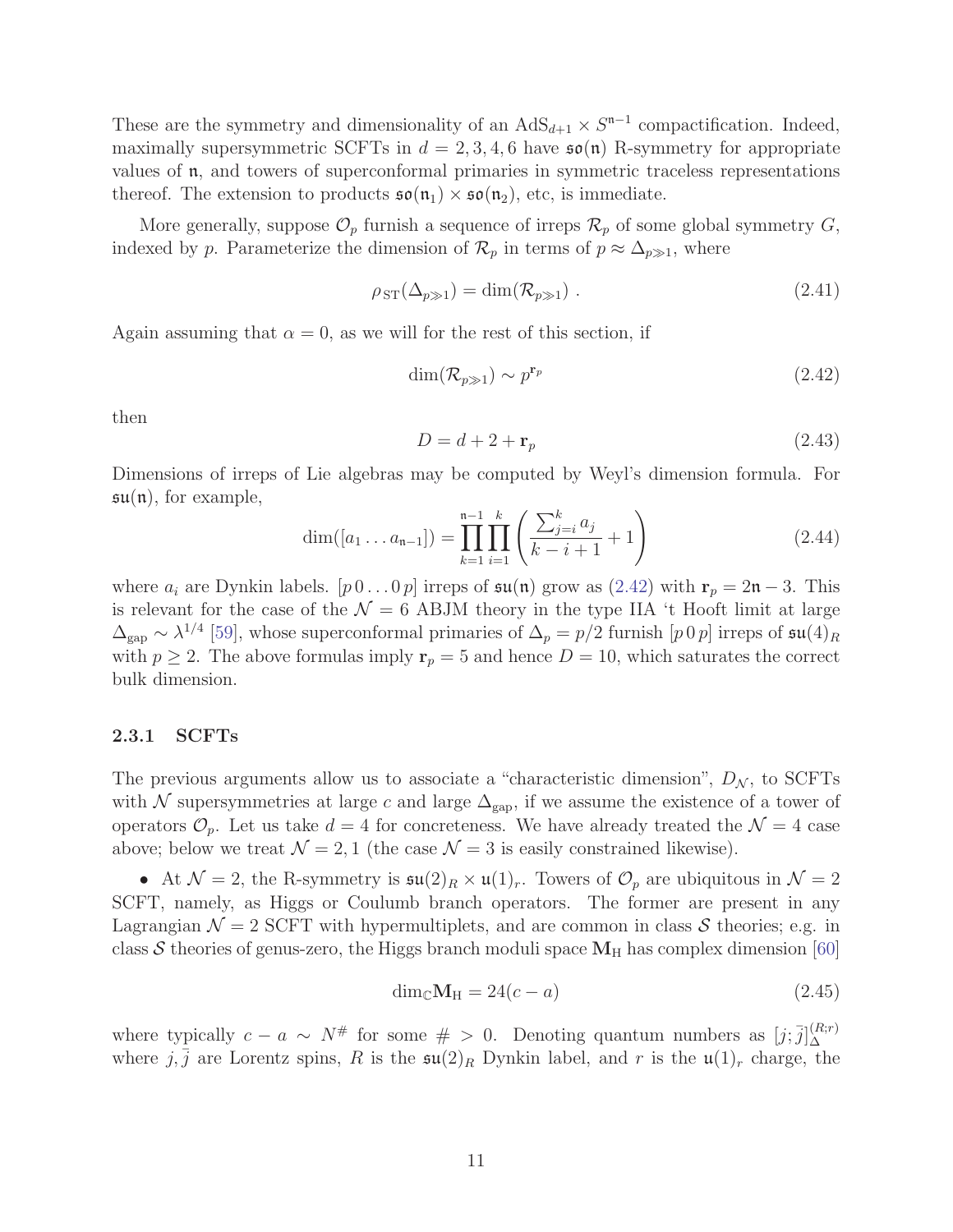superconformal primaries have (e.g. [\[61\]](#page-36-2))

Higgs branch, 
$$
\hat{\mathcal{B}}_R
$$
:  $[0; 0]_{2R}^{(R;0)}$   
Coulomb branch,  $\mathcal{E}_r$ :  $[0; 0]_r^{(0;r)}$  (2.46)

Assume that  $C_{\phi pp} \sim p$  at large p. Alternatively, take  $\phi$  to be the  $\Delta = 3$  scalar in the stress-tensor multiplet. Then by [\(2.43\)](#page-11-1), a tower of Higgs branch operators grows two large extra dimensions, while a tower of Coulomb branch operators grows one. Assuming their existence, the characteristic dimension of  $\mathcal{N}=2$  SCFT is

Higgs branch, 
$$
\hat{\mathcal{B}}_R
$$
:  $D_{\mathcal{N}=2} \ge 7$   
Coulomb branch,  $\mathcal{E}_r$ :  $D_{\mathcal{N}=2} \ge 6$  (2.47)

The  $D_N$  should be viewed as bounds, not equalities, if only because the growth of "generic" single-trace operators with  $\Delta_{\mathcal{O}} \neq \Delta_p$  can add more dimensions.

Note that for a  $\mathcal{N} = 2$  SCFT with a Higgs branch and a point  $p_*$  on moduli space where  $\Delta_{\rm gap} \gg 1$ , we bound  $D_{\mathcal{N}=2} \geq 7$  everywhere on moduli space continuously connected to  $p_*$ : this is because our calculation relies only on  $C_{\phi pp}$  asymptotics, and Higgs branch three-point correlators are not renormalized [\[62,](#page-36-3) [63\]](#page-36-4).

• At  $\mathcal{N} = 1$ , the R-symmetry is  $\mathfrak{u}(1)_r$ . The story is similar: given a tower of  $\mathcal{O}_r$  with  $\Delta \propto |r|$  – e.g. (anti-)chiral primaries with  $\Delta = \frac{3}{2}|r|$  – we infer

<span id="page-12-1"></span>
$$
D_{\mathcal{N}=1} \ge 6\tag{2.48}
$$

<span id="page-12-0"></span>This confirms the folklore expectation. Note the central role of the  $\mathcal{O}_r$ , and of the linearity of  $C_{\phi r}$ : without them, the  $\mathfrak{u}(1)_r$  does not necessarily generate an extra dimension. The reader may note that the classic constructions of AdS/CFT pairs with 4d  $\mathcal{N}=1$  SUSY have  $D = 10$ . We discuss this further in Section [5.](#page-20-0)

### 2.4  $1/\Delta_{\rm gap}$  corrections and AdS quartic vertices

Let us assume we have another scale in the flat space amplitude, denoted by  $\ell_s$ . Now the amplitude depends on the dimensionless combination  $\ell_s\sqrt{s}$  and its high-energy limit is no longer fixed by dimensional analysis. For example, at tree-level,

$$
\frac{L^{d-1}}{c}A_{d+1}^{\text{tree}}(s,t) \sim \frac{(L\sqrt{s})^{d-1}}{c} f_{d+1}^{\text{tree}}\left(\theta; \ell_s \sqrt{s}\right)
$$
\n(2.49)

The CFT data will depend on a corresponding extra scale  $\Delta_{\text{gap}}$ ,<sup>8</sup> with the correspondence  $\ell_s\sqrt{s} \sim n/\Delta_{\rm gap}$  (cf. [\(2.19\)](#page-7-2)), in the flat space limit. The n-scaling of OPE data in  $\beta_{n,\ell}^{\rm 1-loop}$  will

<sup>&</sup>lt;sup>8</sup>This scale does not have to coincide with the gap to higher spin single-trace operators, although in several contexts it does. With this understanding, we will keep using the name  $\Delta_{\text{gap}}$ .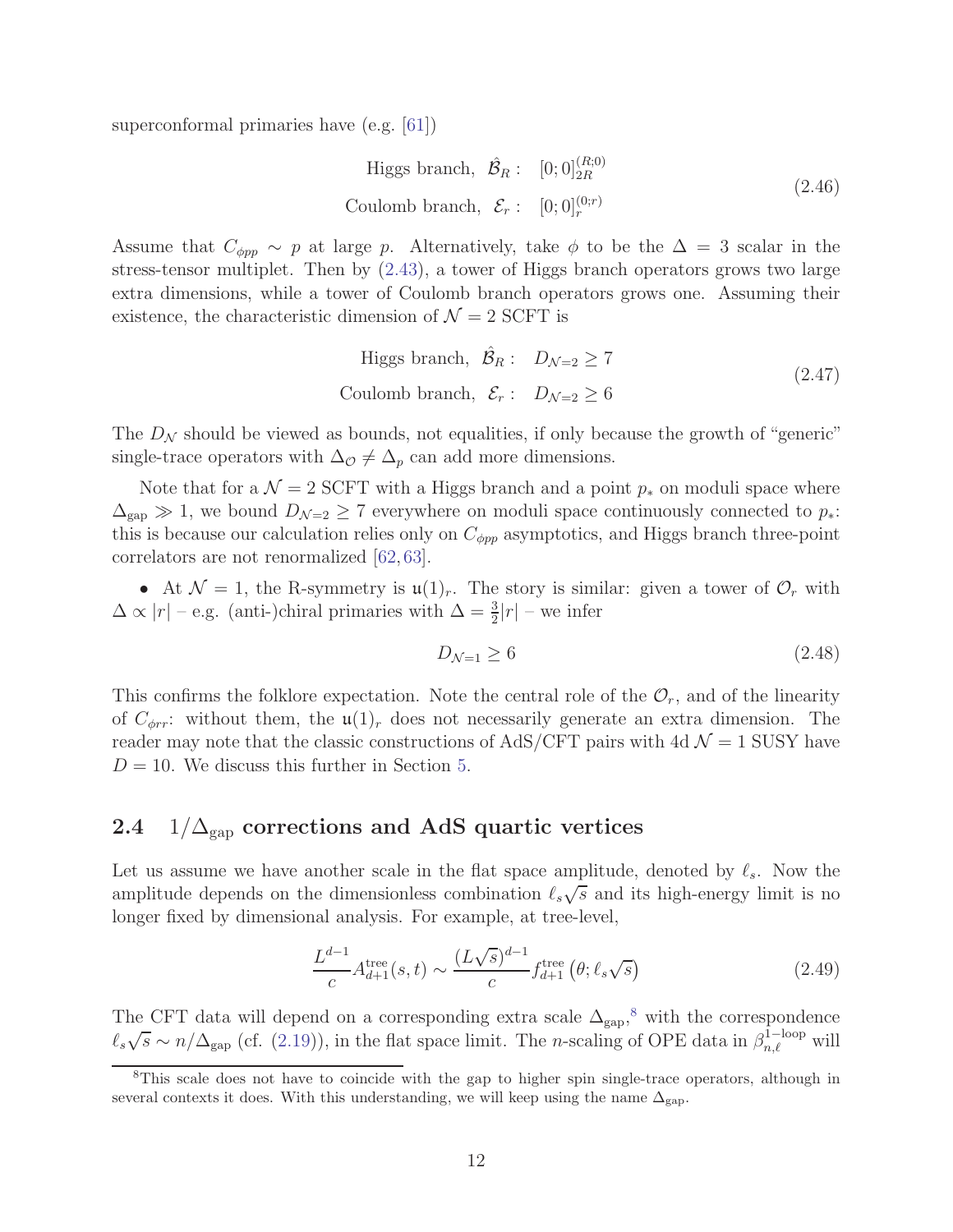exhibit crossover between the regime [\(2.25\)](#page-8-0), which counts large bulk dimensions  $L_M \gg l_s$ , and the regime  $\Delta_{\rm gap} \ll n \sim \Delta_{\mathcal{O}} \ll c$ , which also counts "small" extra dimensions  $L_{\mathcal{M}} \lesssim \ell_s$ .

From the point of view of the effective theory in AdS, the derivative expansion generates a tower of quartic vertices which contribute to the anomalous dimensions of double-trace operators at  $\mathcal{O}(c^{-1})$ . To warmup, we first consider a quartic vertex without derivatives,  $\alpha \phi^4$ . From the CFT perspective this corresponds to a 'truncated' solution to the crossing equations where only scalar double-trace operators acquire an anomalous dimension. In  $d = 2$  and  $d = 4$ , this solution was constructed in [\[2\]](#page-32-2). The expression for general  $\Delta_{\phi}$  and d is quite cumbersome, but for our purposes we are interested in the large  $n$  behaviour. For a  $\alpha \phi^4$  coupling [\[64\]](#page-36-5),

$$
\gamma_{n \gg 1,0}^{(1)} \Big|_{\phi^4} \sim \alpha \, n^{d-3} \tag{2.50}
$$

We can also consider quartic vertices with derivatives, schematically of the form  $\alpha_q \phi^2 \partial^q \phi^2$ , with  $q = 4, 6, \dots$ . The large *n* behaviour is now [\[2,](#page-32-2)[64\]](#page-36-5)

$$
\gamma_{n\gg 1,\ell}^{(1)}\Big|_{\phi^2\partial^q\phi^2} \sim \alpha_q \, n^{d-3+q} \tag{2.51}
$$

with allowed spins  $\ell \leq q/2$ . Note that consistency with  $(2.5)$  in the flat space limit implies that all vertices with  $q > 2$  should be suppressed by powers of  $1/\Delta_{\rm gap}$ . Furthermore, we can estimate the suppression of each vertex  $\alpha_q$ . Since the flat space amplitude at high-energy is a function of  $n/\Delta_{\text{gap}}$  (due to the identification  $\ell_s\sqrt{s} \sim n/\Delta_{\text{gap}}$ ) and since the contribution of the stress tensor appears with coefficient of order one, we estimate

<span id="page-13-0"></span>
$$
\alpha_q \sim \frac{1}{(\Delta_{\rm gap})^{q-2}}, \quad q \ge 2 \tag{2.52}
$$

in analogy with effective field theory in flat space.<sup>9</sup>

We now derive a new constraint for the case of quartic vertices involving heavier fields using the 1-loop sum rule. Let us assume the existence of the tower  $\mathcal{O}_p$ . We first consider truncated solutions to the tree-level correlator  $\langle \phi \phi \mathcal{O}_p \mathcal{O}_p \rangle$ . These correspond to AdS vertices of the form  $\alpha(p)\phi^2\phi_p^2$  and similar vertices with derivatives. For each finite p, it turns out the flat space limit at tree-level does not impose further constraints, besides the suppression discussed above for vertices with more than two derivatives. But at  $p \gg 1$ , we can constrain  $\alpha(p)$  as follows. Let us focus on the vertex without derivatives. The solution in spacetime can be written as

$$
\mathcal{A}_{\phi\phi pp}(z,\bar{z}) = \frac{\alpha(p)}{\Gamma(p-1)} u^p \bar{D}_{pp\Delta_{\phi}\Delta_{\phi}} \tag{2.53}
$$

<sup>&</sup>lt;sup>9</sup>Since no unsuppressed vertex grows with a higher power of n than the stress tensor contribution, it is straightforward to check that at 1-loop (upon squaring the anomalous dimension) the presence of vertices will not change our conclusions about  $D$ . Said in reverse, one can also motivate the suppression  $(2.52)$  by demanding that at 1-loop, the vertices don't give a contribution to  $\beta_{n,\ell}^{1-\text{loop}}$  that exceeds the scaling set by D, where D is read off from the squared stress tensor contribution to  $\beta_{n,\ell}^{\hat{1}-\text{loop}}$  at sufficiently high  $\ell$  where the vertices don't contribute.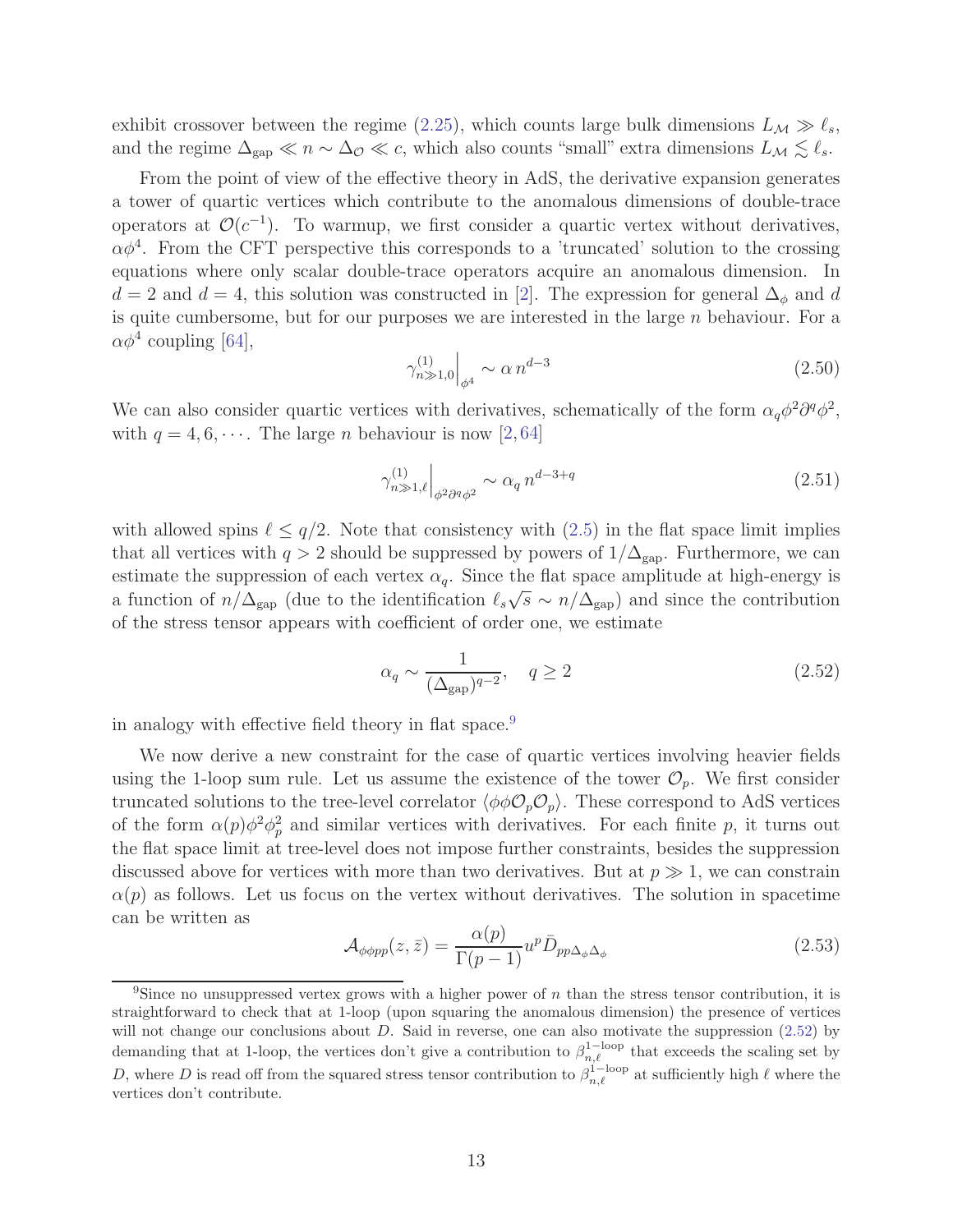where the D-function is the famous AdS quartic integral, see e.g.  $[65]$ . We can then compute the contribution of this vertex to the tree-level anomalous dimension  $\langle \gamma_{n,0}^{(1)} \rangle$  $\langle n,0 \rangle$ , upon solving the mixing problem. In the limit [\(2.32\)](#page-9-1) with  $p/n \equiv x$  fixed, we find

$$
\langle \gamma_{n,0}^{(1)}(p) \rangle \Big|_{\phi^2 \phi_p^2} \sim \alpha(p) n^{d-3} f_{\Delta_\phi}(x) \tag{2.54}
$$

where the form of  $f_{\Delta_{\phi}}(x)$  will not be important for us, but it can be found for specific cases.<sup>10</sup> More generally, if we consider a vertex with  $q$  derivatives we obtain

$$
\left\langle \gamma_{n,0}^{(1)}(p) \right\rangle \Big|_{\phi^2 \partial^q \phi_p^2} \sim \alpha_q(p) \, n^{d-3+q} f_{\Delta_\phi}^{(q)}(x) \tag{2.55}
$$

Now, plugging this into [\(2.17\)](#page-6-0) and the 1-loop sum rule [\(2.21\)](#page-7-1) yields constraints on  $\alpha(p)$ . Consider for instance the vertex without derivatives, which is not suppressed by  $\Delta_{\rm gap}$ , and let us assume  $\alpha(p \gg 1) \sim p^{\sigma}$ . The square of the anomalous dimension will contribute to  $\beta_{n,\ell}^{\rm 1-loop}$  as

<span id="page-14-0"></span>
$$
\beta_{n,\ell}^{1-\text{loop}} \supset \sum_{p=2}^{n} \rho_{ST}(p) \,\alpha(p)^2 n^{2d-6} \sim n^{2d-5+2\sigma+\mathbf{r}_p} \tag{2.56}
$$

where we have allowed for asymptotic degeneracies of the  $\mathcal{O}_p$  as  $\rho_{ST}(p \gg 1) \sim p^{\mathbf{r}_p}$ . Now we have a constraint: the growth in  $(2.56)$  must not exceed  $n^{2d-1+r_p}$ , where we have used  $D = d + 2 + r_p$ .<sup>11</sup> This implies  $\sigma \leq 2$ . Put in a different way, if  $\alpha(p)$  grows faster than  $p^2$ , then the vertex  $\phi^2 \phi_p^2$  must be suppressed by the gap scale, which would be inconsistent with bulk effective field theory. Similar bounds arise for each non-suppressed vertex.

The case of  $\mathcal{N} = 4$  SYM is conceptually similar, but the scalings are different because of supersymmetry. The picture at tree-level for the correlator  $\langle \mathcal{O}_2 \mathcal{O}_2 \mathcal{O}_2 \mathcal{O}_2 \rangle$ , where  $\mathcal{O}_2 = \mathcal{O}_{20'}$ , is the following, see [\[20\]](#page-33-0). The contribution from the stress tensor, namely the supergravity result, scales again like  $n^{d-1} = n^3$ . Vertices again scale as  $n^{d-3+q}$ , but there is an overall eight-derivative operator acting on the vertices, so that  $q = 8 + \hat{q}$ , with  $\hat{q} = 0, 4, \cdots$ . It then follows that already the first vertex is suppressed. In this case  $\Delta_{\rm gap} \sim \lambda^{1/4}$ , which corresponds to the mass of the string states, and the first vertex is suppressed by  $\Delta_{\text{gap}}^6$ , in agreement with [\(2.52\)](#page-13-0). At 1-loop, it is important to take into account the tower of operators  $\mathcal{O}_p$ . The supergravity contribution and the first vertex, in the limit  $n \gg 1$  with  $p \sim n$ , is given by

$$
\langle \gamma_{n,\ell}^{(1)}(p) \rangle \Big|_{\text{sugra}} \sim n^5, \qquad \langle \gamma_{n,\ell}^{(1)}(p) \rangle \Big|_{V} \sim \alpha(p) n^7 \sim n^{11}, \quad \alpha(p) \sim p^4 \tag{2.57}
$$

Note that the correct scaling for  $\alpha(p)$  follows from the requirement that at 1-loop the 'square'

<sup>10</sup>For instance, for  $\Delta_{\phi} = 2$  we find

$$
f_2(x) = \frac{\Gamma\left(3 - \frac{d}{2}\right)}{2^d \Gamma\left(\frac{d}{2}\right)} (x+1)^{\frac{d-4}{2}} (2x+1)^{\frac{d-2}{4}}.
$$

<sup>11</sup>That  $D = d + 2 + \mathbf{r}_p$  can be seen from looking at  $\beta_{n,\ell>0}^{1-\text{loop}}$ , where the quartic vertex vertex does not contribute, and using [\(2.43\)](#page-11-1).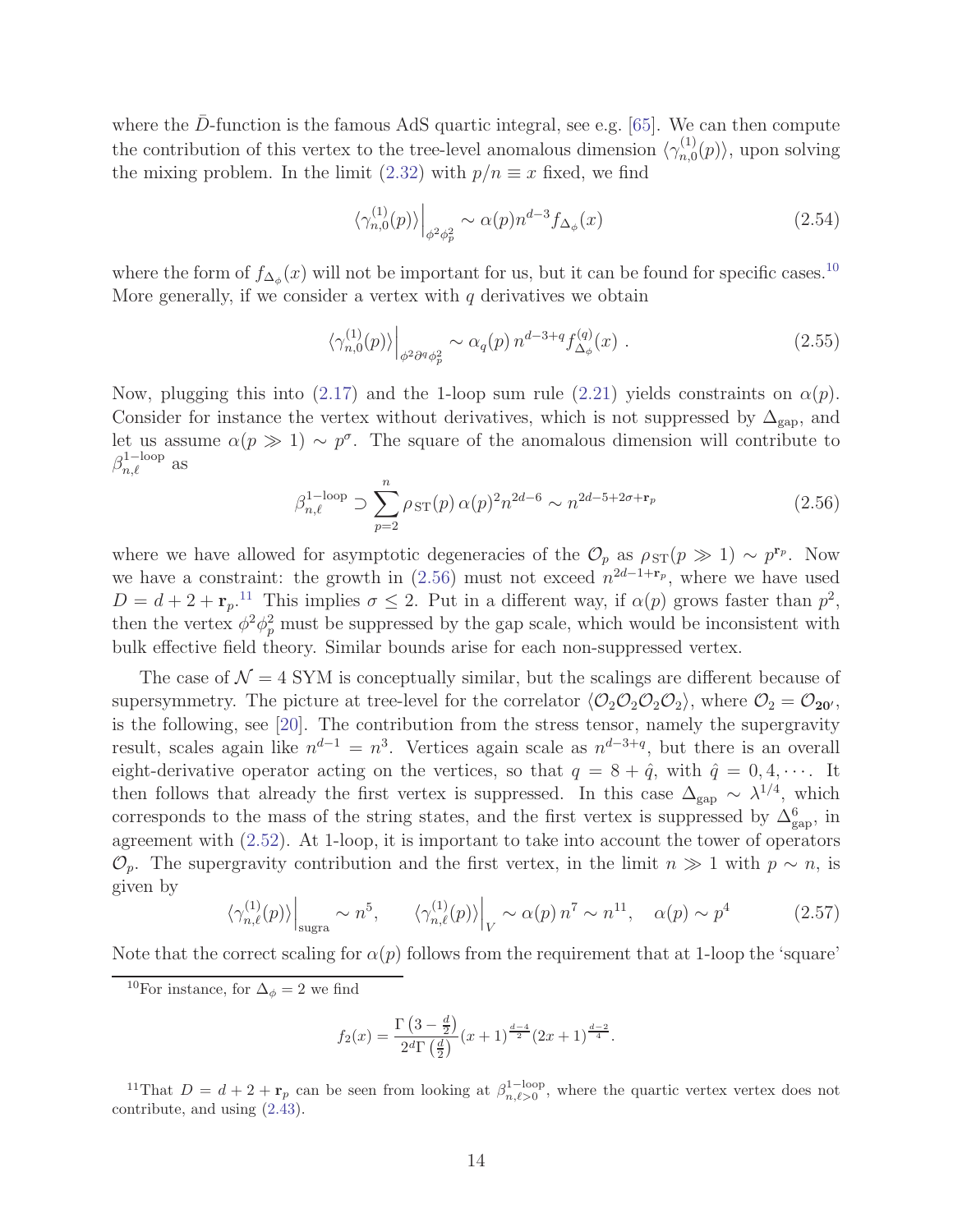<span id="page-15-0"></span>of the anomalous dimension in the flat space limit depends on the combination  $n/\Delta_{\rm gap}$ .

## 3 Bounding holographic spectra

Having derived from CFT some features of  $AdS \times \mathcal{M}$  compactifications and values of D for known setups, let us turn the logic around, by using our derivation to rigorously constrain possible behaviors of planar strongly coupled CFTs and of string theory. That is, we can use 1-loop unitarity in the flat space limit to "bootstrap" spectral properties of AdS/CFT dual pairs. We will show only a sample of what is implied by 1-loop unitarity in the flat space limit, leaving an exhaustive analysis of permissible symmetries, irreps and dimensions D for the future.

First we focus on the single-trace growth, [\(2.24\)](#page-8-1) and [\(2.27\)](#page-8-2). Insisting that the bulk does not have more than the 10 large dimensions of critical superstring theory implies that

$$
\rho_{ST}(\Delta \gg 1) \lesssim \Delta^{8-d} \tag{3.1}
$$

A similar bound applies for CFTs with M-theory duals,

<span id="page-15-1"></span>
$$
\rho_{ST}(\Delta \gg 1) \lesssim \Delta^{9-d} \tag{3.2}
$$

Conversely, polynomial growth that violates [\(3.2\)](#page-15-1) would imply that the ground state of the bulk dual is a stable AdS vacuum of supercritical string theory (or, perhaps, some other high-dimensional theory of quantum gravity). $^{12}$ 

Note that in  $d = 2$ , these are stronger constraints than the HKS [\[70\]](#page-36-7) sparseness bound on the total density of states,  $\rho_{HKS}(\Delta \leq \frac{c}{12}) \lesssim \exp(2\pi\Delta)$ . That condition was shown to imply various hallmarks of semiclassical 3d gravity. Large  $\Delta_{\text{gap}}$  is not required for the HKS analysis. If  $\Delta_{\rm gap}$  is large – as it would be in the elusive prototypical CFT<sub>2</sub> which would saturate modular bootstrap bounds at large  $c$  [\[71](#page-36-8)[–75\]](#page-37-0)– the single-trace density must not grow super-polynomially in  $\Delta$  for  $\Delta \ll \Delta_{\rm gap}$ . (At higher energies  $\Delta \gtrsim \Delta_{\rm gap}$ , exponential behavior of the total density of states, a la Hagedorn, can set in [\[76,](#page-37-1) [77\]](#page-37-2).)

Note also that  $x \notin \mathbb{Z}$  would imply  $D \notin \mathbb{Z}$ ; one might reasonably like to avoid this, in which case our formula implies that  $x \notin \mathbb{Z}$  should not be possible.

Next we turn to the result  $(2.43)$ , which is a linear constraint on the dimension D and asymptotics  $\mathbf{r}_p$  of the irrep  $\mathcal{R}_p \in G$ . This leads us to the following observations:

• We can constrain what irreps may be furnished by towers  $\mathcal{O}_p$  in planar large  $\Delta_{\rm gap}$  CFT. For example, one might speculate whether a 3d  $\mathcal{N}=6$  CFT at large  $\Delta_{\rm gap}$  could have a tower  $\mathcal{O}_p$  in the  $[p \, p \, p]$  of  $\mathfrak{su}(4)_R$ ; this irrep has  $\mathbf{r}_p = 6$ , hence  $D = 11$ , which would be incompatible with a string theory dual.

<sup>&</sup>lt;sup>12</sup>Most work on supercritical string solutions takes advantage of the rolling dilaton to generate timedependent cosmologies [\[66](#page-36-9)[–69\]](#page-36-10). In what follows we will continue to explore the consequences of forbidding supercritical AdS vacua in the bulk.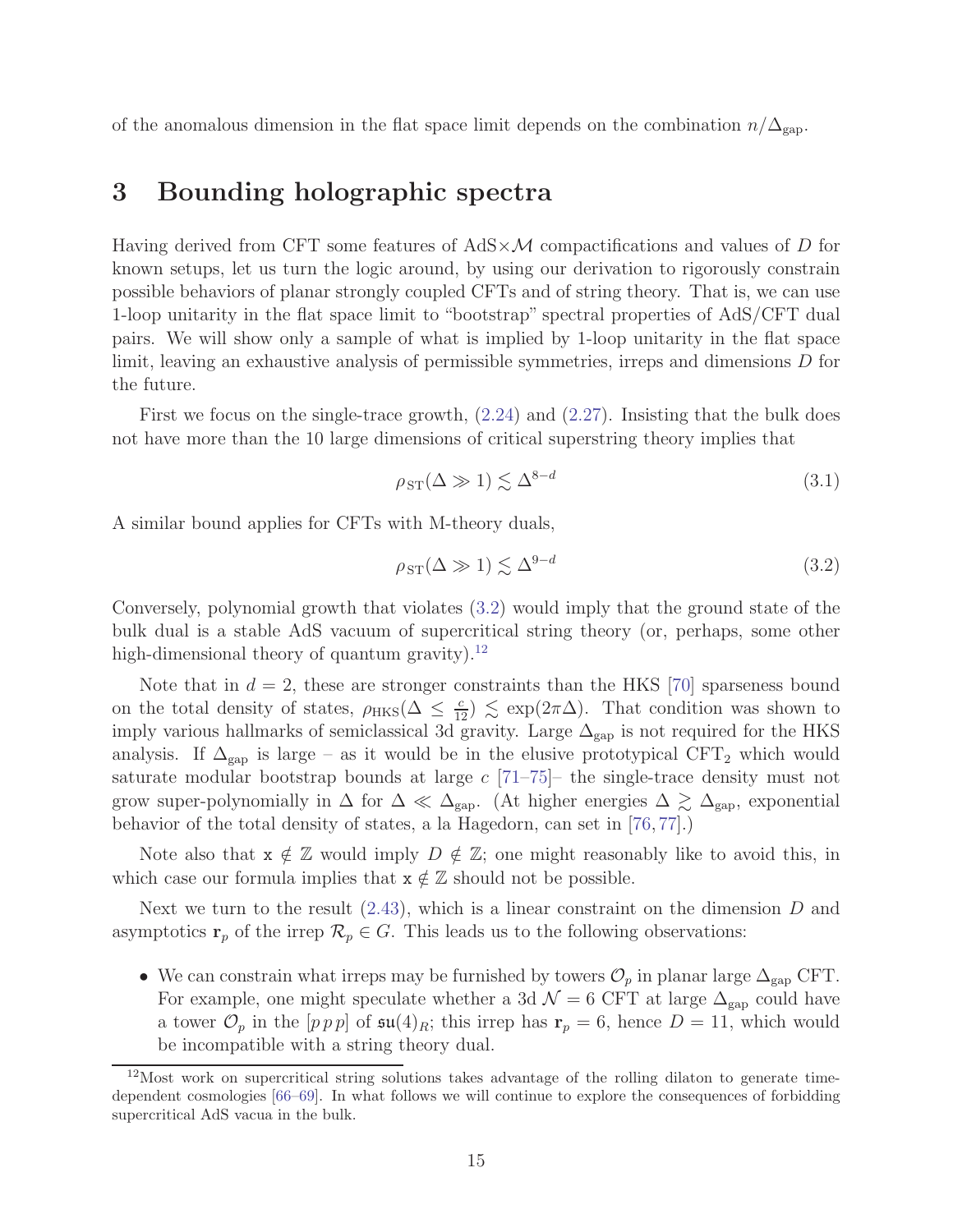• Conversely, imposing a critical superstring bound  $D \leq 10$  implies a constraint on the symmetry groups G and their irreps  $\mathcal{R}_p$  that can be realized by local primary operators in large c, large  $\Delta_{\rm gap}$  CFTs: for CFTs with string duals, only

$$
\mathbf{r}_p \le 8 - d
$$

are consistent (similarly for M-theory). For instance, a  $CFT<sub>d</sub>$  with a critical string dual cannot have a tower of  $\mathcal{O}_p$  in  $\mathfrak{su}(4)$  irreps  $[p^2 \, 0 \, p^2]$  in any d, because this irrep has  $r_p = 10$ . This proves one case of a result familiar from superconformal representation theory (though no SUSY was assumed): BPS operator dimensions are linear in charge. Indeed, the above result touches upon an inherent feature of holography: in KK reduction on AdS $\times$ *M* in supergravity,  $(mL_M)^2$  equals an eigenvalue of a quadratic Laplacetype operator. This is equal, up to a  $\Delta$ -independent shift, to the quadratic Casimir  $C_2$ of a highest-weight irrep of the isometry group  $G_{\mathcal{M}}$ ; in the Dynkin basis,

<span id="page-16-0"></span>
$$
C_2({a_i}) \sim \sum_{i,j=1}^{\text{rank}(G_{\mathcal{M}})} (a_i + 2\rho_i) g_{\mathcal{M}}^{ij} a_j
$$
 (3.3)

where  $g_{\mathcal{M}}^{ij}$  is the inverse Cartan matrix of  $G_{\mathcal{M}}$  and  $\vec{\rho}$  is the Weyl vector. At large mass,

$$
\Delta \sim mL_{\mathcal{M}} \tag{3.4}
$$

Therefore, the leading order  $a_i \gg 1$  asymptotics are linear in  $\Delta$  for at least one index  $a_{\hat{i}}$ , and no faster than linear for the rest:

$$
a_{\hat{i}} \sim \Delta \ , \quad a_{j \neq \hat{i}} \lesssim \Delta \tag{3.5}
$$

Like  $a = c$  [\[6,](#page-32-3)[78\]](#page-37-3), this should be viewed as an emergent behavior of large c CFT at large  $\Delta_{\text{gap}}$ : it follows straightforwardly from properties of a two-derivative bulk, but from what does it follow in CFT? It would seem an interesting challenge to prove this in general, not just in certain examples.

- If we impose that the CFT has a critical string or M-theory dual, we can infer the existence, or lack thereof, of operators of "generic" conformal dimension. Suppose that we insist upon  $D = 10$ . Integral towers  $\mathcal{O}_p$  can only generate this if  $\mathbf{r}_p = 8 - p$ , but this may not be compatible with a given global symmetry G and irrep  $\mathcal{R}_p$ . In such a case, generic operators must make up the difference. e.g. take  $G = \mathfrak{so}(3)$  and  $\mathcal{R}_p = p$ . Then  $r_p = 1$ , so  $D = d + 3$ . To get to  $D = 10$ , one needs to add generic operators with asymptotic density  $\rho_{ST}(\Delta \gg 1) \sim \Delta^{7-d}$ .
- This analysis also makes clear that large flavor symmetry groups  $G_F$  with integral towers of local operators of increasing charge cannot be geometrized at the AdS scale: that is, charge-carriers of asymptotically large dimension  $\Delta_p$  cannot have large charge  $q_p$  – more precisely, large  $\mathbf{r}_p$  – in the  $N_F \to \infty$  limit. Towers of fixed charge can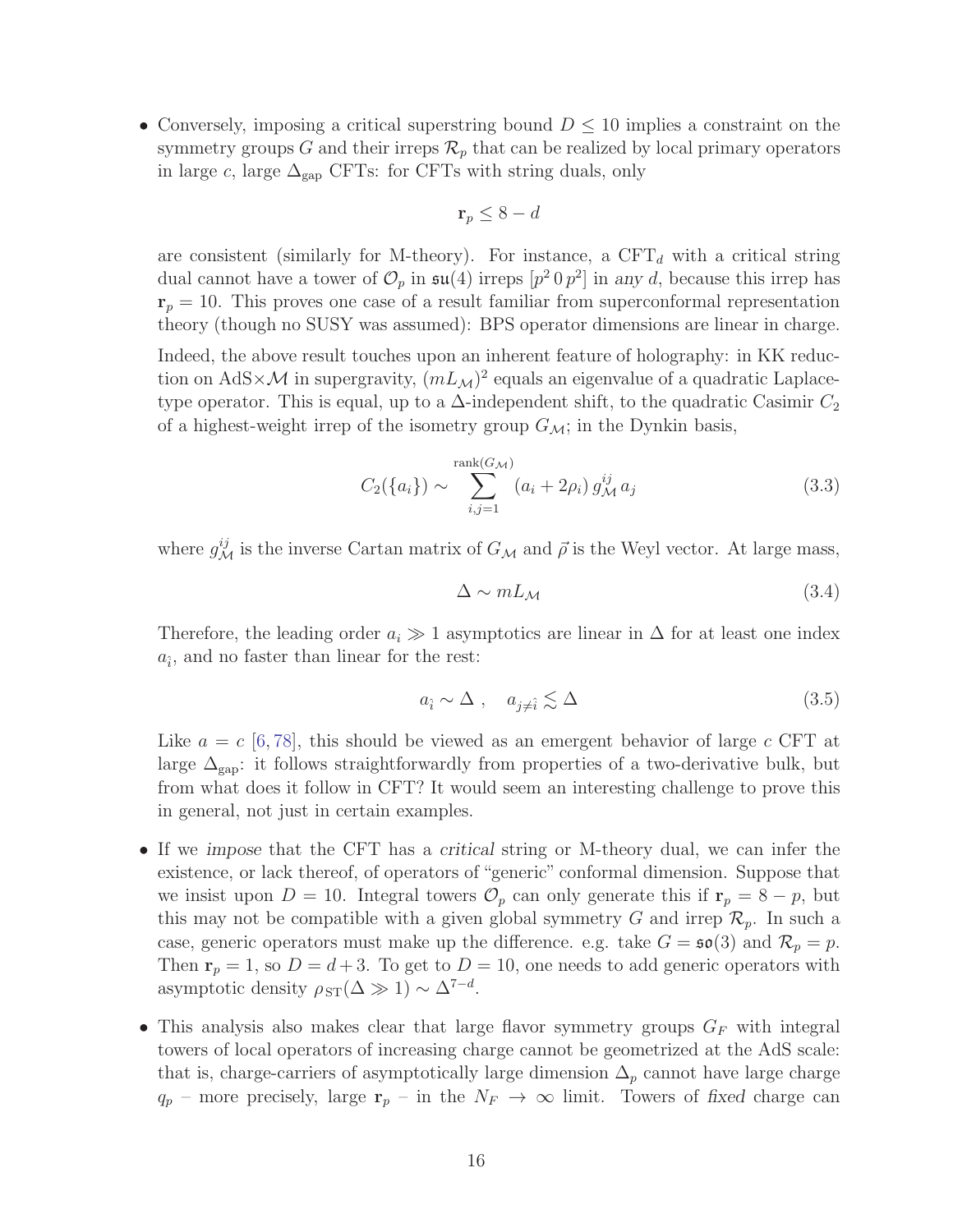appear in AdS $\times$ M compactifications as "isolated" vector multiplets of  $G_F$  in the Ddimensional theory. Upon reduction on  $\mathcal{M}$ , they yield towers of  $\mathcal{O}_p$  in the adjoint of  $G_F$ .<sup>13</sup>

### <span id="page-17-0"></span>4 OPE universality at the string scale

Let us recap one of our previous results. Suppose a large c, large  $\Delta_{\rm gap}$  CFT contains an integral tower of single-trace operators  $\mathcal{O}_p$  with dimensions  $\Delta_p = \Delta_{\phi} + p - 2$  with  $p = 2, 3, \ldots$ for some operator  $\phi \equiv \mathcal{O}_2$ . Parameterizing the OPE asymptotics as

$$
C_{\phi pp}|_{p\gg 1} \sim \frac{p^{1+\frac{\alpha}{4}}}{\sqrt{c}} , \quad \text{where } 1 \ll p \ll \Delta_{\text{gap}} , \tag{4.1}
$$

then  $D = d + 2 + \alpha$ . In this section we argue for a more general, and stringent, property of OPE asymptotics in CFT.

**Stringy OPE universality:** In a large c, large  $\Delta_{\text{gap}}$  CFT containing scalar single-trace operators  $\phi$  and  $\mathcal{O}_p$  with conformal dimensions

$$
\Delta_{\phi} \ll \Delta_{\text{gap}} \quad \text{and} \quad \Delta_{\phi} \ll \Delta_p \ll c^{\#>0} \,, \tag{4.2}
$$

the normalized planar OPE coefficient  $C_{\phi pp}$  has linear asymptotics

<span id="page-17-1"></span>
$$
C_{\phi pp}|_{\Delta_p \gg 1} \sim \frac{\Delta_p}{\sqrt{c}} f(\Delta_\phi)
$$
\n(4.3)

for some function  $f(\Delta_{\phi})$ . If  $\mathcal{O}_p$  has spin, then the leading scaling among all tensor structures obeys [\(4.3\)](#page-17-1).

"Normalized" refers to the norms of  $\phi$  and  $\mathcal{O}_p$ . The  $\mathcal{O}_p$  can be "string-scale" operators, with  $\Delta_p \sim \Delta_{\rm gap}$ , hence the title of the section. The linearity property is also meant to apply to  $C_{\phi pp'}$  where  $|\Delta_{p'} - \Delta_p|/\Delta_p \ll 1$ , but we continue to refer to  $C_{\phi pp}$  for simplicity.

The OPE coefficient  $C_{\phi pp}$  at  $p \gg 1$  is what one might call a "planar heavy-heavy-light" three-point function, defined in a regime where perturbative large  $c$  factorization applies to correlators.<sup>14</sup> This is not the same kind of heavy-heavy-light OPE coefficient featured in discussions of the Eigenstate Thermalization Hypothesis [\[80\]](#page-37-4) (where  $\Delta_{\text{heavy}}$   $\gg$  all other pa-rameters), of CFT<sub>2</sub> [\[81\]](#page-37-5) (where  $\Delta_{\text{heavy}} \gtrsim c$ , dual to a conical defect or black hole microstate), or of the large charge expansion [\[82\]](#page-37-6) (where  $\Delta_p \propto Q^{\frac{d}{d-1}} \gg$  all other parameters, and  $\mathcal{O}_p$  has

<sup>&</sup>lt;sup>13</sup>Conclusions about the non-geometrization of large flavor groups do not hold at finite  $\Delta_{\rm gap}$ , where charged operators can be dual to non-decoupled string states.

<sup>&</sup>lt;sup>14</sup>Heavy operators in 2d CFT with  $1 \ll \Delta \ll c$  are sometimes called "hefty" operators [\[79\]](#page-37-7).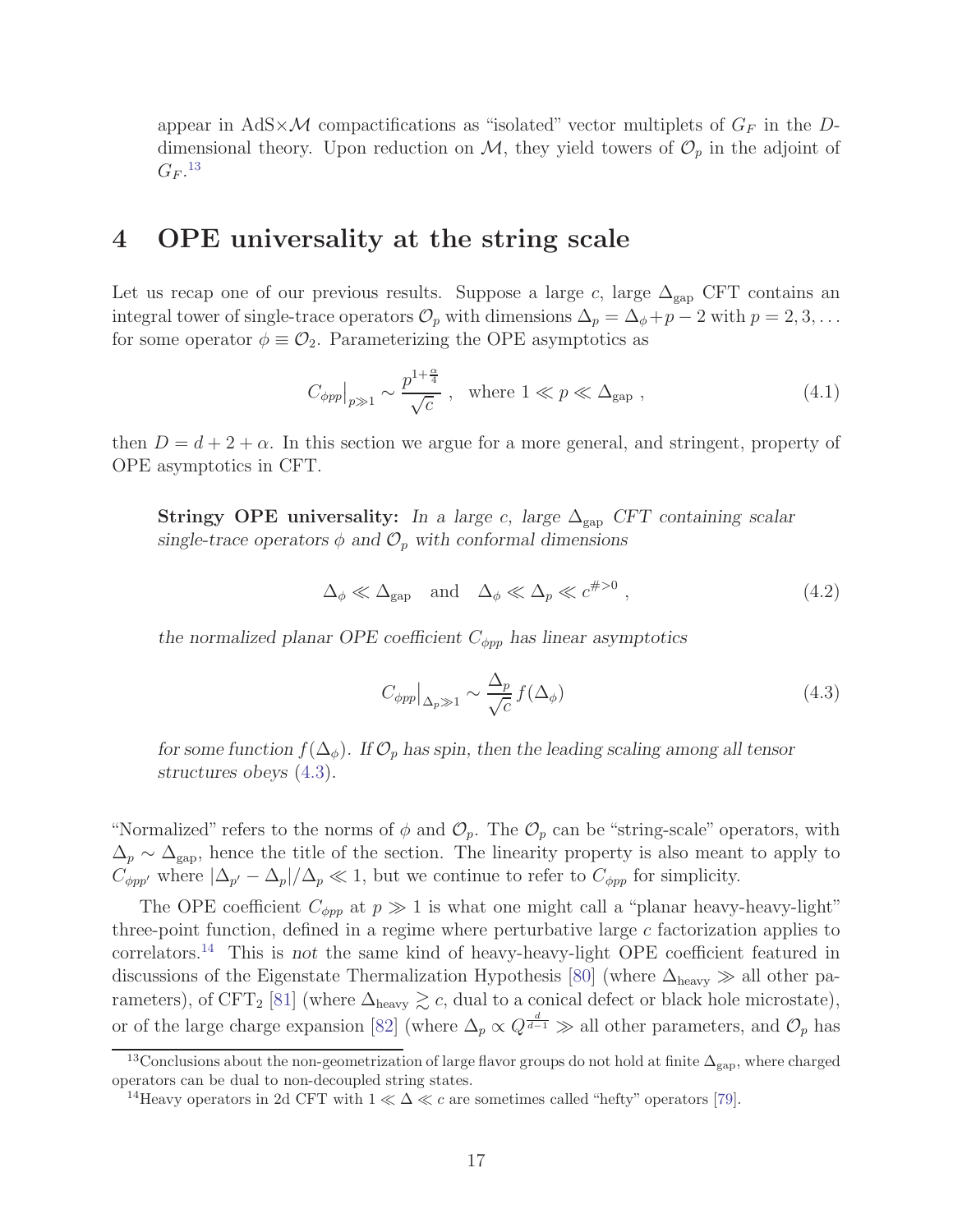charge Q under a global symmetry). Indeed, in all of these cases the scaling is nonlinear. We are answering a different question, relevant to planar CFTs.

There are various arguments for [\(4.3\)](#page-17-1):

- 1) "Naturalness" of the emergence of large extra dimensions implies linearity, as discussed around [\(2.35\)](#page-10-1). This is the case whether the  $\mathcal{O}_p$  are charged (see [\(2.40\)](#page-10-3) and [\(2.43\)](#page-11-1)) or uncharged (see [\(2.37\)](#page-10-4)).
- 2) Consider a toy model in which the integrally-spaced dimensions are deformed:  $\Delta_{p\gg1}(\epsilon) \approx$  $p(1 + \epsilon)$ . For finite  $\epsilon$ , they contribute to [\(2.17\)](#page-6-0) as "generic" single-trace operators, with D determined by the asymptotic growth of  $\rho_{ST}(\Delta_p)$ . If one demands that D remains the same as  $\epsilon \to 0$ , linearity follows, by matching the scaling of [\(2.23\)](#page-8-3) and [\(2.33\)](#page-9-0). In other words, the first term of [\(2.17\)](#page-6-0) should be a limit of the second term of [\(2.17\)](#page-6-0).
- 3) Linearity is exact in certain cases:  $C_{\phi pp} \propto \Delta_p$  when  $\phi = \mathcal{L}$  or  $T_{\mu\nu}$  or, in an SCFT, any other operator in their supermultiplets. On general grounds, the asymptotics should only depend on  $\Delta_{\phi}$  in the overall coefficient: from the point of view of the heavy operator, the coupling to  $\phi$  acts as a small perturbation. Moreover, the linearity does not depend in any way on the asymptotic spacing of the tower of  $\mathcal{O}_p$ . Together, these suggest linearity in general.
- 4) In Appendix [B.1,](#page-26-0) we give a suggestive alternative argument.  $C_{\phi pp}$  is dual to a threepoint function of marginal vertex operators in an  $AdS \times \mathcal{M}$  worldsheet CFT. At leading order in  $1/\Delta_{\rm gap}$  perturbation theory, the worldsheet CFT, and the anomalous dimensions of vertex operators, effectively factorize. In particular, vertex operators dual to heavy operators have large but opposite anomalous dimensions in the AdS and M sigma models. This allows us to use known facts about heavy-heavy-light three-point functions in 2d CFT at finite  $c$  [\[81,](#page-37-5) [83\]](#page-37-8). In Appendix [B.1,](#page-26-0) we show how to reproduce linear scaling under certain assumptions.

We also find copious evidence for [\(4.3\)](#page-17-1) from existing calculations in planar CFT:

- 1) In maximally supersymmetric CFTs in  $d = 2, 3, 4, 6$ , this holds for three-point functions of chiral primaries [\[84](#page-37-9)[–86\]](#page-37-10). This is simple to see for  $d = 3, 4, 6$ . For  $d = 2$ , the computation was performed in [\[86\]](#page-37-10) at the symmetric orbifold point in the D1-D5 moduli space, but is valid at  $\lambda \gg 1$  thanks to a non-renormalization theorem [\[62\]](#page-36-3). Their result is rather complicated, but has linear scaling, as we show in Appendix [B.4.](#page-30-0)
- 2) Extremal chiral primary three-point functions in the 't Hooft limit of the ABJM theory also obey linearity [\[87\]](#page-37-11).
- 3) In planar  $\mathcal{N} = 4$  SYM at strong coupling, there are many examples involving a diverse set of operators: protected and unprotected; twist-2 and large twist; spinning and not spinning. In what follows we denote Lorentz spin as  $S$  and R-charge as  $J$ :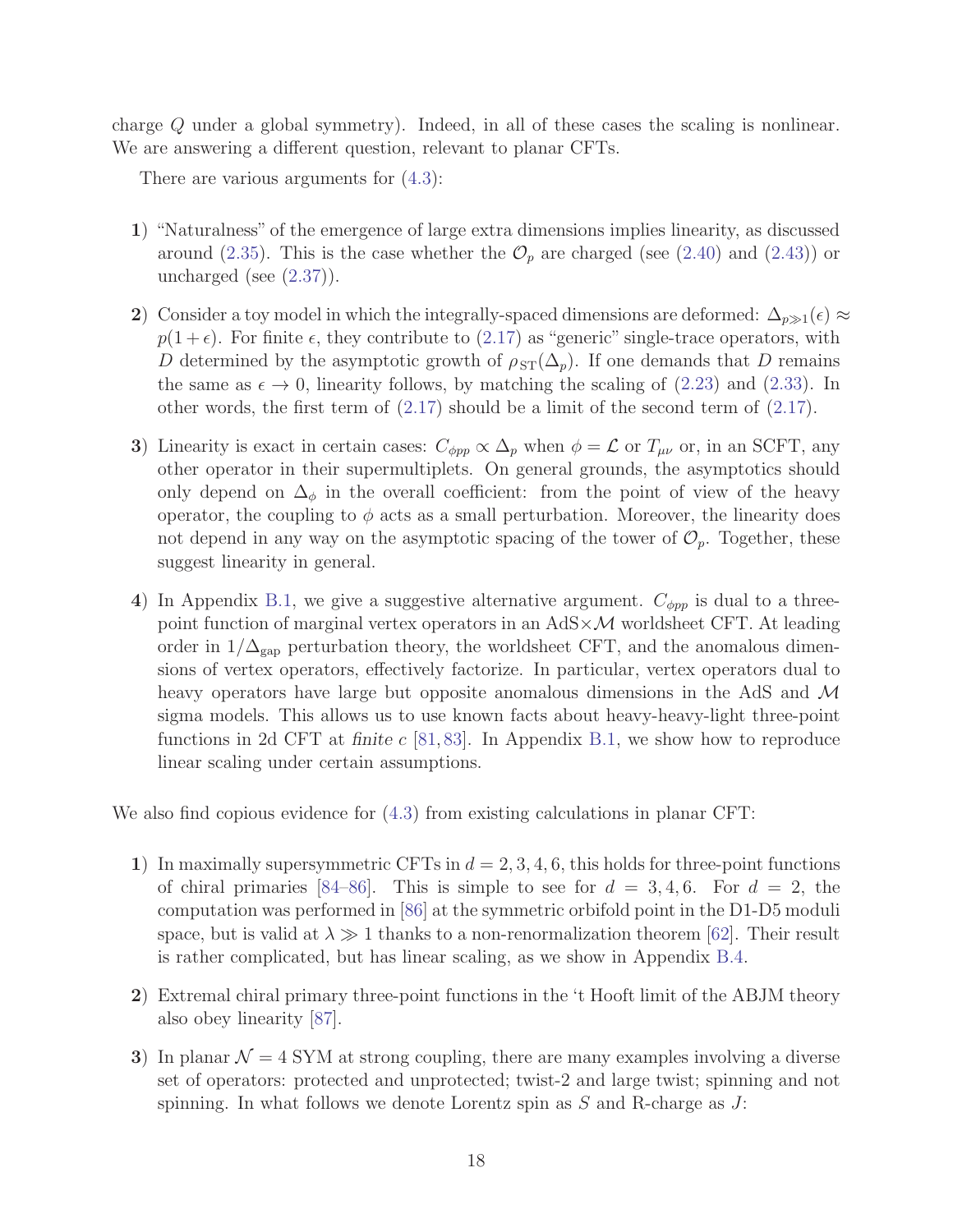- When  $\phi = \mathcal{L}$  or a superpartner thereof and  $\mathcal{O}_p$  is any heavy operator where  $\Delta_p$  obeys power-law scaling in  $\lambda$  [\[58,](#page-35-12) [88\]](#page-38-0). In this case, linearity follows from  $\langle \mathcal{L} \mathcal{O}_p \mathcal{O}_p \rangle \propto \lambda \frac{\partial \Delta_p}{\partial \lambda}$ . This was confirmed in explicit computations (e.g. [\[58,](#page-35-12)[88](#page-38-0)[–90\]](#page-38-1)).
- When  $\phi$  is a light chiral primary and  $\mathcal{O}_p$  is a "short" string state. In particular,  $C_{\phi pp}$  was computed with  $\mathcal{O}_p$  as a Konishi-like operator at the first massive level  $(S = 0, J \sim \mathcal{O}(1))$ , and  $\Delta_p \sim \lambda^{1/4}$  in [\[91\]](#page-38-2), and as a twist-2 massive Regge state of nonzero spin  $(S \sim \mathcal{O}(1), J \sim \mathcal{O}(1)$  and  $\Delta_p \sim \sqrt{2(S-2)}\lambda^{1/4}$ ) in [\[89\]](#page-38-3).<sup>15</sup> All results are linear in  $\Delta_p$ . Note that these heavy operators are unprotected and have order one R-charge, so this result does not follow from symmetry, or KK considerations, alone.
- When  $\phi$  is a light operator and  $\mathcal{O}_p$  is a "semiclassical" state with  $\Delta_p \sim \sqrt{\lambda}$ . This case is amenable to bulk worldsheet techniques [\[58,](#page-35-12)[88\]](#page-38-0). This includes BMN operators [\[88\]](#page-38-0), both chiral and non-chiral primaries with large charge  $J \sim \sqrt{\lambda}$ ; spinning strings in  $S^5$  [\[88\]](#page-38-0); spinning strings in  $AdS_5$  [\[90\]](#page-38-1); and strings with spin in both AdS<sub>5</sub> and  $S^5$  [\[90\]](#page-38-1). All results are linear in  $\Delta_p$ .

There are some cases where the scaling of  $C_{\phi pp}$  is sub-linear, that is,  $f(\Delta_{\phi}) = 0$ . Aside from cases where selection rules forbid nonzero  $C_{\phi pp}$ , this can happen when  $C_{\phi pp}$  is controlled by symmetry: for example, if  $\phi$  is in a flavor current supermultiplet such that  $C_{\phi pp} \propto q_p$ , and the  $\mathcal{O}_p$  do not have charge increasing with  $\Delta_p$ .<sup>16</sup> Such special cases aside, we believe the linear scaling to be generic.

It would be worth understanding the widest regime in which linearity holds. To this end, we note that in the 't Hooft limit of ABJM and in  $\mathcal{N}=4$  SYM, three-point functions where  $\phi$ is a light chiral primary and  $\mathcal{O}_p$  is a giant graviton still obey [\(4.3\)](#page-17-1), despite the giant graviton having  $\Delta \sim N$  [\[87\]](#page-37-11). In particular, the results of [\[87\]](#page-37-11) take the limit  $\Delta/N$  fixed; subsequently taking the ratio to be small, one finds linearity in  $\Delta$ . Finally, though our result is meant to apply only at large  $\Delta_{\text{gap}}$ , in 4d  $\mathcal{N} = 2 \text{ su}(N)$  SQCD in the large N Veneziano limit, the  $tt^*$ analysis of [\[92\]](#page-38-4) shows that three-point functions of chiral primaries do obey linearity to first non-trivial order in  $\lambda \ll 1$  (see eq. 4.20 therein).

### <span id="page-19-0"></span>4.1 Asymptotic linearity of planar non-BPS spectra

[\(4.3\)](#page-17-1) has an implication for asymptotic scaling of non-BPS spectra of planar SCFTs.

Take  $\phi$  to be a scalar component of an R-current supermultiplet, and take  $\mathcal{O}_p$  to be a bottom component of a long supermultiplet, for which  $C_{\phi pp}$  is proportional to the R-charge

<sup>&</sup>lt;sup>15</sup>If  $\mathcal{O}_p$  is a (non-conserved) symmetric traceless tensor of spin-S, then  $C_{\phi pp}$  has  $S+1$  independent tensor structures [\[57\]](#page-35-11). In the computation of [\[89\]](#page-38-3) and the notation of [\[57,](#page-35-11)[89\]](#page-38-3), the structure that dominates at large  $\lambda$  is  $H_{23}^S$ . (See eqs. (4.36) and (4.55) of [\[89\]](#page-38-3).)

<sup>&</sup>lt;sup>16</sup>One such case is if  $\phi$  is the moment map operator  $\hat{\mathcal{B}}_1$  in a 4d  $\mathcal{N} = 2$  SCFT, and the  $\mathcal{O}_p$  are all in the adjoint of the flavor symmetry  $G_F$ . This happens holographically when the  $\mathcal{O}_p$  are all KK modes of a D-dimensional  $G_F$  vector multiplet, as mentioned in the previous subsection. We thank Ying Hsuan-Lin and David Meltzer for discussions on this.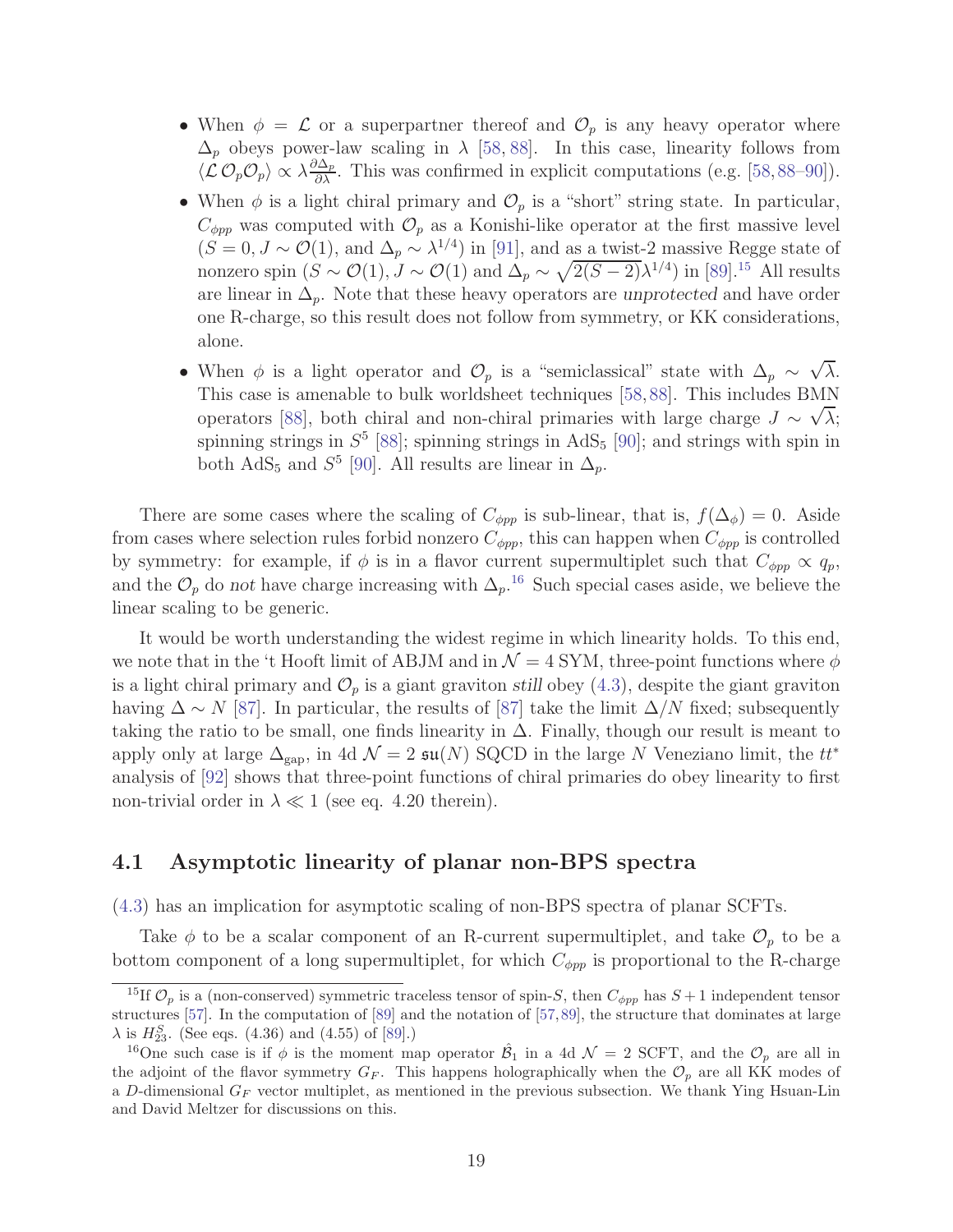of  $\mathcal{O}_p$ . The unitarity bound for long supermultiplets states that  $\Delta_p > \sum_i b_i R_p^{(i)} + b$ , where the sum runs over the Dynkin indices of the R-symmetry irrep, for some constants b and  ${b_i}$ that depend on the spacetime dimension and number of supersymmetries. Suppose there exists a family of such long multiplets  $\mathcal{O}_p$  of increasing charge, with fixed p-dependence of  $R_p^{(i)}$ . For simplicity of presentation, let us turn on just a single index  $R_p \equiv R_p^{(1)}$ . At large charge  $1 \ll R_p \ll c^{\#>0}$ , unitarity requires only that

$$
\Delta_p \gtrsim \widehat{b}_1 R_p + \dots \,, \quad \text{with} \quad \widehat{b}_1 \ge b_1 \tag{4.4}
$$

In particular, the scaling in  $R_p$  must be at least linear, with bounded coefficients in the linear case. On the other hand, super-linear scaling would violate [\(4.3\)](#page-17-1). Therefore, to leading order in large p, [\(4.3\)](#page-17-1) implies that the long operators  $\mathcal{O}_p$  must have dimensions linear in the charge, with coefficient  $b_1 \geq b_1$ .

This behavior is familiar in some planar CFTs, e.g. for BMN operators in  $\mathcal{N}=4$  SYM which furnish  $[0J0]$  irreps of  $\mathfrak{su}(4)_R$  and have  $\Delta \sim J$  [\[93\]](#page-38-5). In the event that, in fact,  $\widehat{b}_1 = b_1$ , the long operators are hitting the unitarity bound asymptotically. In this sense, these non-BPS operators are becoming "asymptotically free" at large charge. Extrapolation of linearity to infinite charge, however, is cut off by the central charge  $c$ <sup>17</sup>

## <span id="page-20-0"></span>5 On holographic hierarchies

This section is more speculative than, and somewhat detached from, the rest of the paper.

Building on insights from the 1-loop sum rule [\(2.21\)](#page-7-1), our goal is to formulate a conjecture about the AdS/CFT landscape with large extra dimensions and to examine the ingredients involved. A good starting point is the condition explored by [\[1,](#page-32-0) [95\]](#page-38-6):

Strong coupling + no R-symmetry 
$$
\Rightarrow
$$
 Local AdS<sub>d+1</sub> dual

"Local AdS<sub>d+1</sub> dual" means  $D = d + 1$ . The spirit of the conjecture is likely correct. Our results allow us to hone this a bit.

First, it is important to specify what abstract notion of "strong coupling" is required. A necessary condition for what is usually intended is large  $\Delta_{\rm gap}$  [\[2\]](#page-32-2), but often some sense of "sparseness" of low-spin operators is left implicit. Our sum rule shows that large  $\Delta_{\rm gap}$  and sub-polynomial growth of the  $\ell \leq 2$  single-trace density,  $\rho_{ST}(\Delta)$ , imply  $AdS_{d+1}$  locality. This refinement is paramount: all fully controlled examples of holographic CFTs with large  $\Delta_{\rm gap}$ also have large extra dimensions.

<sup>&</sup>lt;sup>17</sup>The large charge analysis of [\[94\]](#page-38-7) found that in non-planar 3d  $\mathcal{N} = 2$  SCFTs with a one-complexdimensional moduli space, the conformal dimension of the lightest long supermultiplet with large R-charge obeys asymptotic linearity, with calculable subleading corrections. That echoes what we have found for planar SCFTs. We thank Clay C´ordova for pointing this out. It would be interesting to classify the allowed crossovers between the regime [\(4.3\)](#page-17-1) and the regime  $c \ll \Delta_p$ , and how this depends on the existence of moduli.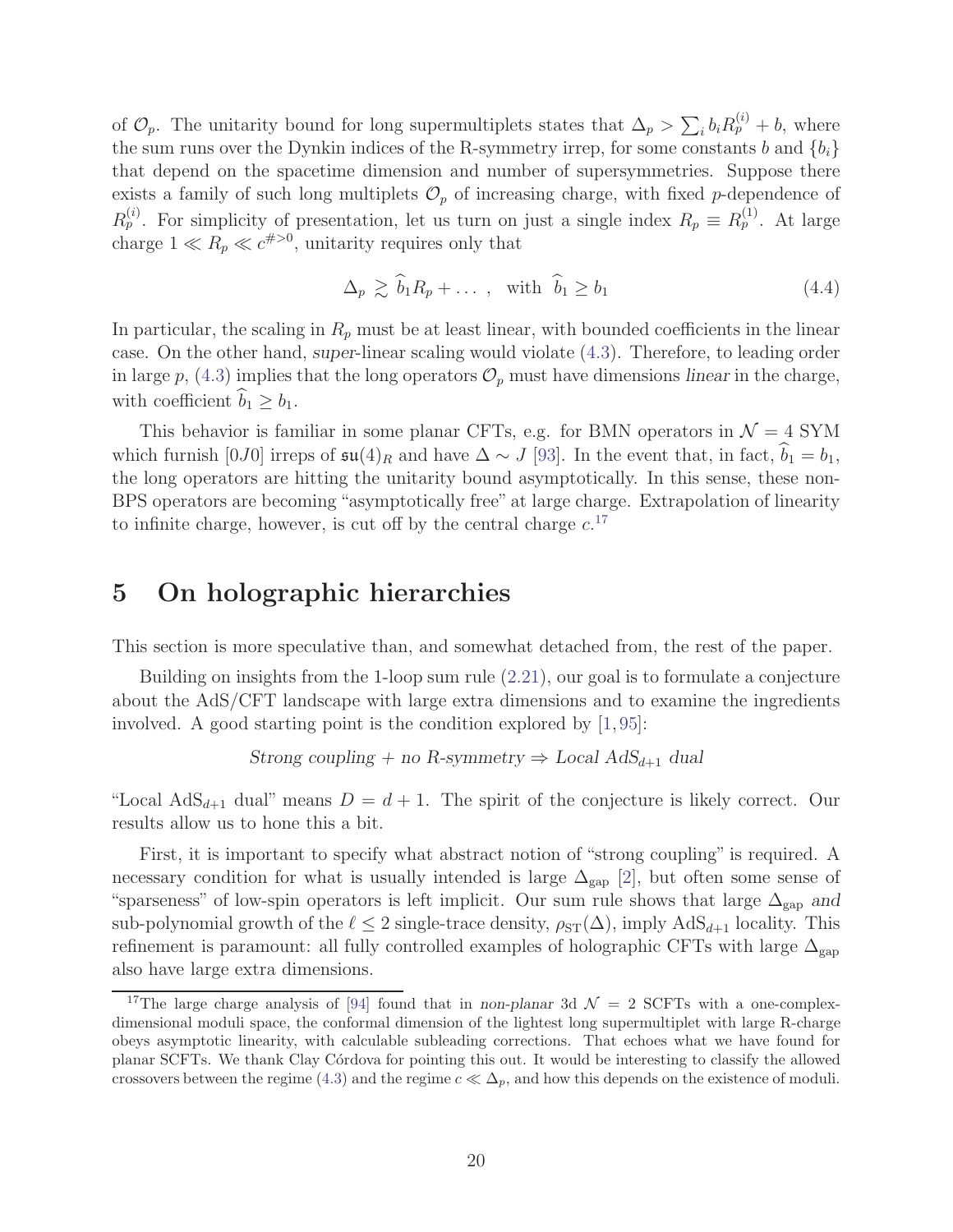So, with large  $\Delta_{\text{gap}}$  as a proxy for strong coupling, the veracity of the AdS locality claim boils down to whether "no R-symmetry" implies sub-polynomial single-trace degeneracy.

To that end, we note that there are many examples in which there is R-symmetry, but the value of  $D > d+1$  is due not to the protected operators, but to the unprotected ones. In other words, there is stronger polynomial growth of  $\rho_{ST}(\Delta)$  than is required by R-symmetry, or other accidental symmetries, alone. This is visible in the canonical constructions of AdS/CFT pairs with 4d  $\mathcal{N} = 1$  SUSY, the infinite class of quiver gauge theories dual to  $AdS_5 \times SE_5$ , where  $SE_5$  is a Sasaki-Einstein manifold. These are Freund-Rubin solutions of type IIB supergravity, with  $L_{SE_5} \sim L$ . The bound [\(2.48\)](#page-12-1) makes clear that the existence of these critical string backgrounds is due not to the R-symmetry or to its towers of (anti-)chiral primaries per se, but to the Weyl's law scaling of unprotected single-trace operators. The KK spectrum of  $SE_5 = T^{1,1}$ , dual to the conifold CFT [\[96\]](#page-38-8), was nicely studied in [\[97–](#page-38-9)[99\]](#page-38-10). Towers of unprotected operators with finite irrational dimensions, despite the infinite coupling, are strikingly visible.<sup>18</sup> Likewise for KK reduction on  $AdS_4 \times M^{111}$  [\[102\]](#page-39-0).

A last minor point is that there are non-SUSY backgrounds with  $D > d + 1$  that are known to be at least perturbatively stable, including  $T^{p,p}$ ,  $M^{pqr}$  and  $Q^{pqr}$  for certain non-SUSY values of  $(p, q, r)$  [\[103–](#page-39-1)[105\]](#page-39-2). They may, of course, be non-perturbatively unstable.

Given this, one might suggest that *(local)* isometry, not SUSY or R-symmetry, is the key concept. As in the known examples like  $L^{pqr}$ , extra isometries play an important indirect role in determining D, by protecting long multiplets from infinite mass renormalization at strong coupling. The many extra operators are conceivably stabilized by the presence of isometry at the AdS scale. Additionally, in SUSY-breaking double-trace flows at large N [\[106](#page-39-3)[–108\]](#page-39-4) isometries guard against certain types of perturbative and non-perturbative instabilities, helping to furnish possible counterexamples to [\[50,](#page-35-5) [51\]](#page-35-13). Taking this idea seriously leads to the following version of the conjecture of [\[1,](#page-32-0) [95\]](#page-38-6):

#### Holographic Hierarchy Conjecture (HHC):

Large  $\Delta_{\text{gap}}$  + no global symmetries  $\Rightarrow$  Local AdS<sub>d+1</sub> dual

The HHC is quite similar to the conjecture of [\[1,](#page-32-0)[95\]](#page-38-6). The HHC is weaker in the sense that it allows putative CFTs without R-symmetry, but with other global symmetries, to have large extra dimensions; this includes the solutions of [\[106](#page-39-3)[–108\]](#page-39-4), which have no R-symmetry and may plausibly survive a stability analysis. On the other hand, if SUSY-breaking backgrounds at large volume turn out to be unstable [\[50,](#page-35-5)[51\]](#page-35-13), then the HHC is essentially identical to the conjecture of [\[1,](#page-32-0)[95\]](#page-38-6) (upon replacing "strong coupling" by "large  $\Delta_{\rm gap}$ "). Note that the HHC applies to sequences of CFTs with parametrically large  $\Delta_{\rm gap}$ , not to putative isolated CFTs with large but finite  $\Delta_{\rm gap}$  and sporadic spectra. Ultimately, what one is looking for is a physical condition on such sequences that guarantees sub-polynomial growth of single-trace

<sup>&</sup>lt;sup>18</sup>T<sup>1,1</sup> has  $\mathfrak{u}(1)_r \times \mathfrak{su}(2) \times \mathfrak{su}(2)$  isometry, so one might suspect that our arguments secretly imply  $D = 10$  $(10=5+2+2+1)$ . But this is misleading. A more representative case familiar to holographers is that of  $L^{pqr}$ , which possesses only  $\mathfrak{u}(1)^3$  isometry  $(5+3 \neq 10)$  [\[100\]](#page-38-11). Infinite families of  $SE_5$  manifolds have just the requisite  $\mu(1)$  Reeb vector [\[101\]](#page-38-12), though their stability as type IIB backgrounds is not guaranteed.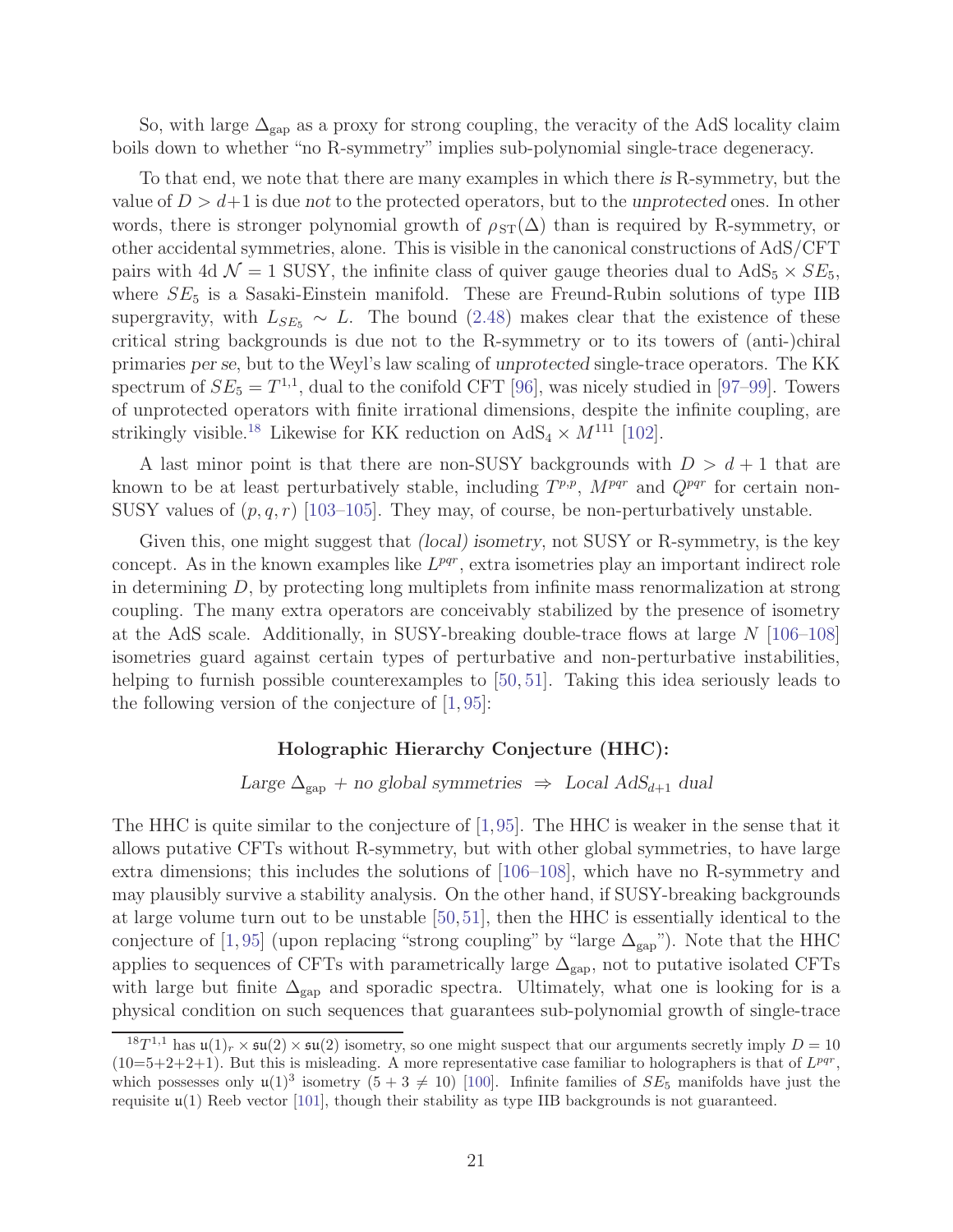degeneracies; whether global or R-symmetry does so, or whether symmetry and degeneracy are in fact independent concepts that happen to share a place under the lamppost<sup>19</sup>, is yet to be established.

The HHC has two corollaries which can be phrased purely in terms of CFT and gravity:

Corollary 1 (CFT): Large  $\Delta_{\rm gap}$  + no global symmetries  $\Rightarrow$  Sub-polynomial growth of  $\rho_{ST}(\Delta)$  for  $1 \ll \Delta \ll \Delta_{\rm gap}$ .

**Corollary 2 (Gravity):** In two-derivative gravity coupled to low-spin  $(\ell \leq 2)$ matter, there are no stable AdS  $\times$ M solutions where M is a positively curved, compact Einstein manifold without local isometries.

Corollary 1 follows from the HHC and our sum rule for dDisc( $\mathcal{A}^{\{1-\text{loop}\}}$ ), as discussed above. Corollary 2 follows from the HHC and the Freund-Rubin solution of (super)gravity. Intriguingly, Corollary 2 benefits from circumstantial evidence from differential geometry (e.g. [\[109–](#page-39-5)[111\]](#page-39-6)): positively curved, compact Einstein manifolds  $\mathcal{M}$  with dim $(\mathcal{M}) > 3$  and no local isometries are not known to exist! If they do exist, the conjecture is that they are unstable solutions of the D-dimensional theory.

Does the arrow run the other way? Even for R-symmetries, we know of no solid argument that there must be infinite towers of operators that populate the BPS charge lattice, and hence that R-symmetries must be geometrized at the AdS scale.<sup>20</sup> This is a compelling open question.

## <span id="page-22-0"></span>6 Future directions

An obvious challenge for string/M-theorists and holographers is to construct bona fide vacua of small curvature. Even rigorous bounds on distributions of parametric hierarchies, as opposed to explicit solutions, would be quite welcome. We have not pursued that here, but we expect our 1-loop bootstrap perspective to be a useful tool in this endeavor.

As a starting point, can we at least identify certain candidate CFTs with large c and large  $\Delta_{\text{gap}}$  that have  $D < 10$ ? Strategically speaking, focusing on  $d + 1 < D < 10$  seems

<sup>19</sup>For example, the existence of SUSY solutions with large extra dimensions and fluxes which break all metric isometries besides a  $\mathfrak{u}(1)_R$  may be reasonably viewed as typical representatives of large-volume solutions. With respect to the HHC, the question then shifts to what becomes of such solutions when a  $\mu(1)_R$  is not present. We thank Ofer Aharony for his comments.

<sup>&</sup>lt;sup>20</sup>This does not follow from the "Completeness Conjecture" or its modern avatar, "Conjecture 2" of  $[52,53]$  $[52,53]$ . These conjectures only require that, for some global symmetry  $G$  (suitably defined), the CFT contains local operators which realize all finite-dimensional irreps of G; but the conformal dimensions of these operators are not fixed, so they can be heavy. One might ponder some form of a "Superconformal Completeness Conjecture" – that there exist local operators which realize all finite-dimensional irreps of superconformal symmetry. But even accounting for the continuum of  $\Delta$  allowed in long multiplets, the most literal form of this is incorrect, as many protected conformal multiplets are not realized in actual SCFTs. Perhaps the idea can be salvaged under certain conditions.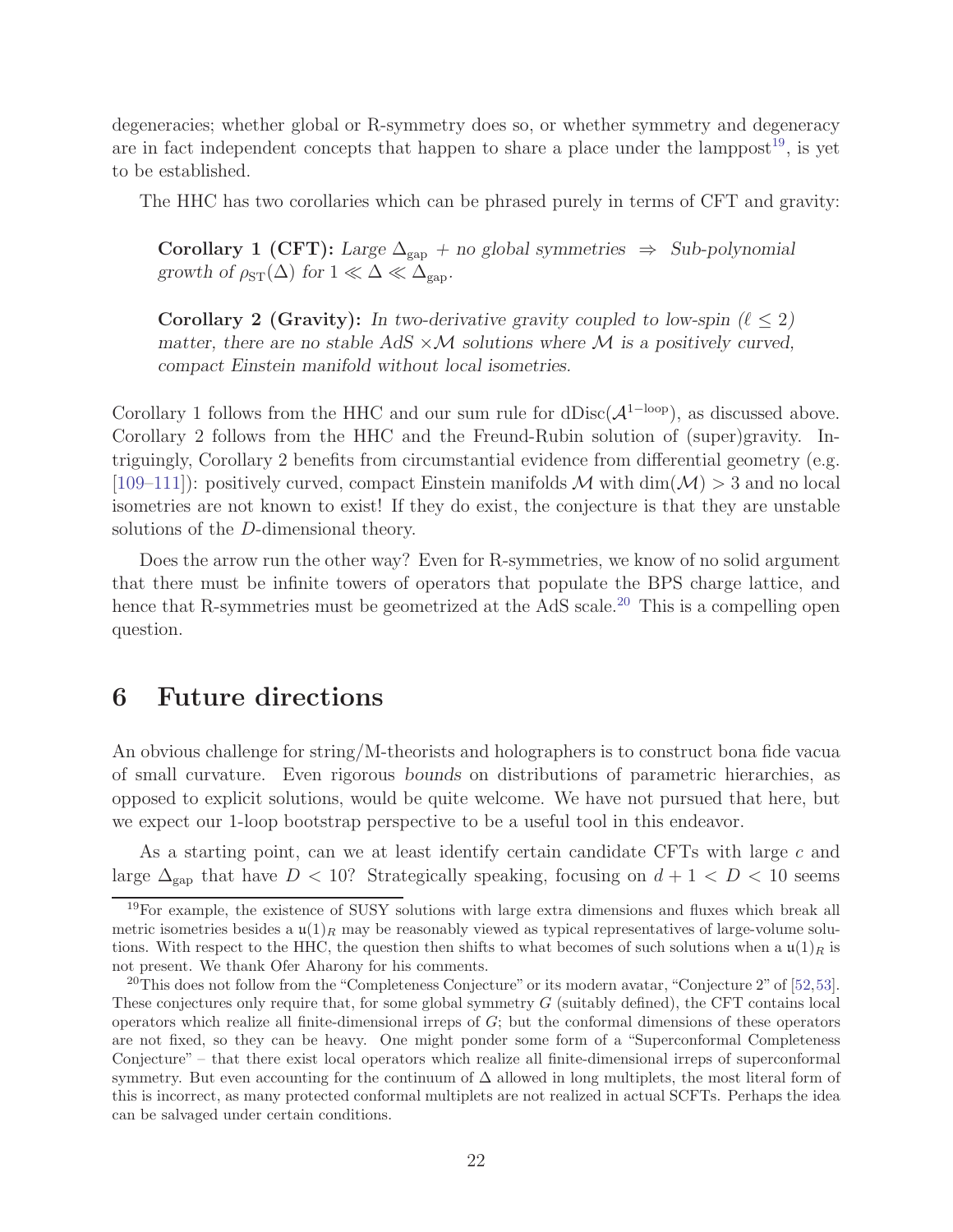simpler than requiring a hierarchy for all extra dimensions. One suggestion is the class of 4d Lagrangian SCFTs studied in [\[112\]](#page-39-7). These are superconfomal gauge theories with  $a = c$ to leading order in 1/N. Their analysis included models that, unlike the Veneziano limit of  $\mathcal{N} = 2 \mathfrak{su}(N)$  SQCD which possesses a large number of fundamental fields  $N_f = 2N$ , achieve conformality with a finite number of non-fundamental fields. The presence of an exactly marginal gauge coupling raises the question of whether, at strong coupling, any of these theories has large  $\Delta_{\rm gap}$  and  $D < 10$ . Entry (d) of the table on p.19 of [\[112\]](#page-39-7) is particularly appealing:<sup>21</sup> it has  $\mathcal{N}=2$  SUSY, and  $a-c \sim \mathcal{O}(1)$  instead of  $\mathcal{O}(N)$  (or, worse yet,  $\mathcal{O}(N^2)$ , as in the Veneziano limit). The latter property suggests a closed-string dual. Thus, we have a possible candidate for a large N CFT with  $\mathcal{N}=2$  SUSY, large  $\Delta_{\mathrm{gap}}$ , and a  $D < 10$ closed-string dual. It would be interesting to look into this more closely; a good starting point would be to study the BPS spectrum of this and other related models.

Going beyond probing only large extra dimensions would obviously be worthwhile. Our formula already contains some hints of small extra dimensions. The function  $f^{1-loop}(\ell)$  in [\(2.21\)](#page-7-1) contains the angular structure of the D-dimensional S-matrix. This indirectly encodes the structure of small internal dimensions in the bulk (if any), because the S-matrix depends on the internal manifold on which string/M-theory is compactified. For instance, loop-level amplitudes of type IIB strings compactified on  $K3$  vs.  $T<sup>4</sup>$  will depend on the number of 6d tensor multiplets. What can bootstrap techniques say about what type of functions  $f^{1-loop}(\ell)$ are allowed to appear?

Finally, having found a dictionary for determining D from planar OPE data, we only scratched the surface of actually bootstrapping the landscape. We have not, for instance, addressed the question of whether, in the presence of R-symmetry, infinite towers of light BPS operators are required for UV consistency.

## Acknowledgements

We thank Ofer Aharony, Chris Beem, David Berenstein, Agnese Bissi, Scott Collier, Frank Coronado, Xi Dong, Sergei Gukov, Ben Heidenreich, Ying Hsuan-Lin, Shamit Kachru, Shota Komatsu, Dalimil Mazáč, David Meltzer, Yi Pang, Leonardo Rastelli and David Simmons-Duffin for helpful discussions. This project has received funding from the European Research Council (ERC) under the European Union's Horizon 2020 research and innovation programme (grant agreement No 787185). We thank CERN during the workshop "Advances in Quantum Field Theory," and the International Institute of Physics, Natal during the workshop "Nonperturbative Methods for Conformal Theories," for stimulating environments. EP thanks the University of Michigan and KITP for hospitality during the course of this work. EP is supported by Simons Foundation grant 488657 and the U.S. Department of Energy, Office of Science, Office of High Energy Physics, under Award Number DE-SC0011632.

<span id="page-23-0"></span> $^{21}$ This is the theory in the fifth bullet point of Sec. 3.5.5 of [\[113\]](#page-39-8).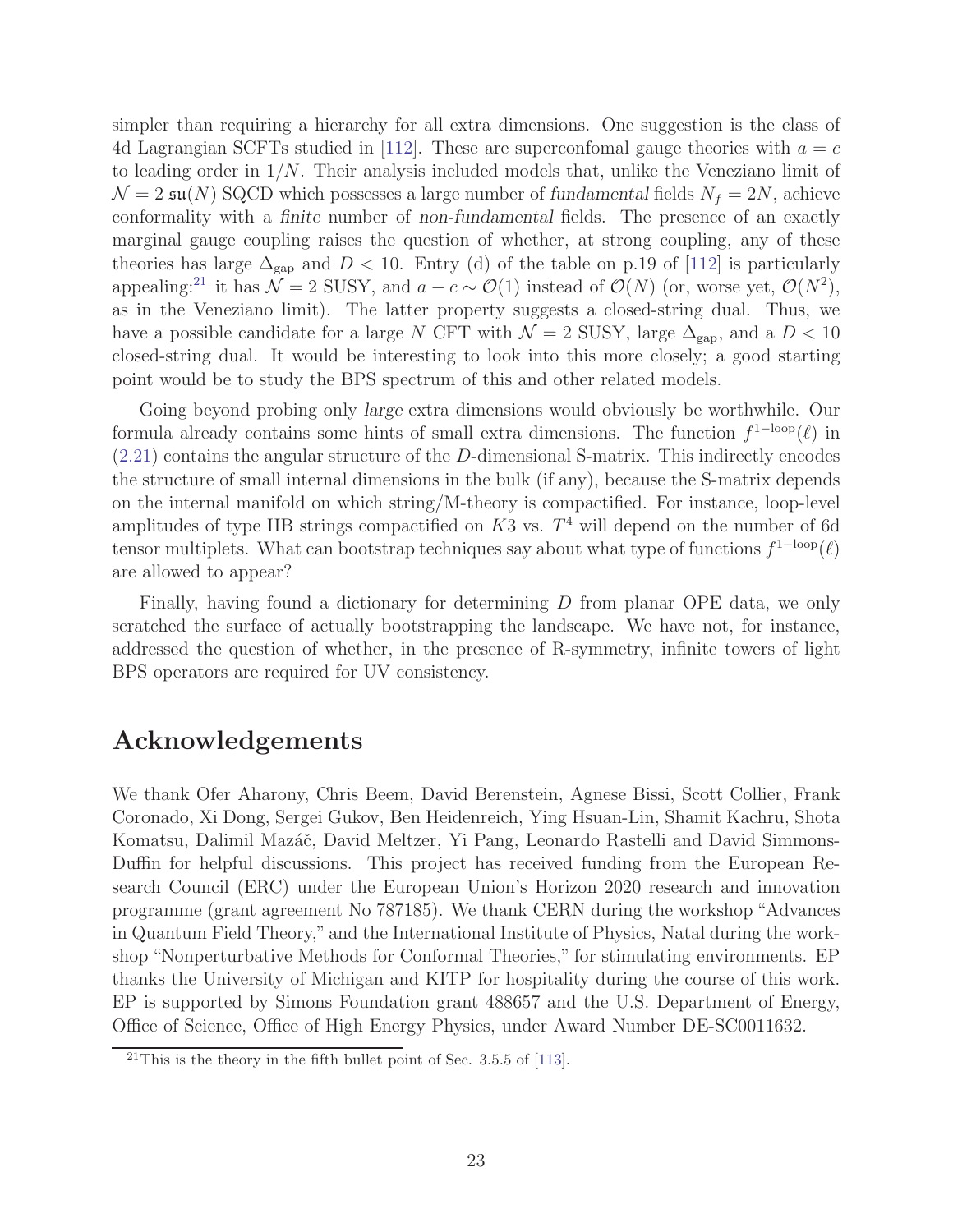## <span id="page-24-0"></span>A Supplementary details at 1-loop

### A.1  $C_{\phi\phi[O_{{\cal O}}]_{n,\ell}}$  at large  $\Delta_{\text{gap}}$

Our goal is to show that [\(2.23\)](#page-8-3) holds. This can be extracted from the four-point function  $\langle \phi \phi \mathcal{O} \mathcal{O} \rangle$  at  $\mathcal{O}(1/c)$  in the s-channel,  $\phi \phi \to \mathcal{O} \mathcal{O}$ , which contains  $[\mathcal{O} \mathcal{O}]_{n,\ell}$  exchange:

$$
\langle \phi(0)\phi(z,\bar{z})\mathcal{O}(1)\mathcal{O}(\infty)\rangle \supset (z\bar{z})^{-\frac{\Delta_{\phi}+\Delta_{\mathcal{O}}}{2}} \sum_{n,\ell} C_{\phi\phi[\mathcal{O}\mathcal{O}]_{n,\ell}} \sqrt{a_{[\mathcal{O}\mathcal{O}]_{n,\ell}}} G_{[\mathcal{O}\mathcal{O}]_{n,\ell}}(z,\bar{z})
$$
(A.1)

where  $a_{\lbrack \mathcal{O} \mathcal{O}}^{(0)}$  $\mathcal{O}_{[\mathcal{O}\mathcal{O}]_{n,\ell}}^{(0)}$  is the squared OPE coefficient of the MFT for  $\mathcal{O}$ . Universality at large  $\Delta_{\text{gap}}$ in the 1/c expansion implies that the  $n \gg 1$  scaling of  $C_{\phi\phi[O O]_{n,\ell}}\sqrt{a_{[O\theta]}^{(0)}}$  $\big[\mathcal{O}\mathcal{O}]_{n,\ell}$  is the same as that of  $a_{\text{tot}}^{(1)}$  $\big[{}^{(1)}_{[\mathcal{O} \mathcal{O}]_{n,\ell}}$ , the  $\mathcal{O}(1/c)$  correction to  $a^{(0)}_{[\mathcal{O}]}$  $\big[\mathcal{O}\mathcal{O}]_{n,\ell}$ . This obeys

$$
a_{[\mathcal{O}\mathcal{O}]_{n,\ell}}^{(1)} = \frac{1}{2} \partial_n (a_{[\mathcal{O}\mathcal{O}]_{n,\ell}}^{(0)} \gamma_{[\mathcal{O}\mathcal{O}]_{n,\ell}}^{(1)}) + a_{[\mathcal{O}\mathcal{O}]_{n,\ell}}^{(0)} \hat{a}_{[\mathcal{O}\mathcal{O}]_{n,\ell}}^{(1)} \tag{A.2}
$$

where, as argued in [\[24\]](#page-33-6),

$$
\hat{a}_{\left[\mathcal{O}\mathcal{O}\right]_{n,\ell}}^{(1)}\Big|_{n\gg 1} \sim n^{-2\tau_*} \tag{A.3}
$$

<span id="page-24-1"></span>where  $\tau_*$  is the twist of the lowest-twist operator in the  $\mathcal{O} \times \mathcal{O}$  OPE. Hence  $\hat{a}_{[\mathcal{O}\mathcal{O}]_{n,\ell}}$  is negligible. Since  $a_{\text{rel}}^{(0)}$  $\int_{\lbrack\mathcal{O}\mathcal{O}]_{n,\ell}}^{(0)} \sim 4^{-2n} \times \text{(power law)}, \text{ we have } a_{\lbrack\mathcal{O}\rbrack}^{(1)}$  $\overset{(1)}{[\mathcal{O}\mathcal{O}]_{n,\ell}} \sim a_{[\mathcal{O}\mathcal{O}]}^{(0)}$  $\lbrack \mathcal{O}\mathcal{O} \rbrack_{n,\ell} \gamma^{(1)}_{[ \mathcal{O} \mathcal{O}]}$  $[\mathcal{O}\mathcal{O}]_{n,\ell}$  at  $n \gg 1$ . [\(2.23\)](#page-8-3) follows.

## **A.2** Computing  $\langle \gamma_{n,\ell}(p) \rangle$

Consider a CFT with a protected single trace scalar operator  $\phi$  together with a tower of protected scalar operators  $\mathcal{O}_p$ , such that  $\Delta_p = \Delta_{\phi} + \mathbb{Z}_{>0}$ . Let us take for definiteness  $\Delta_{\phi} = 2$ and  $\Delta_p = p > 2$ . In this case, to order  $1/c$ , the following double-trace operators mix:

$$
[\phi\phi]_n, [\mathcal{O}_3\mathcal{O}_3]_{n-1}, \cdots, [\mathcal{O}_{n+2}\mathcal{O}_{n+2}]_0
$$
\n(A.4)

where we have suppressed the spin index. The conformal partial wave decomposition at (approximate) twist  $2\Delta_{\phi} + 2n$  will then have a sum over  $n + 1$  species. The mixing problem can be solved by considering the correlators  $\langle \phi \phi \phi \phi \rangle$ ,  $\cdots \langle \phi \phi \mathcal{O}_{n+2} \mathcal{O}_{n+2} \rangle$  (see e.g. [\[37,](#page-34-2) [38\]](#page-34-3)). It can be shown that the average squared anomalous dimensions appearing in the 1-loop correlator  $\langle \phi \phi \phi \phi \rangle$  are given by

$$
\langle \left(\gamma_{n,\ell}^{(1)}\right)^2 \rangle = \sum_{p=2}^{n+2} \langle \gamma_{n,\ell}^{(1)}(p) \rangle^2 \tag{A.5}
$$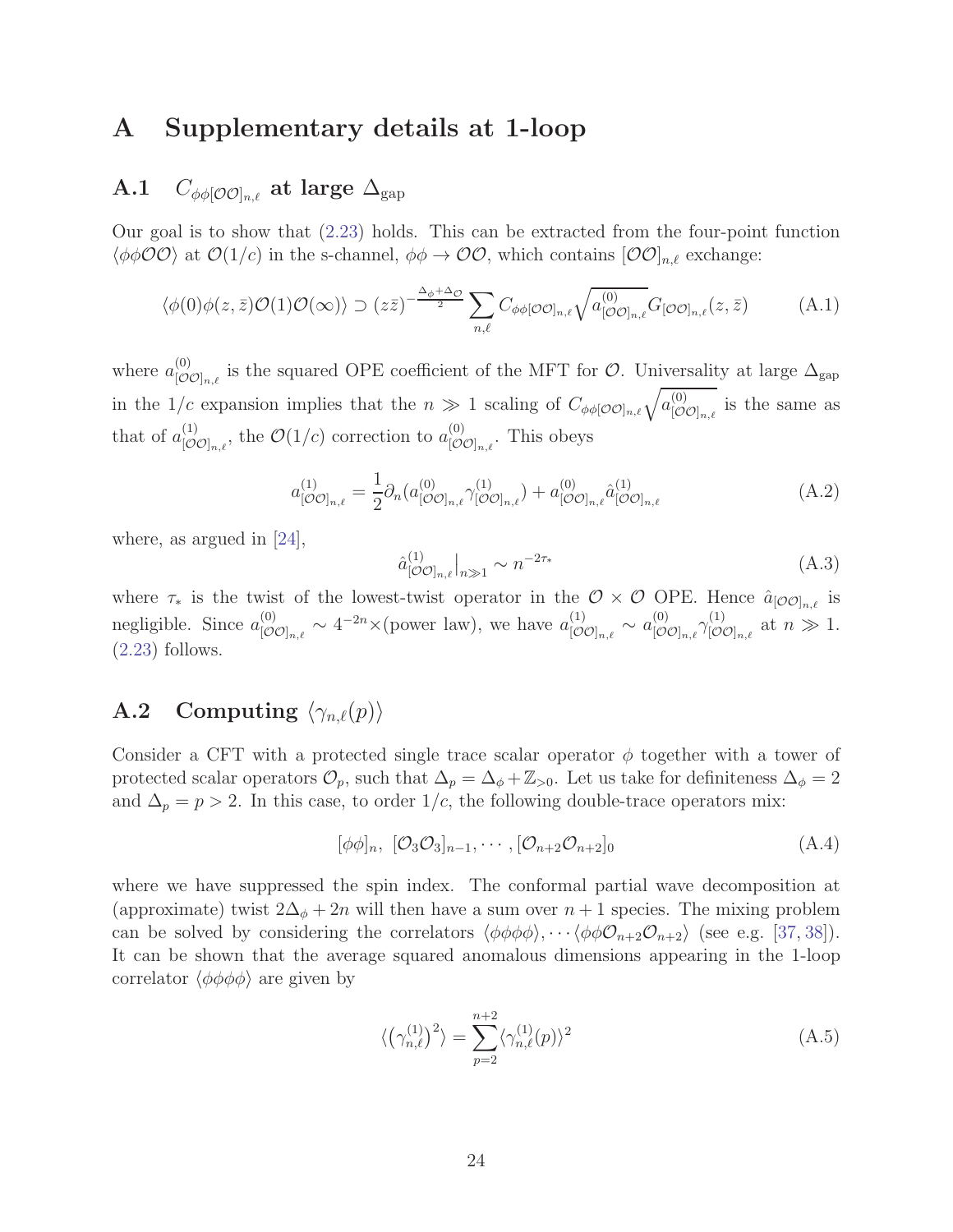where  $\langle \gamma_{n,\ell}^{(1)}(p) \rangle$  is the average anomalous dimension arising from the correlator  $\langle \phi \phi \mathcal{O}_p \mathcal{O}_p \rangle$ . Our strategy to compute  $\langle \gamma_{n,\ell}^{(1)}(p) \rangle$  is as follows. Consider the correlator  $\langle \phi \phi \mathcal{O}_p \mathcal{O}_p \rangle$ . In the t-channel the operator  $\mathcal{O}_p$  itself is exchanged:  $\phi \times \mathcal{O}_p \to \mathcal{O}_p \to \phi \times \mathcal{O}_p$ . This leads to the following contribution:

$$
\mathcal{A}_{\phi\phi pp}(z,\bar{z}) \supset C_{\phi pp}^2 \frac{(z\bar{z})^{\Delta_{\phi}}}{((1-z)(1-\bar{z}))^{\Delta_{\phi}/2}} g_{\Delta_p}(1-\bar{z},1-z) \tag{A.6}
$$

where the conformal block  $g_{\Delta_p}(1-\bar{z},1-z)$  has been defined such that the small  $1-\bar{z}$ dependence is explicitly shown and  $C_{\phi pp}$  is the OPE coefficient  $\langle \phi \mathcal{O}_p \mathcal{O}_p \rangle$ . This contribution produces a singularity/double discontinuity around  $\bar{z} = 1$ , which for the case  $\Delta_{\phi} = 2$  is a single pole. The residue of this single pole contains a piece proportional to  $\log z$  which is independent of the number of spacetime dimensions,

$$
\mathcal{A}_{\phi\phi pp}(z,\bar{z}) \supset C_{\phi pp}^2 \frac{1}{1-\bar{z}} (1-p) \left(\frac{z}{z-1}\right)^p \log z + \cdots \tag{A.7}
$$

where we are disregarding pieces not proportional to  $\log z$  and which do not contribute to the double-discontinuity. This singularity can only be reproduced by the correct anomalous dimensions for double-trace operators propagating in the s-channel, with twist  $2p + 2m$ , with  $m = 0, 1, 2, \cdots$ . This anomalous dimension can be computed either by large spin perturbation theory or by the Lorentzian inversion formula. For fixed  $m$  the computation can be done in general dimensions, but we were able to find a closed expression only for  $d = 2, 4$ . The final expressions are quite cumbersome, but they simplify in the large  $n, p$ limit with  $p/n = x$  fixed, where  $2p + 2m \approx 4 + 2n$  is the twist. In this limit we obtain

$$
\left. \langle \gamma_{n,\ell}^{(1)}(p) \rangle^2 \right|_{n \sim p \gg 1} \approx C_{\phi pp}^4 n^2 x^4 \frac{(1-x)^{\ell+1}}{(1+\ell)^2 (1+x)^{\ell+1}}, \quad d = 4 \tag{A.8}
$$

$$
\langle \gamma_{n,\ell}^{(1)}(p) \rangle^2 \Big|_{n \sim p \gg 1} \approx 4C_{\phi pp}^4 \frac{x^2}{n^2} \frac{(1-x)^{\ell}}{(1+x)^{\ell}}, \quad d = 2 \tag{A.9}
$$

where  $C_{\phi pp}$  is evaluated at  $p \gg 1$ . Note that the scaling with n is enhanced for the particular limit we are considering, with  $p \sim n$ , compared to the usual bulk-point limit  $n \gg 1$  with p fixed. For instance, for finite p and in  $d=4$ , one has  $\gamma_{n\gg1,\ell}^{(1)} \sim 1/n$  [\[24\]](#page-33-6). It is also possible to perform the computation in  $d = 6$ , since in this case the conformal blocks are also known. Since  $\Delta_{\phi} = 2$  is an integer dimension below the unitarity bound for  $d = 6$ , the result is actually divergent as  $\Delta_{\phi} \rightarrow 2$ , but this divergence does not affect the *n* scaling. It can be checked that  $\left.\left\langle \gamma_{n,\ell}^{(1)}(p)\right\rangle^2\right|_{n\sim p\gg 1}\approx C_{\phi pp}^4\,n^6$  for  $d=6$ . The above results for  $d=2,4,6$  suggest the following scaling for general d:

$$
\left.\langle \gamma_{n,\ell}^{(1)}(p) \rangle^2 \right|_{n \sim p \gg 1} \approx C_{\phi pp}^4 \Big|_{p \gg 1} n^{2d-6} . \tag{A.10}
$$

<span id="page-25-0"></span>This is the result quoted in the body of the paper.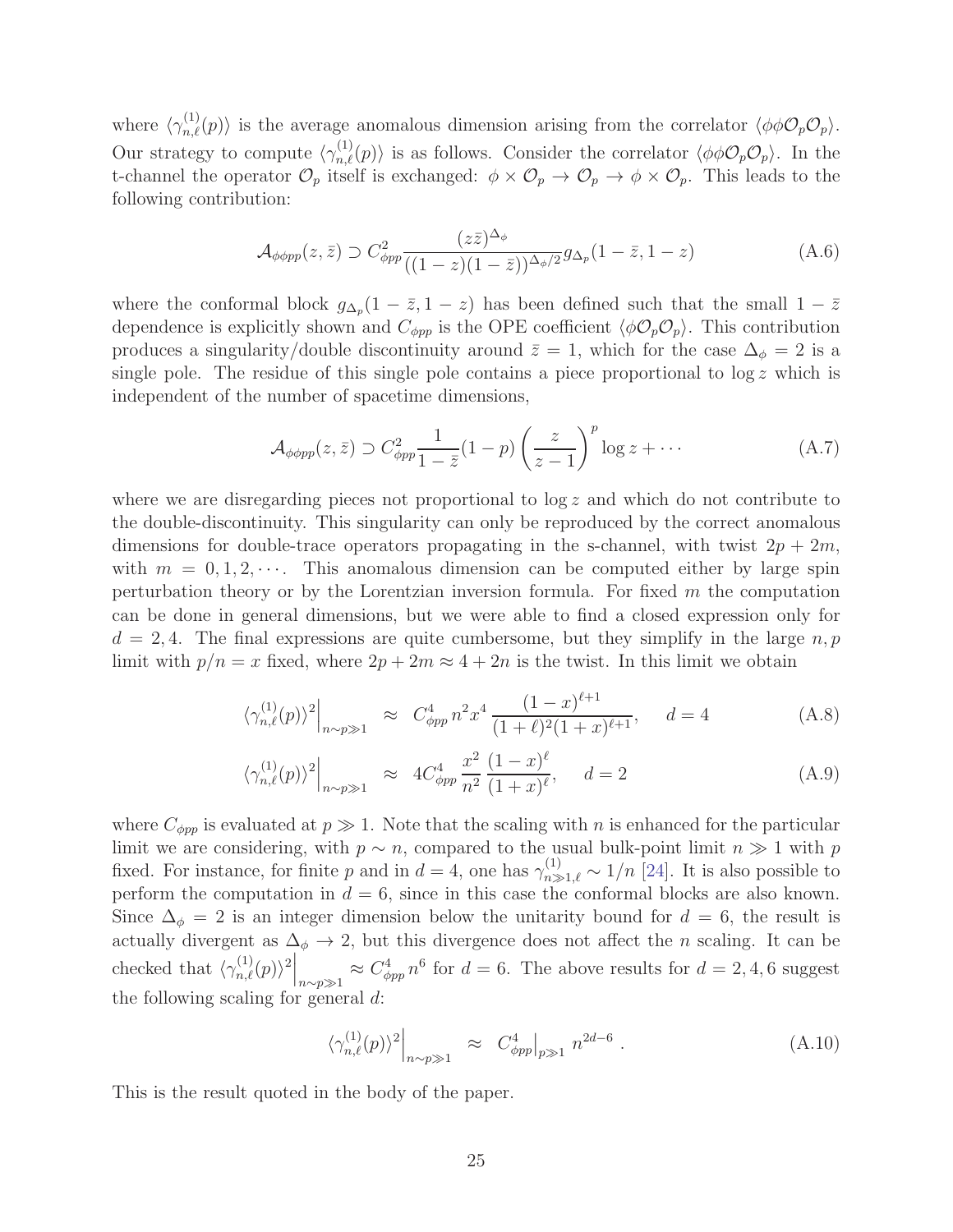# B OPE universality: Further comments and computations

### <span id="page-26-0"></span>B.1 Linearity of  $C_{\phi pp}$  from the worldsheet

The goal is to try to prove  $(4.3)$  from a bulk worldsheet computation.<sup>22</sup> Here we give a suggestive argument. We assume a D-dimensional  $AdS \times \mathcal{M}$  solution of string theory dual to a large  $c$ , large  $\Delta_{\rm{gap}}$  CFT. Consistent with the Holographic Hierarchy Conjecture of Section [5,](#page-20-0) we assume that  $M$  has local isometries. On the worldsheet lives a conformal sigma model,  $\sigma_{\text{AdS}\times\mathcal{M}}$ , with coupling  $1/\Delta_{\text{gap}}$ . (We are treating  $\Delta_{\text{gap}}$  as ~  $\lambda^{1/4}$ .) We label the vertex operators dual to  $\phi$  and  $\mathcal{O}_p$  as

$$
V_L \leftrightarrow \phi \ , \quad V_H \leftrightarrow \mathcal{O}_p \tag{B.1}
$$

We sometimes use the shorthand L, H. The boundary dimension of  $\mathcal{O}_p$  is  $\Delta_H$ , which we take to be in the range  $1 \ll \Delta_H \ll c^{\#>0}$ .

At leading non-trivial order in large  $c$  and large  $\Delta_{\text{gap}}$ , the AdS and M sigma models factorize, i.e. " $\sigma_{AdS} \times \sigma_{AdS}$ ": in particular, vertex operator dimensions obey

$$
\Delta_V = \Delta_V^{\text{AdS}} + \Delta_V^{\mathcal{M}} \tag{B.2}
$$

and likewise, OPE coefficients factorize as

$$
C_{HHL} = C_{HHL}^{\text{AdS}} C_{HHL}^{\mathcal{M}} \tag{B.3}
$$

We define these to be norm-invariant,

$$
C_{HHL} \equiv \frac{\langle V_H V_H V_L \rangle}{\langle V_H V_H \rangle \sqrt{\langle V_L V_L \rangle}}
$$
(B.4)

Both  $V_L$  and  $V_H$  have total worldsheet dimension two,

$$
\Delta_i^{\text{AdS}} + \Delta_i^{\mathcal{M}} = 2 \ , \text{ where } i = L, H \ . \tag{B.5}
$$

Given an explicit ansatz for  $V_L$  and  $V_H$  in terms of worldsheet elementary fields, this in principle fixes the dimension of the boundary operator in the CFT  $[114]$ <sup>23</sup>

Now, we take  $\Delta_H^{\mathcal{M}}$ , the dimension of  $V_H$  on  $\sigma_{\mathcal{M}}$ , to be proportional to  $\Delta_H$ , i.e.

$$
\Delta_H^{\mathcal{M}} \sim \Delta_H \gg 1 \; .
$$

This will be the case for heavy operators, namely, those with large classical dimension on

<sup>22</sup>We thank Shota Komatsu for helpful conversations.

<sup>&</sup>lt;sup>23</sup>See [\[115\]](#page-39-10) and references thereto for concrete implementation of this idea. It has been demonstrated to work for certain classes of operators, but more generally its status is somewhat unclear.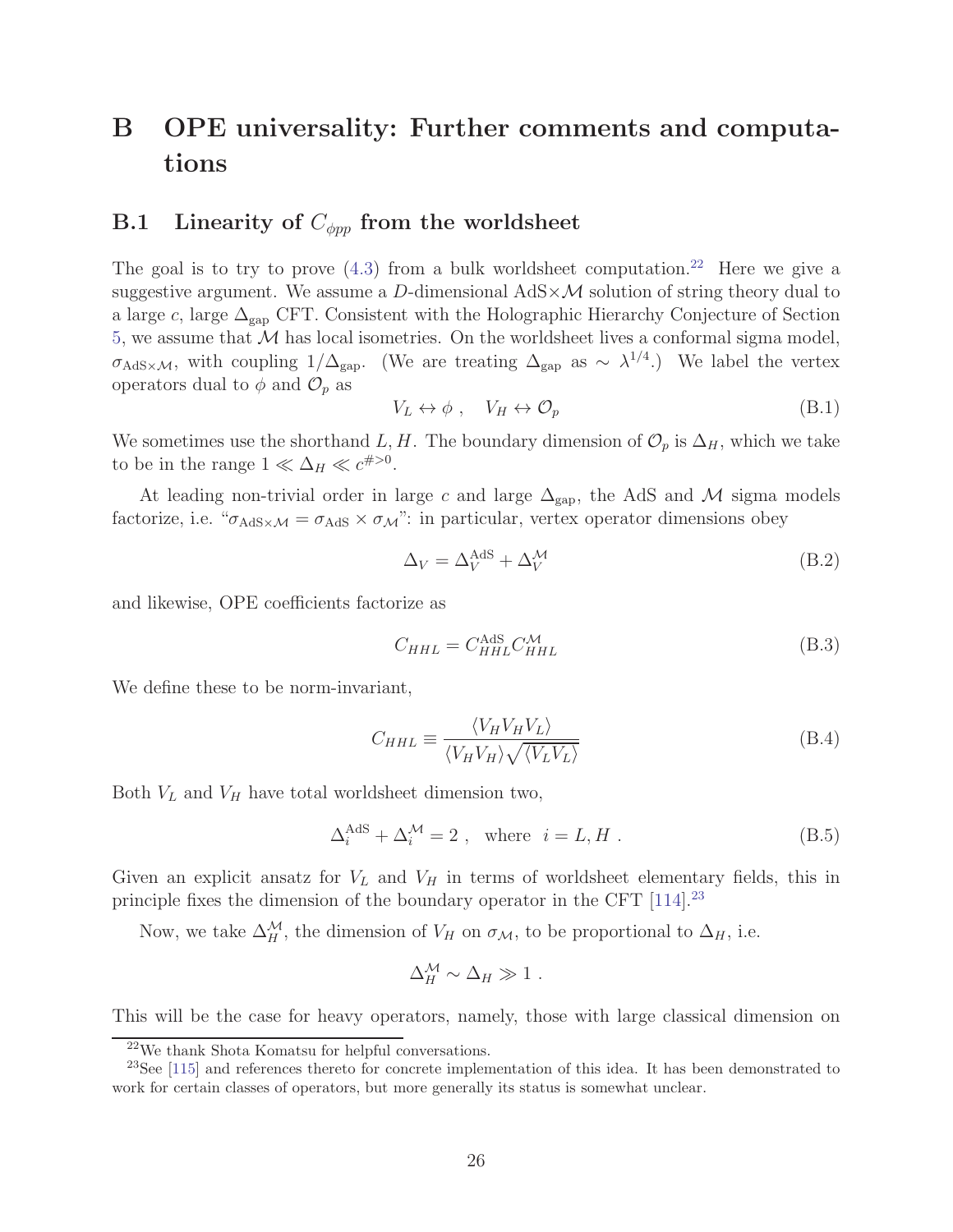M, or with boundary dimension  $\Delta \gg \Delta_{\rm gap}$  and hence large 1-loop dimension on  $\mathcal{M}.^{24}$  Then the OPE coefficient  $C_{HHL}^{\mathcal{M}}$  is a heavy-heavy-light (HHL) three-point function in a 2d CFT at finite worldsheet central charge c. In 2d CFT, HHL leading asymptotics are fixed by modular covariance of torus one-point functions [\[81\]](#page-37-5). The original result of [\[81\]](#page-37-5) applied to operators uncharged under any global symmetry, but was subsequently extended to include an affine  $\mathfrak{u}(1)_k \times \overline{\mathfrak{u}(1)}_k$  current algebra [\[83\]](#page-37-8), whereby torus one-point functions become weak Jacobi forms.  $\sigma_{\mathcal{M}}$  has local currents due to the local isometries of M. Taking  $\mathcal{O}_L$  to be uncharged and  $\mathcal{O}_H$  to be charged under an affine  $\mathfrak{u}(1)_k \times \overline{\mathfrak{u}(1)}_k$  subalgebra, then for  $\Delta_H \gg 1$ , the leading-order result is, up to an overall constant independent of heavy parameters,

<span id="page-27-0"></span>
$$
C_{HHL} \propto C_{\chi^{\dagger}\chi L} \Delta_H^{\Delta_L/2} \exp\left(-\pi\sqrt{\frac{4c}{3}}\sqrt{\Delta_H} \left(1-\sqrt{1-\frac{12}{c}\left(\Delta_{\chi}-\Delta_{\chi}^{\min}\right)}\right)\right) e^{-\frac{2\pi i}{k}(q_{\chi}Q-\bar{q}_{\chi}\bar{Q})}
$$
(B.6)

 $\chi$  is defined to be the lightest charged operator with  $C_{\chi^{\dagger}\chi L} \neq 0$ , and the unitarity bound is

$$
\Delta_{\mathcal{O}} \ge \Delta_{\mathcal{O}}^{\min} \equiv \frac{q_{\mathcal{O}}^2 + \bar{q}_{\mathcal{O}}^2}{2k} \tag{B.7}
$$

This is the OPE coefficient for an "average" individual heavy operator of dimension  $\Delta_H$ , which is what we want here. In writing the result of [\[83\]](#page-37-8) this way, we take  $\mathcal{O}_H$  to be well above the unitarity bound,  $\Delta_H - \Delta_H^{\min} \propto \Delta_H$ . We draw attention to the power-law factor.

Now we want to apply this to  $\sigma_{\mathcal{M}}$ . In the large-volume limit of large  $\Delta_{\text{gap}}$ ,  $\sigma_{\mathcal{M}}$  is noncompact, with a mass gap  $m \sim 1/\Delta_{\rm gap}$ . The formula [\(B.6\)](#page-27-0) makes sense in a noncompact CFT because the density of states is weighted by the three-point functions  $C_{\chi^{\dagger}\chi L}$ , which are nonzero by definition. In a noncompact CFT where, moreover, the charged continuum starts at the unitarity bound, [\(B.6\)](#page-27-0) reduces to (again dropping overall constants)

$$
C_{HHL} \sim C_{\chi_{\min}^{\dagger} \chi_{\min} L} \Delta_H^{\Delta_L/2}
$$
 (B.8)

Assuming this is the case for  $\sigma_{\mathcal{M}}$  in the free limit, we arrive at

<span id="page-27-1"></span>
$$
C_{HHL}^{\mathcal{M}} \sim (\Delta_H)^{\Delta_L^{\mathcal{M}}/2} , \qquad (B.9)
$$

which is valid to leading order in  $1/\Delta_{\rm gap}$ .

In order to to get the full result, we must combine this with the AdS side. Upon imposing marginality,  $\Delta_H^{\text{AdS}}$  is large and negative. This reflects the negative curvature of  $\sigma_{\text{AdS}}$ . In the same spirit as other settings in which scaling dimensions are computed in  $\sigma_{AdS_{d+1}}$  by analytic continuation from  $\sigma_{S^{d+1}}$  [\[114\]](#page-39-9), we will treat [\(B.9\)](#page-27-1) as valid in  $\sigma_{\text{AdS}}$ . Then by marginality, the

<sup>&</sup>lt;sup>24</sup>Since there is no general prescription for constructing explicit vertex operators on arbitrary  $\sigma_{\mathcal{M}}$  (nor even on  $\sigma_{AdS_5\times S^5}$ , we cannot be more explicit. In  $\mathcal{N}=4$  SYM, chiral operators or short string states with  $\Delta \sim \lambda^{-1/4}$  do not map to worldsheet vertex operators  $V_H$  with  $\Delta_H^{S^5} \gg 1$ . But semiclassical states, with  $\overline{\Delta} \sim \sqrt{\lambda} \sim \Delta_{\rm gap}^2$ , do.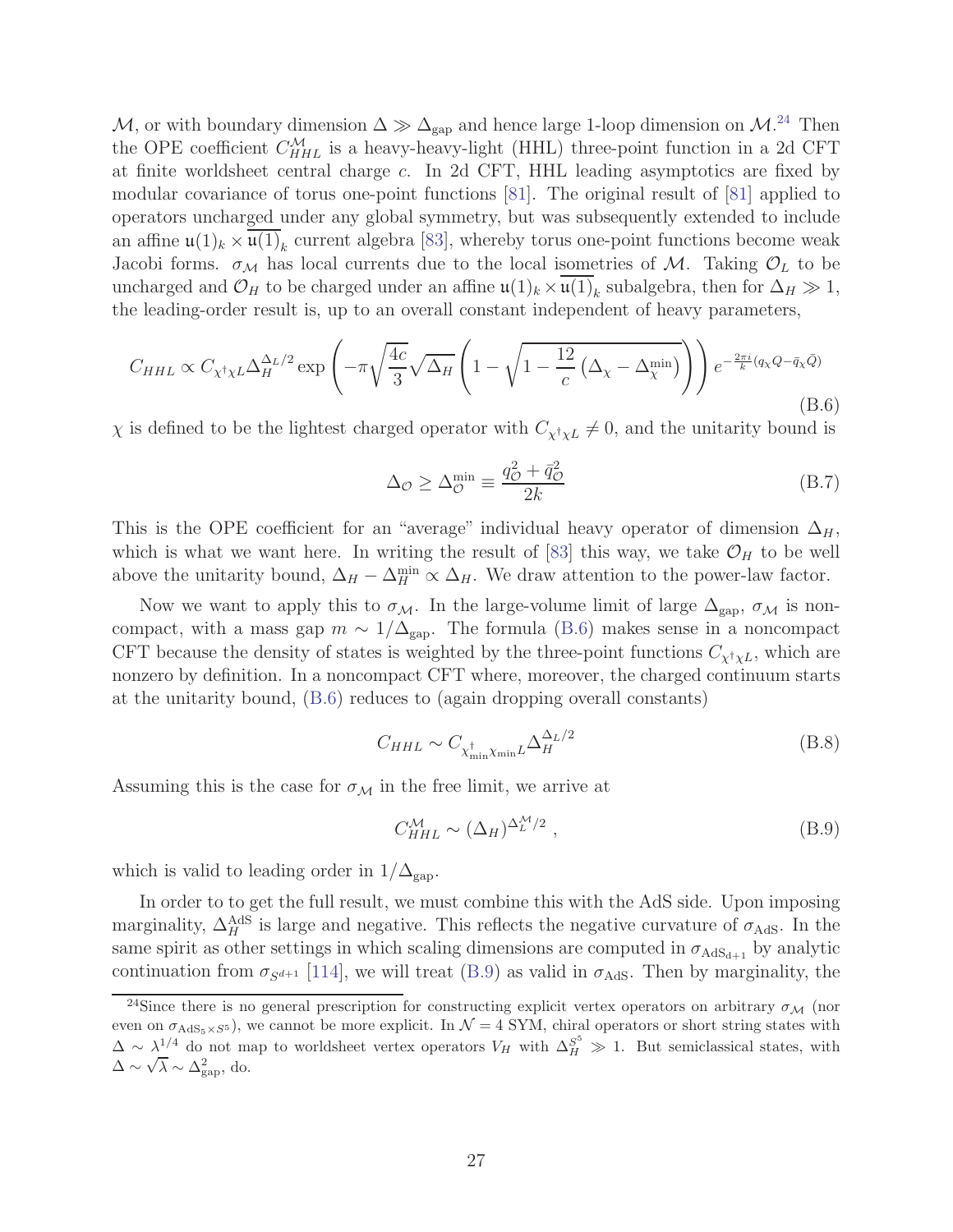total OPE coefficient is

$$
C_{HHL} \sim (\Delta_H)^{\Delta_L^{\mathcal{M}}/2} (2 - \Delta_H)^{1 - \Delta_L^{\mathcal{M}}/2}
$$
  
 
$$
\sim (-1)^{1 - \Delta_L^{\mathcal{M}}/2} \Delta_H.
$$
 (B.10)

To summarize: for charged vertex operators  $V_H$  with large worldsheet dimension  $\Delta_H^{\mathcal{M}}$  ~  $\Delta_H$ , dual to heavy boundary operators  $\mathcal{O}_H$ , the OPE coefficient  $C_{HHL}$  is linear. The result made some assumptions about the structure of the worldsheet theory, and has an undesirable phase factor for generic  $\Delta_L^{\mathcal{M}}$ , so its validity may be limited. It would be nice to find a classical worldsheet proof of this statement using sigma model methods or the techniques of [\[58,](#page-35-12) [88,](#page-38-0) [116\]](#page-39-11).

### <span id="page-28-0"></span>B.2 Chiral algebra corollary

By way of [\[63,](#page-36-4) [117\]](#page-40-0), [\(4.3\)](#page-17-1) implies the following property of structure constants of 2d chiral algebras:

Chiral algebra corollary: Consider a sequence of vertex operator algebras (VOAs) associated (in the sense of  $(63,117)$ ) with a sequence of SCFTs admitting a large c, large  $\Delta_{\text{gap}}$  limit. Suppose the VOA contains strong generators of holomorphic weights h and H, where

$$
h \sim \mathcal{O}(1) \ , \quad 1 \ll H \ll |c_{2d}|^{\#>0} \ . \tag{B.11}
$$

where  $c_{2d}$  is the VOA central charge. Then the normalized "planar" structure constant  $f_{hHH}$  has linear asymptotics,

<span id="page-28-1"></span>
$$
f_{hHH}\Big|_{H\gg 1} \sim \frac{H}{\sqrt{|c_{2d}|}} f(h) \tag{B.12}
$$

for some function  $f(h)$ .

Following the nomenclature of [\[118\]](#page-40-1), a strong generator cannot be written as a composite of other generators. We have written the conjecture in terms of  $|c_{2d}|$  to allow for negative central charges (e.g. in the 4d–2d map,  $c_{2d} = -12c_{4d}$  [\[63\]](#page-36-4)).

This statement was motivated by holographic considerations in  $CFT_d$ , but should ultimately be viewed as a purely 2d property of certain VOAs. We would like to view this as a definite criterion for determining which VOAs may possibly capture protected operator data of SCFTs with large c, large  $\Delta_{\rm gap}$  limits, for which such a classification is not yet established even at large c (much less at finite c). For example, while VOA data does not depend on marginal couplings, it is not generally clear whether a large  $c$  limit of a sequence of SCFTs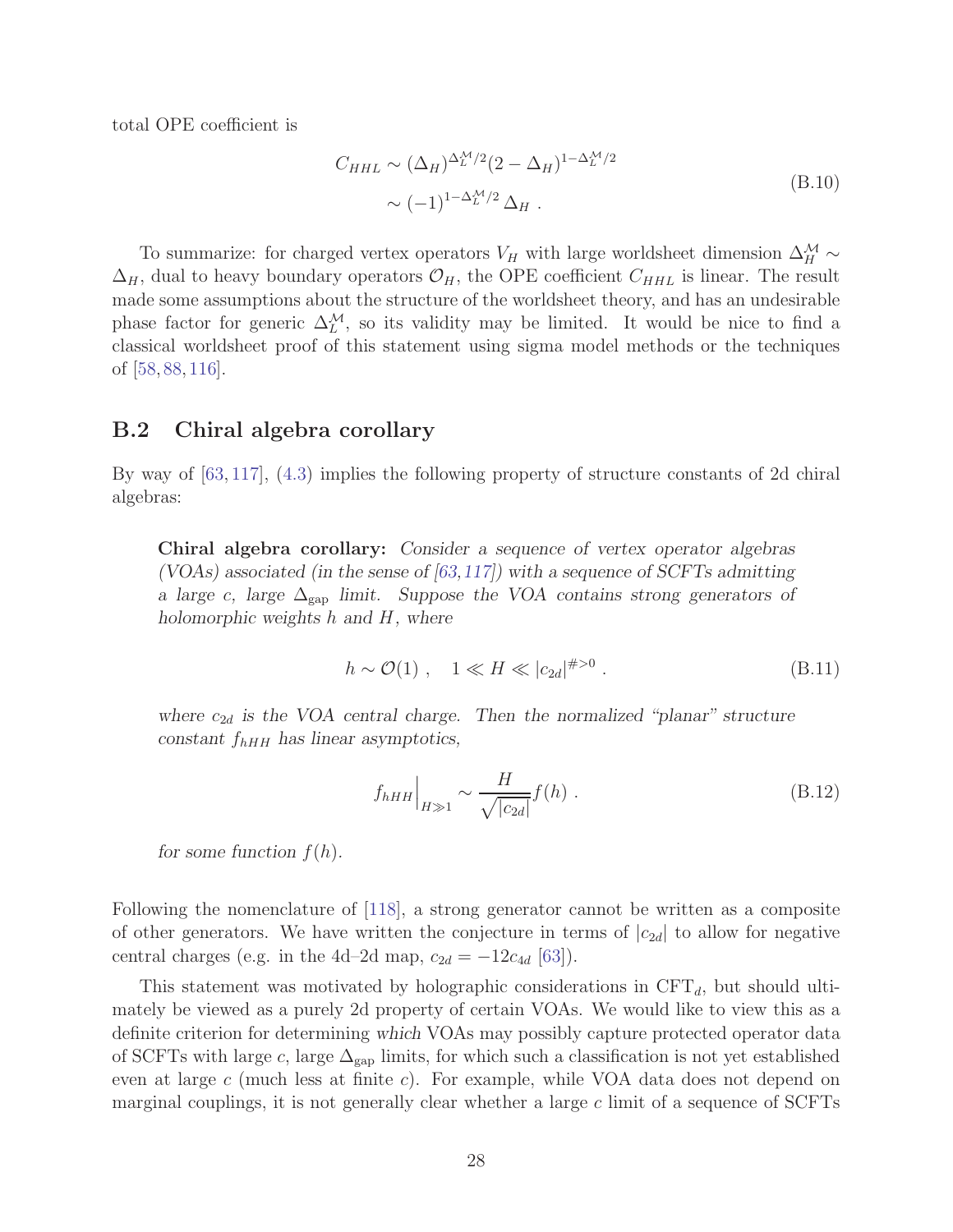<span id="page-29-0"></span>also has large  $\Delta_{\text{gap}}$ .<sup>25</sup> Therefore, checking whether [\(B.12\)](#page-28-1) is satisfied in an infinitely-stronglygenerated VOA with  $|c_{2d}| \to \infty$  may be a useful practical tool for addressing that question, by suggesting that it should be associated to an SCFT.

### B.3 On a Sublattice Weak Gravity Conjecture for CFT

Our results give us some perspective on an AdS/CFT version of the Weak Gravity Conjecture (WGC) [\[121\]](#page-40-2), in particular the Sublattice Weak Gravity Conjecture (sLWGC) [\[122\]](#page-40-3).

The sLWGC states that in any gauge theory coupled to gravity, a finite index sublattice of the full charge lattice should contain a superextremal particle, where extremality is defined by the charge-to-mass ratio of an extremal black hole carrying the relevant charge. The sLWGC has, to our knowledge, survived all tests in flat space theories of gravity. Following earlier work [\[123\]](#page-40-4), a translation of the usual WGC bound to  $AdS_5$ , with mass simply replaced by  $\Delta$ , was checked for  $\mathcal{N} = 4$  SYM at strong coupling in [\[122\]](#page-40-3), which was shown to satisfy the sLWGC. That inequality is

$$
\left(\frac{q_{\mathcal{O}}}{\Delta_{\mathcal{O}}}\right)^2 \ge \frac{c_J}{12c_T},\tag{B.13}
$$

where  $c_J \sim \langle J|J\rangle$  is the "current central charge",  $c_T \sim \langle T|T\rangle$  is the ordinary central charge, and  $q_{\mathcal{O}}$  is a  $\mathfrak{u}(1)$  charge.

Let us add some comments to this. In order to ponder a CFT version of the WGC at all, one should restrict attention to families of CFTs with limits of large c and large  $\Delta_{\text{gap}}$ , since WGC arguments apply when the gravitational theory contains an Einstein subsector at low-energy. In such CFTs,  $c_J \sim c_T$  (up to constants), so the ratio is parametrically bounded simply by a constant. There is no widely accepted generalization of the WGC or sLWGC to AdS quantum gravity which includes  $\mathcal{O}(1)$  constants in the charge-to-mass bound and applies to every case.<sup>26</sup> To make a connection to extra dimensions, we need only study asymptotic versions of the WGC or sLWGC. Thus, we consider the following parametric formulation:

<span id="page-29-1"></span>
$$
\textbf{Parametric sLWGC}: \quad \frac{C_2(\mathcal{R}_p)}{\Delta_p^2}\Big|_{p\gg 1} \gtrsim \text{constant} > 0 \tag{B.14}
$$

where  $C_2(\mathcal{R}_p)$  is the quadratic Casimir of an irrep  $\mathcal{R}_p$  of some global symmetry, furnished by a local operator  $\mathcal{O}_p$ .  $C_2(\mathcal{R}_p)$  becomes large along any direction in the Cartan. This is

<sup>&</sup>lt;sup>25</sup>An interesting and peculiar class of theories for which this is true is the  $(A_1, A_{2n})$  Argyres-Douglas series, whose associated VOA is the Virasoro algebra of the  $(2, 2n + 3)$  minimal model [\[118\]](#page-40-1). At  $n \to \infty$ , one has  $a = c = \frac{n}{2}$ . Since  $a = c$  is a necessary but not sufficient condition for large  $\Delta_{\text{gap}}$ , one needs more refined information about the single-trace spectrum, which is lacking at present. The linearity of the central charge in the rank of the gauge group evokes vector model constructions [\[119,](#page-40-5) [120\]](#page-40-6) which contain light higher-spin operators. It would be worth identifying the gravity dual of these theories in the  $n \to \infty$  limit. We thank Leonardo Rastelli for bringing this example to our attention.

 $^{26}$ In [\[124,](#page-40-7) [125\]](#page-40-8), there is evidence that cosmic censorship suggests the correctness of the literal translation of certain non-lattice forms of WGC to AdS4, though this suggestion is weaker in the presence of dilatonic scalar couplings to Maxwell fields.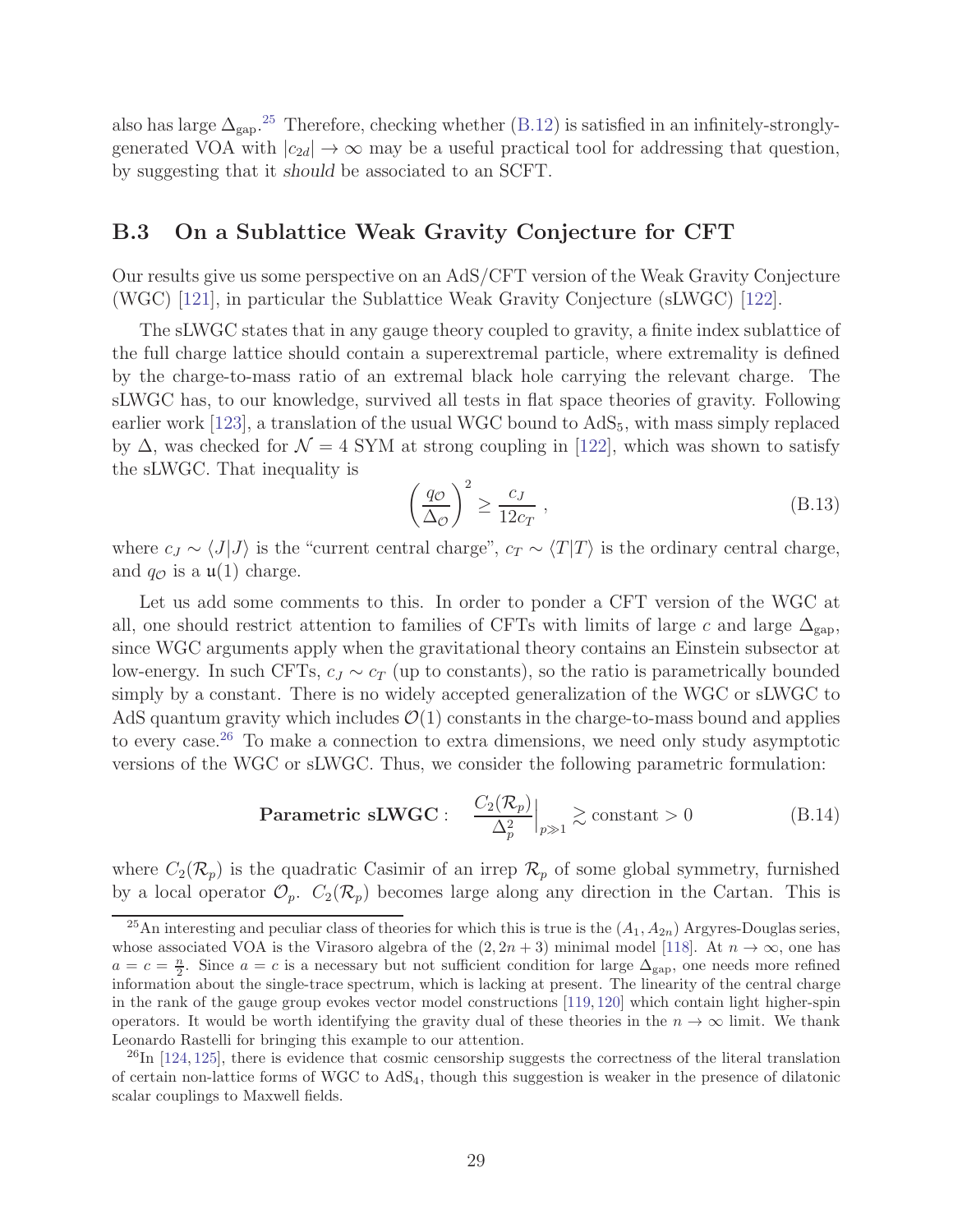an sLWGC because the condition is being satisfied asymptotically. It is a coarse condition, not only by way of being parametric, but also because in the presence of multiple  $\mathfrak{u}(1)$ 's it is weaker than the convex hull condition [\[126\]](#page-40-9).

What is the connection between [\(B.14\)](#page-29-1) and extra dimensions? First, in any  $AdS \times \mathcal{M}$ compactification where  $L_M \sim L$ , [\(B.14\)](#page-29-1) will be satisfied for the symmetries dual to local isometries of M. This is true on account of the asymptotic proportionality  $C_2(\mathcal{R}_p) \propto \Delta_p$ for KK modes  $\mathcal{O}_p$ , as discussed around [\(3.3\)](#page-16-0). We would like to understand this from the CFT side. But this follows precisely from linearity of  $C_{\phi pp}$  at  $\Delta_p \gg 1$  in cases where  $C_{\phi pp}$ can be identified with charge, e.g. when  $\phi$  lives in a supermultiplet of a  $\mathfrak{u}(1)$  current. In such cases,  $q_p/\Delta_p$  approaches a constant asymptotically. This proves the parametric sLWGC for all SCFTs with current multiplets containing scalars, and infinite towers of operators of increasing charge.

On the other hand, even this coarse version of the sLWGC is not always satisfied. First, putative CFTs with local  $AdS_{d+1}$  duals may not satisfy [\(B.14\)](#page-29-1) because they lack light chargecarrying operators. Another exception is a CFT with baryonic symmetry  $\mathfrak{u}(1)^{b_2(\mathcal{M})}$  arising from topological cycles of manifolds  $M$  with second Betti number  $b_2(\mathcal{M})$ : this symmetry also has no light charge carriers, since  $\Delta_{\text{baryon}}$  scales as N, the rank of the gauge group.<sup>27</sup> Finally, an exception that does include light charge-carriers is when the tower  $\mathcal{O}_p$  doesn't have charge growing with  $p$ . This occurs for some flavor symmetries in SCFTs, for which the half-BPS superconformal primaries  $\mathcal{O}_p$  are in the adjoint for all p, as discussed earlier. The discussion in [\[127\]](#page-40-10) is consistent with these comments.

## <span id="page-30-0"></span>B.4 Linearity of chiral primary three-point functions in D1-D5 CFT

We follow [\[86\]](#page-37-10). They compute three-point functions of chiral primary operators in the  $\mathcal{N}=4$ symmetric orbifolds  $\text{Sym}_N(M)$  at large N, where M is  $T^4$  or K3. The operators are gaugeinvariant chiral twist fields  $\mathcal{O}_n^{1_n, \bar{1}_n}$ , where

$$
(h_n, \bar{h}_n) = \left(\frac{n+1_n}{2}, \frac{n+\bar{1}_n}{2}\right), \quad 1_n, \bar{1}_n = \pm. \tag{B.15}
$$

For details, see [\[86\]](#page-37-10) and [\[128\]](#page-40-11).

At leading order in large  $N \sim c$ , the general normalized three-point coefficient for these operators is  $28$ 

<span id="page-30-1"></span>
$$
C_{nmq}^{1_n\bar{1}_n;1_m\bar{1}_m;1_q\bar{1}_q} = \frac{\sqrt{mnq}}{\sqrt{N}} \times |\hat{C}_{nmq}^{1_n;1_m;1_q}|^2 \times \left| \left( \begin{array}{cc} \frac{n+1_n}{2} & \frac{m+1_m}{2} & \frac{q+1_q}{2} \\ \frac{q-m+1+1_n}{2} & \frac{m+1_m}{2} & -\left(\frac{q+1+1_n+1_m}{2}\right) \end{array} \right) \right|^2 \tag{B.16}
$$

 $^{27}$ In making this statement, we are understanding the sLWGC as applicable to single-trace towers only, whereas baryonic operators are dual to determinant-type operators (and can undergo multi-trace mixing).

<sup>&</sup>lt;sup>28</sup>See eqs. 6.39-6.41 and 6.47 of [\[86\]](#page-37-10). We determined the 3j symbol by charge conservation. Specific examples are given in [\[86\]](#page-37-10).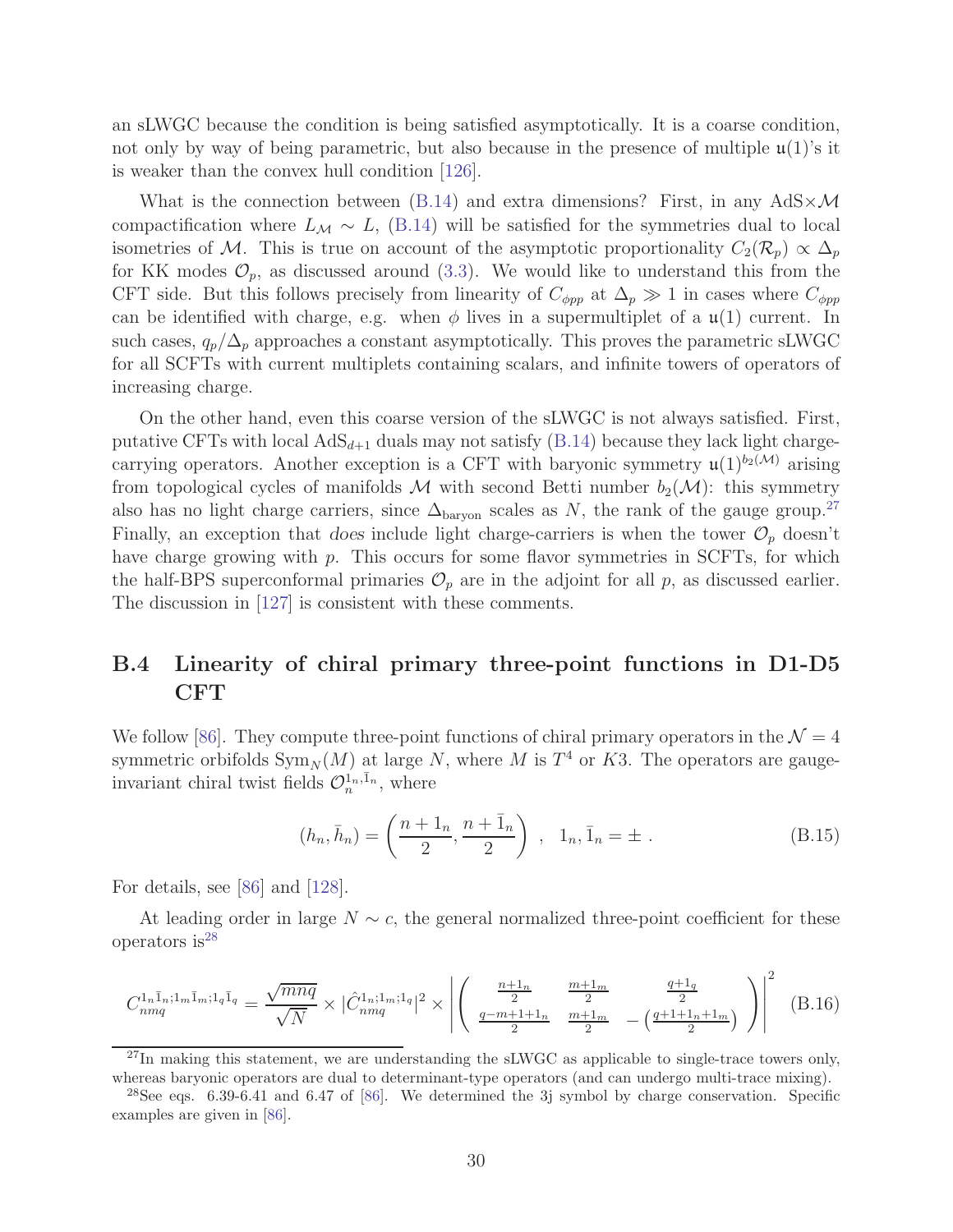where  $\hat{C}_{nmq}^{1_n;1_m;1_q}$  is the "reduced" OPE coefficient,

$$
\hat{C}_{nmq}^{1_n;1_m;1_q} = \left(\frac{(1_n + n + 1_m + m + 1_q + q)^2}{4mnq} \frac{\Sigma! \alpha_n! \alpha_m! \alpha_q!}{(n + 1_n)!(m + 1_m)!(q + 1_q)!}\right)^{1/2}
$$
(B.17)

with

$$
\Sigma = \frac{1}{2}(n + m + q + 1_n + 1_m + 1_q) + 1
$$
  
\n
$$
\alpha_n = \Sigma - 1_n - 1,
$$
\n(B.18)

and the factor in parenthesis in [\(B.16\)](#page-30-1) is an  $\mathfrak{su}(2)$  3j symbol.  $|\cdot|^2$  denotes multiplication of holomorphic and anti-holomorphic pieces, where, in particular,  $1_n$  and  $\overline{1}_n$  may be chosen independently. We want to take  $m = q$  large for fixed n. When  $m = q$  the 3j symbol <sup>29</sup> vanishes unless  $1_n = -1$ , and takes the form

$$
\begin{pmatrix}\n\frac{n-1}{2} & \frac{q+1_q}{2} \\
0 & \frac{q+1_q}{2} \\
\end{pmatrix}\n\begin{pmatrix}\n\frac{q+1_q}{2} \\
-\frac{q+1_q}{2}\n\end{pmatrix}\n=\n\frac{\Gamma(q+1_q+1)}{\sqrt{\Gamma(q+1_q+\frac{3-n}{2})\Gamma(q+1_q+\frac{3+n}{2})}}\n\tag{B.19}
$$

At  $q \gg 1$ ,

$$
\frac{\Gamma(q+1_q+1)}{\sqrt{\Gamma(q+1_q+\frac{3-n}{2})\Gamma(q+1_q+\frac{3+n}{2})}}\bigg|_{q\gg1} = \frac{1}{\sqrt{q}} + \mathcal{O}(q^{-3/2})
$$
(B.20)

The reduced OPE coefficient scales as

$$
\hat{C}_{nqq}^{-1;1_{q};1_{q}}\Big|_{q\gg 1} = \frac{\Gamma\left(\frac{1+n}{2}\right)}{\sqrt{\Gamma(1+n)}}\sqrt{q} + \mathcal{O}(q^{-1/2})\tag{B.21}
$$

Putting it all together,

$$
C_{nqq}^{1_n\bar{1}_n;1_m\bar{1}_m;1_q\bar{1}_q}\Big|_{q\gg 1} \sim \frac{q}{\sqrt{N}} \frac{\Gamma\left(\frac{1+n}{2}\right)^2}{\sqrt{n}\,\Gamma(n)}\tag{B.22}
$$

This linearity in  $q$  is consistent with our claim, because this OPE coefficient is not renormalized along moduli space.

Compared to the result of  $[128]$  where they perform the computation for N free bosons without SUSY, the OPE data given above is much simpler. However, one can analyze the bosonic result as above, and we find linearity again. The computation is significantly more involved. The bosonic result has no clear relation to our conjecture, which requires large  $\Delta_{\rm gap}$  and hence an interpolation in moduli space from an orbifold point, but it would be worthwhile to understand this better.

 $29$ The 3j symbols are easily computed using the Mathematica command ThreeJSymbol.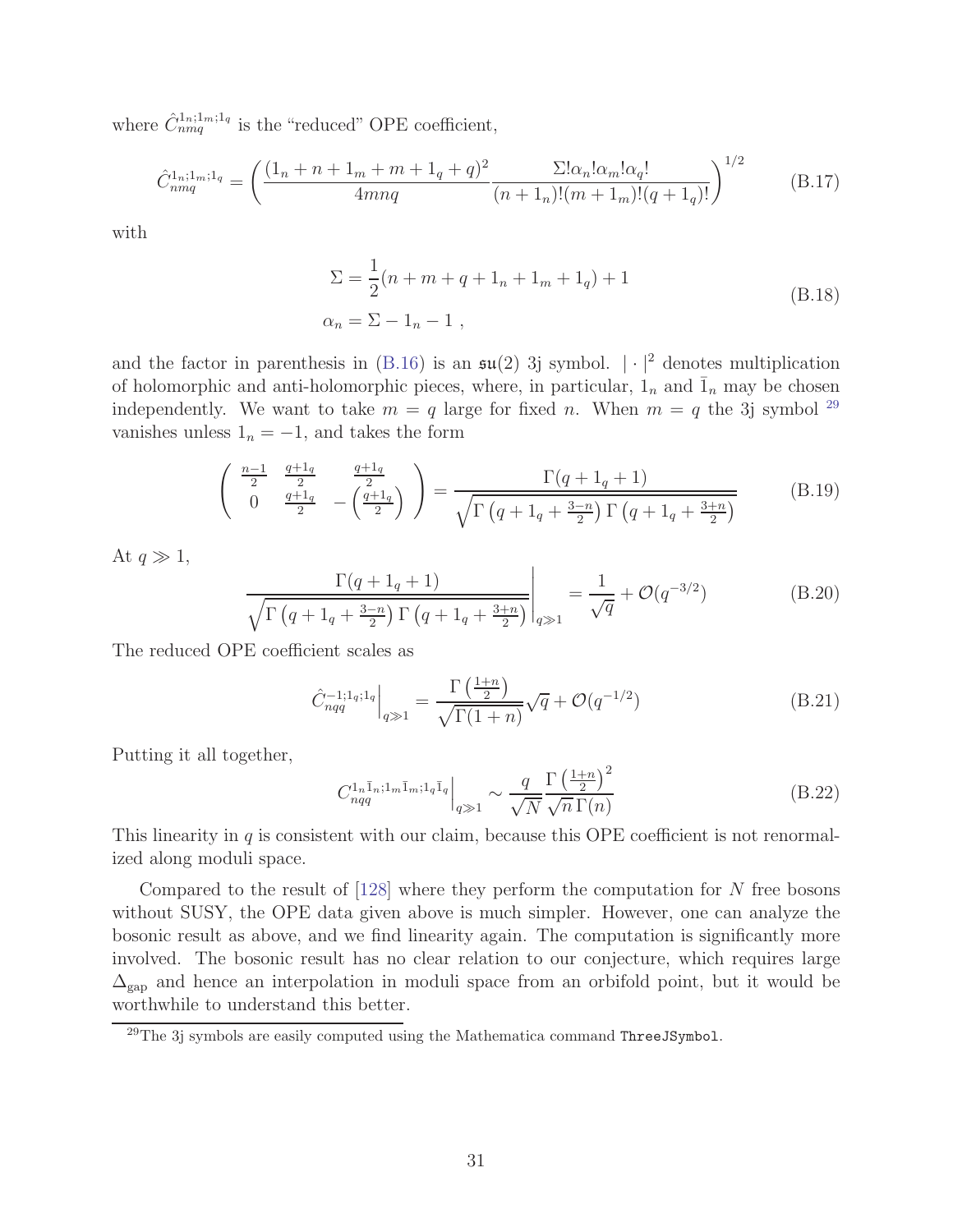## <span id="page-32-0"></span>References

- [1] J. Polchinski and E. Silverstein, ["Dual Purpose Landscaping Tools: Small Extra Dimensions in AdS/CFT,"](http://dx.doi.org/10.1142/9789814412551_0018) in Strings, gauge fields, and the geometry behind: The legacy of Maximilian Kreuzer, A. Rebhan, L. Katzarkov, J. Knapp, R. Rashkov, and E. Scheidegger, eds., pp. 365–390. 2009. [arXiv:0908.0756 \[hep-th\]](http://arxiv.org/abs/0908.0756). <http://www-public.slac.stanford.edu/sciDoc/docMeta.aspx?slacPubNumber=SLAC-PUB-13748>.
- <span id="page-32-2"></span>[2] I. Heemskerk, J. Penedones, J. Polchinski, and J. Sully, "Holography from Conformal Field Theory," JHEP 10 [\(2009\) 079,](http://dx.doi.org/10.1088/1126-6708/2009/10/079) [arXiv:0907.0151 \[hep-th\]](http://arxiv.org/abs/0907.0151).
- [3] S. El-Showk and K. Papadodimas, "Emergent Spacetime and Holographic CFTs," JHEP 10 [\(2012\) 106,](http://dx.doi.org/10.1007/JHEP10(2012)106) [arXiv:1101.4163 \[hep-th\]](http://arxiv.org/abs/1101.4163).
- [4] T. Banks, "TASI Lectures on Holographic Space-Time, SUSY and Gravitational Effective Field Theory," in Proceedings, Theoretical Advanced Study Institute in Elementary Particle Physics (TASI 2010). String Theory and Its Applications: From meV to the Planck Scale: Boulder, Colorado, USA, June 1-25, 2010. 2010. [arXiv:1007.4001 \[hep-th\]](http://arxiv.org/abs/1007.4001).
- <span id="page-32-3"></span><span id="page-32-1"></span>[5] A. L. Fitzpatrick and J. Kaplan, "AdS Field Theory from Conformal Field Theory,"  $JHEP$  02 [\(2013\) 054,](http://dx.doi.org/10.1007/JHEP02(2013)054) [arXiv:1208.0337 \[hep-th\]](http://arxiv.org/abs/1208.0337).
- [6] X. O. Camanho, J. D. Edelstein, J. Maldacena, and A. Zhiboedov, "Causality Constraints on Corrections to the Graviton Three-Point Coupling," JHEP 02 [\(2016\) 020,](http://dx.doi.org/10.1007/JHEP02(2016)020) [arXiv:1407.5597 \[hep-th\]](http://arxiv.org/abs/1407.5597).
- <span id="page-32-4"></span>[7] A. M. Polyakov, "Conformal fixed points of unidentified gauge theories," Mod. Phys. Lett.  $A19$  (2004) 1649-1660, [arXiv:hep-th/0405106 \[hep-th\]](http://arxiv.org/abs/hep-th/0405106).  $|,1159(2004)|.$
- [8] I. R. Klebanov and J. M. Maldacena, "Superconformal gauge theories and non-critical superstrings," [Int. J. Mod. Phys.](http://dx.doi.org/10.1142/S0217751X04020865) A19 (2004) 5003–5016, [arXiv:hep-th/0409133 \[hep-th\]](http://arxiv.org/abs/hep-th/0409133).
- [9] S. Kuperstein and J. Sonnenschein, "Noncritical supergravity (d>1) and holography,"  $JHEP$  07 [\(2004\) 049,](http://dx.doi.org/10.1088/1126-6708/2004/07/049) [arXiv:hep-th/0403254 \[hep-th\]](http://arxiv.org/abs/hep-th/0403254).
- [10] A. Gadde, E. Pomoni, and L. Rastelli, "The Veneziano Limit of  $N = 2$ Superconformal QCD: Towards the String Dual of  $N = 2$  SU(N(c)) SYM with  $N(f) =$  $2 N(c)$ ," [arXiv:0912.4918 \[hep-th\]](http://arxiv.org/abs/0912.4918).
- <span id="page-32-5"></span>[11] M. R. Douglas, "Spaces of Quantum Field Theories," J. Phys. Conf. Ser. 462 [no. 1, \(2013\) 012011,](http://dx.doi.org/10.1088/1742-6596/462/1/012011) [arXiv:1005.2779 \[hep-th\]](http://arxiv.org/abs/1005.2779).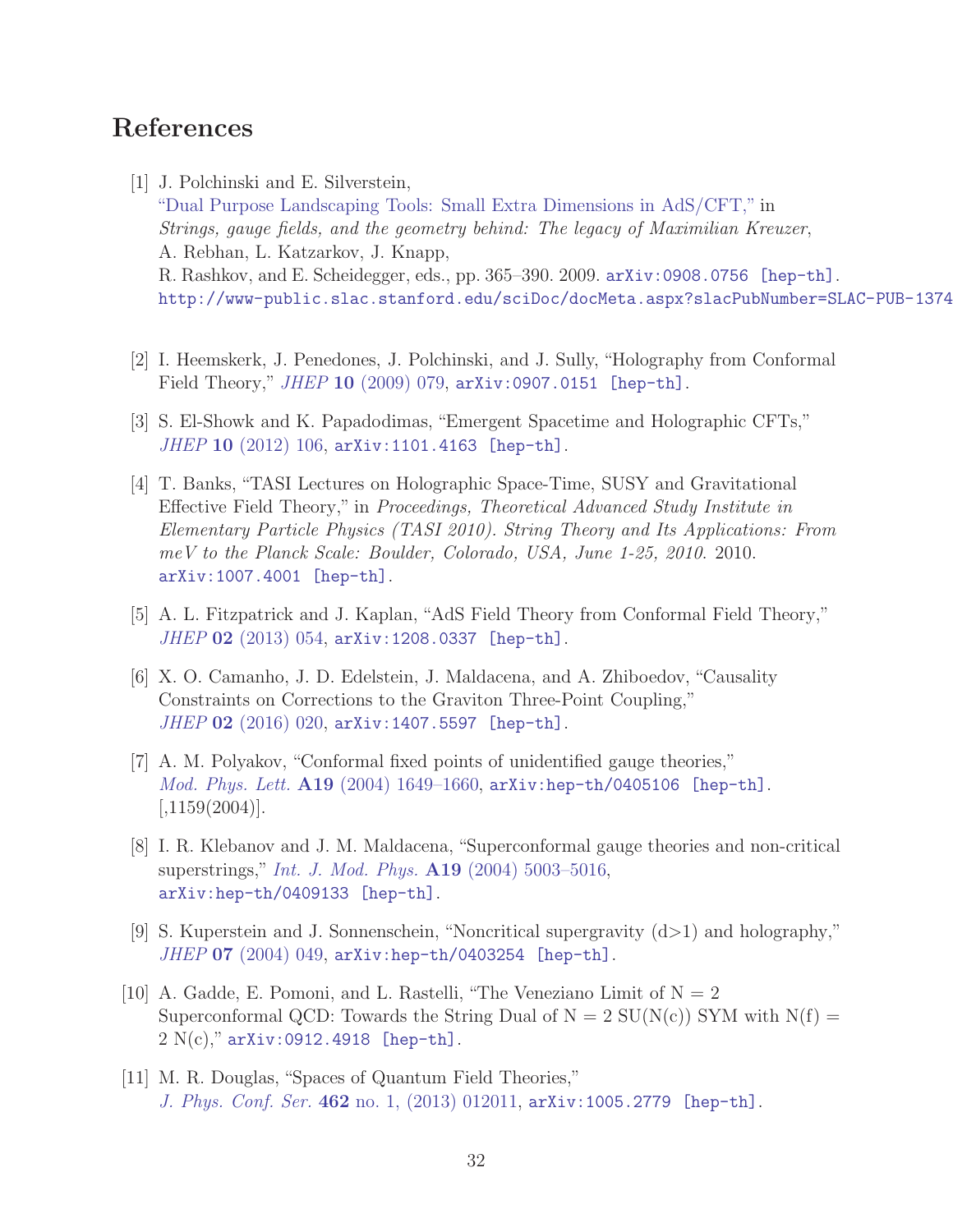- <span id="page-33-4"></span>[12] S. Kachru, R. Kallosh, A. D. Linde, and S. P. Trivedi, "De Sitter vacua in string theory," Phys. Rev. D68 [\(2003\) 046005,](http://dx.doi.org/10.1103/PhysRevD.68.046005) [arXiv:hep-th/0301240 \[hep-th\]](http://arxiv.org/abs/hep-th/0301240).
- [13] V. Balasubramanian, P. Berglund, J. P. Conlon, and F. Quevedo, "Systematics of moduli stabilisation in Calabi-Yau flux compactifications," JHEP 03 [\(2005\) 007,](http://dx.doi.org/10.1088/1126-6708/2005/03/007) [arXiv:hep-th/0502058 \[hep-th\]](http://arxiv.org/abs/hep-th/0502058).
- [14] O. DeWolfe, A. Giryavets, S. Kachru, and W. Taylor, "Type IIA moduli stabilization,"  $JHEP$  07 [\(2005\) 066,](http://dx.doi.org/10.1088/1126-6708/2005/07/066)  $arXiv:hep-th/0505160$  [hep-th].
- [15] B. S. Acharya and M. R. Douglas, "A Finite landscape?," [arXiv:hep-th/0606212 \[hep-th\]](http://arxiv.org/abs/hep-th/0606212).
- [16] J. McOrist and S. Sethi, "M-theory and Type IIA Flux Compactifications," JHEP 12 [\(2012\) 122,](http://dx.doi.org/10.1007/JHEP12(2012)122) [arXiv:1208.0261 \[hep-th\]](http://arxiv.org/abs/1208.0261).
- [17] M. Petrini, G. Solard, and T. Van Riet, "AdS vacua with scale separation from IIB supergravity," JHEP 11 [\(2013\) 010,](http://dx.doi.org/10.1007/JHEP11(2013)010) [arXiv:1308.1265 \[hep-th\]](http://arxiv.org/abs/1308.1265).
- <span id="page-33-5"></span>[18] F. F. Gautason, M. Schillo, T. Van Riet, and M. Williams, "Remarks on scale separation in flux vacua," JHEP 03 [\(2016\) 061,](http://dx.doi.org/10.1007/JHEP03(2016)061)  $arXiv:1512.00457$  [hep-th].
- <span id="page-33-0"></span>[19] S. Sethi, "Supersymmetry Breaking by Fluxes," JHEP 10 [\(2018\) 022,](http://dx.doi.org/10.1007/JHEP10(2018)022) [arXiv:1709.03554 \[hep-th\]](http://arxiv.org/abs/1709.03554).
- [20] L. F. Alday, A. Bissi, and T. Lukowski, "Lessons from crossing symmetry at large N," JHEP 06 [\(2015\) 074,](http://dx.doi.org/10.1007/JHEP06(2015)074) [arXiv:1410.4717 \[hep-th\]](http://arxiv.org/abs/1410.4717).
- <span id="page-33-3"></span>[21] L. F. Alday and A. Bissi, "Unitarity and positivity constraints for CFT at large central charge," JHEP 07 [\(2017\) 044,](http://dx.doi.org/10.1007/JHEP07(2017)044) [arXiv:1606.09593 \[hep-th\]](http://arxiv.org/abs/1606.09593).
- [22] O. Aharony, L. F. Alday, A. Bissi, and E. Perlmutter, "Loops in AdS from Conformal Field Theory," *JHEP* 07 [\(2017\) 036,](http://dx.doi.org/10.1007/JHEP07(2017)036) [arXiv:1612.03891 \[hep-th\]](http://arxiv.org/abs/1612.03891).
- [23] D. Li, D. Meltzer, and D. Poland, "Conformal Bootstrap in the Regge Limit," JHEP 12 [\(2017\) 013,](http://dx.doi.org/10.1007/JHEP12(2017)013) [arXiv:1705.03453 \[hep-th\]](http://arxiv.org/abs/1705.03453).
- <span id="page-33-6"></span>[24] L. F. Alday, A. Bissi, and E. Perlmutter, "Holographic Reconstruction of AdS Exchanges from Crossing Symmetry," JHEP 08 [\(2017\) 147,](http://dx.doi.org/10.1007/JHEP08(2017)147) [arXiv:1705.02318 \[hep-th\]](http://arxiv.org/abs/1705.02318).
- <span id="page-33-1"></span>[25] S. Giombi, V. Kirilin, and E. Perlmutter, "Double-Trace Deformations of Conformal Correlations," JHEP 02 [\(2018\) 175,](http://dx.doi.org/10.1007/JHEP02(2018)175) [arXiv:1801.01477 \[hep-th\]](http://arxiv.org/abs/1801.01477).
- <span id="page-33-2"></span>[26] L. Rastelli and X. Zhou, "Mellin amplitudes for  $AdS_5 \times S^5$ ," Phys. Rev. Lett. 118 no. 9,  $(2017)$  091602, [arXiv:1608.06624 \[hep-th\]](http://arxiv.org/abs/1608.06624).
- [27] L. Rastelli and X. Zhou, "How to Succeed at Holographic Correlators Without Really Trying," JHEP 04 [\(2018\) 014,](http://dx.doi.org/10.1007/JHEP04(2018)014) [arXiv:1710.05923 \[hep-th\]](http://arxiv.org/abs/1710.05923).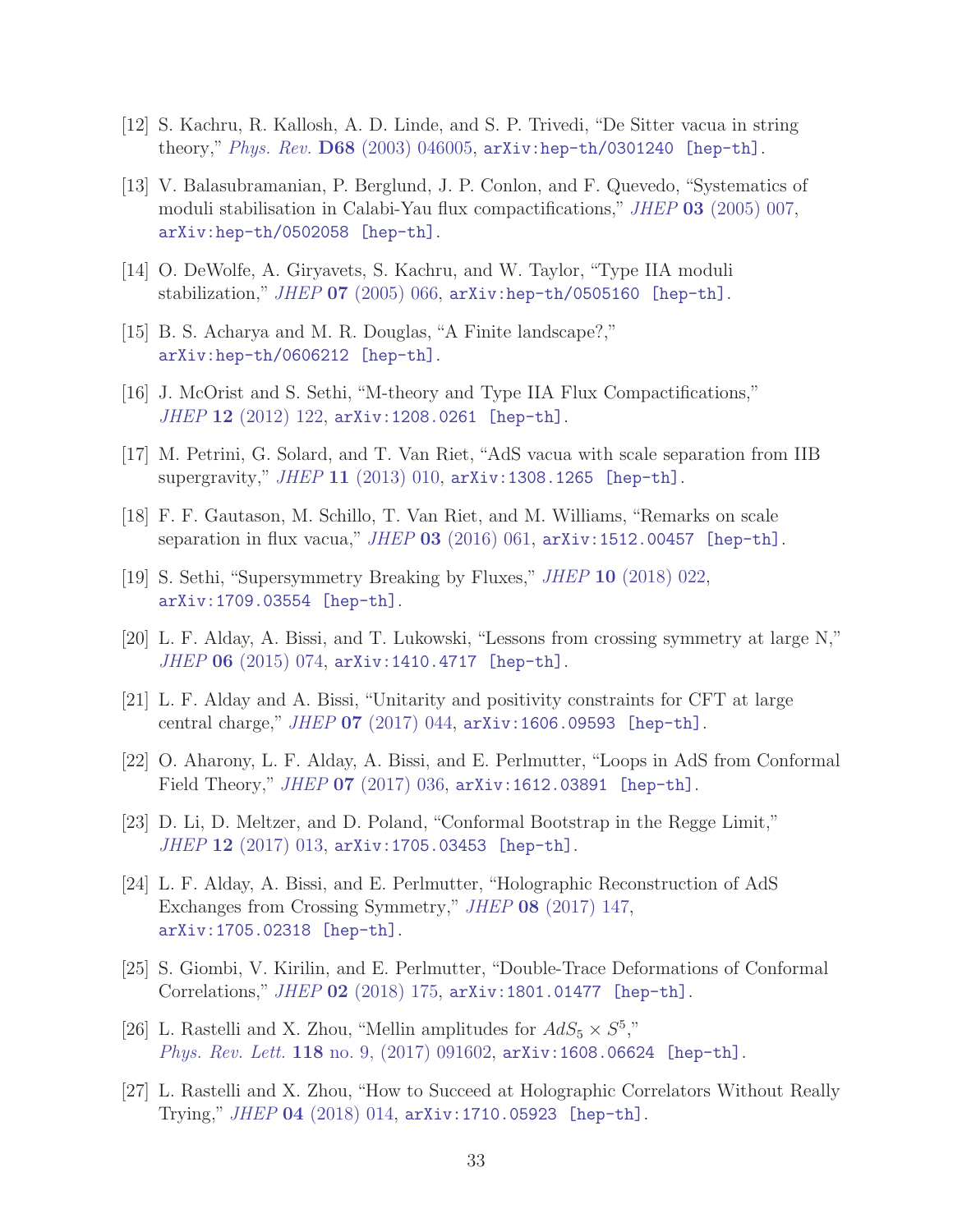- [28] L. Rastelli and X. Zhou, "Holographic Four-Point Functions in the (2, 0) Theory," JHEP 06 [\(2018\) 087,](http://dx.doi.org/10.1007/JHEP06(2018)087) [arXiv:1712.02788 \[hep-th\]](http://arxiv.org/abs/1712.02788).
- [29] S. M. Chester, S. S. Pufu, and X. Yin, "The M-Theory S-Matrix From ABJM: Beyond 11D Supergravity," *JHEP* 08 [\(2018\) 115,](http://dx.doi.org/10.1007/JHEP08(2018)115) [arXiv:1804.00949 \[hep-th\]](http://arxiv.org/abs/1804.00949).
- [30] S. M. Chester and E. Perlmutter, "M-Theory Reconstruction from (2,0) CFT and the Chiral Algebra Conjecture," JHEP 08 [\(2018\) 116,](http://dx.doi.org/10.1007/JHEP08(2018)116) [arXiv:1805.00892 \[hep-th\]](http://arxiv.org/abs/1805.00892).
- [31] D. J. Binder, S. M. Chester, and S. S. Pufu, "Absence of  $D^4R^4$  in M-Theory From ABJM," [arXiv:1808.10554 \[hep-th\]](http://arxiv.org/abs/1808.10554).
- [32] S. Caron-Huot and A.-K. Trinh, "All tree-level correlators in  $AdS_5 \times S_5$  supergravity: hidden ten-dimensional conformal symmetry," JHEP 01 [\(2019\) 196,](http://dx.doi.org/10.1007/JHEP01(2019)196) [arXiv:1809.09173 \[hep-th\]](http://arxiv.org/abs/1809.09173).
- [33] D. J. Binder, S. M. Chester, S. S. Pufu, and Y. Wang,  $\mathcal{W} = 4$  Super-Yang-Mills Correlators at Strong Coupling from String Theory and Localization," [arXiv:1902.06263 \[hep-th\]](http://arxiv.org/abs/1902.06263).
- <span id="page-34-0"></span>[34] L. Rastelli, K. Roumpedakis, and X. Zhou, " $\mathbf{AdS}_3 \times \mathbf{S}^3$  Tree-Level Correlators: Hidden Six-Dimensional Conformal Symmetry," [arXiv:1905.11983 \[hep-th\]](http://arxiv.org/abs/1905.11983).
- <span id="page-34-1"></span>[35] L. F. Alday and S. Caron-Huot, "Gravitational S-matrix from CFT dispersion relations," JHEP 12 [\(2018\) 017,](http://dx.doi.org/10.1007/JHEP12(2018)017) [arXiv:1711.02031 \[hep-th\]](http://arxiv.org/abs/1711.02031).
- [36] F. Aprile, J. M. Drummond, P. Heslop, and H. Paul, "Quantum Gravity from Conformal Field Theory," JHEP 01 [\(2018\) 035,](http://dx.doi.org/10.1007/JHEP01(2018)035) [arXiv:1706.02822 \[hep-th\]](http://arxiv.org/abs/1706.02822).
- <span id="page-34-2"></span>[37] L. F. Alday and A. Bissi, "Loop Corrections to Supergravity on  $AdS_5 \times S^5$ ," Phys. Rev. Lett. 119 [no. 17, \(2017\) 171601,](http://dx.doi.org/10.1103/PhysRevLett.119.171601) arXiv: 1706.02388 [hep-th].
- <span id="page-34-3"></span>[38] F. Aprile, J. M. Drummond, P. Heslop, and H. Paul, "Unmixing Supergravity," JHEP 02 [\(2018\) 133,](http://dx.doi.org/10.1007/JHEP02(2018)133) [arXiv:1706.08456 \[hep-th\]](http://arxiv.org/abs/1706.08456).
- [39] F. Aprile, J. M. Drummond, P. Heslop, and H. Paul, "Loop corrections for Kaluza-Klein AdS amplitudes," JHEP 05 [\(2018\) 056,](http://dx.doi.org/10.1007/JHEP05(2018)056) [arXiv:1711.03903 \[hep-th\]](http://arxiv.org/abs/1711.03903).
- [40] F. Aprile, J. Drummond, P. Heslop, and H. Paul, "Double-trace spectrum of  $N = 4$ supersymmetric Yang-Mills theory at strong coupling," Phys. Rev. **D98** [no. 12, \(2018\) 126008,](http://dx.doi.org/10.1103/PhysRevD.98.126008) [arXiv:1802.06889 \[hep-th\]](http://arxiv.org/abs/1802.06889).
- [41] L. F. Alday, A. Bissi, and E. Perlmutter, "Genus-One String Amplitudes from Conformal Field Theory," [arXiv:1809.10670 \[hep-th\]](http://arxiv.org/abs/1809.10670).
- [42] L. F. Alday, "On Genus-one String Amplitudes on  $AdS_5 \times S^5$ ," [arXiv:1812.11783 \[hep-th\]](http://arxiv.org/abs/1812.11783).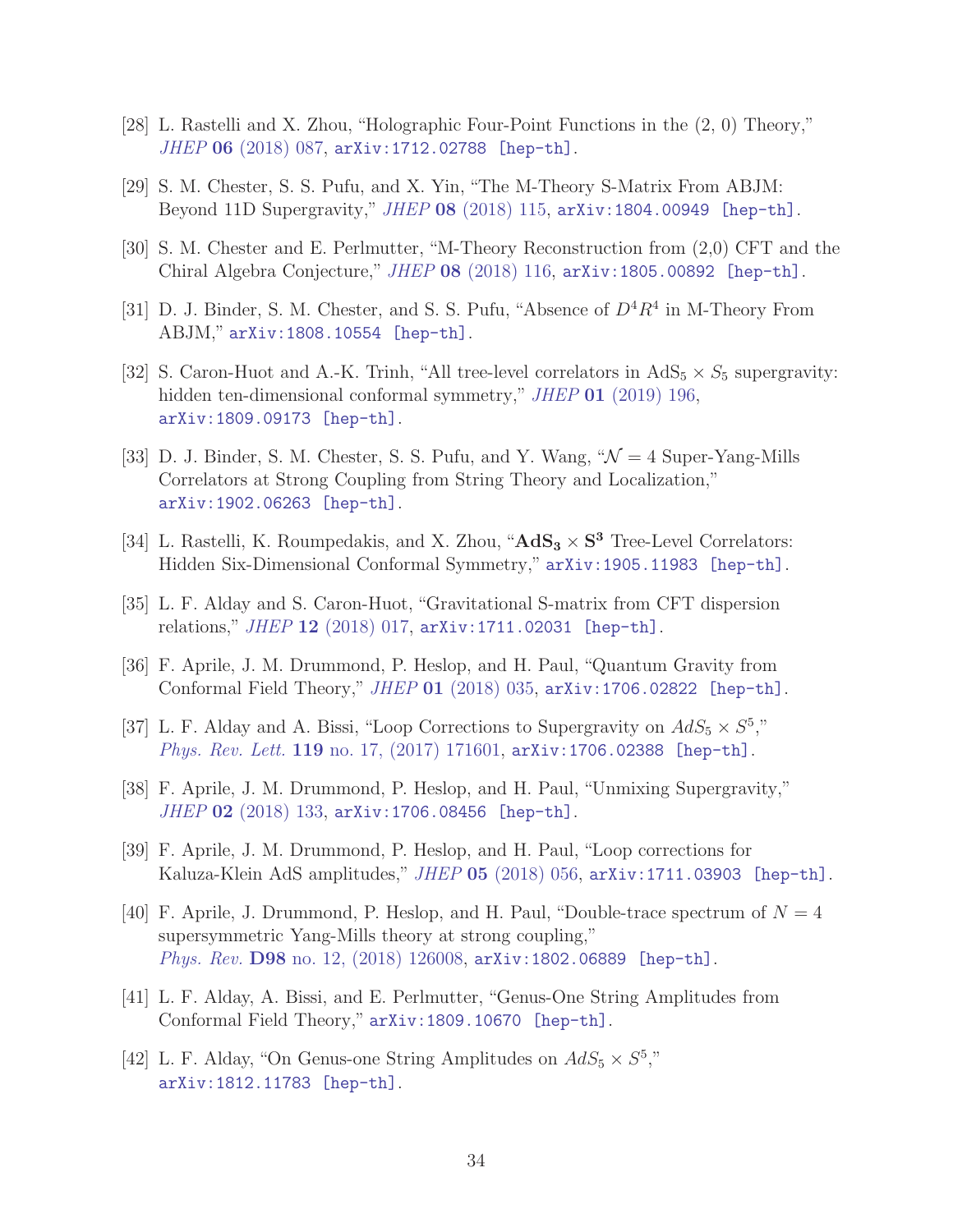- <span id="page-35-1"></span><span id="page-35-0"></span>[43] D. Ponomarev, E. Sezgin, and E. Skvortsov, "On one loop corrections in higher spin gravity," [arXiv:1904.01042 \[hep-th\]](http://arxiv.org/abs/1904.01042).
- <span id="page-35-2"></span>[44] L. F. Alday, "Large Spin Perturbation Theory for Conformal Field Theories," *Phys. Rev. Lett.* **119** no. 11,  $(2017)$  111601,  $\text{arXiv:1611.01500}$  [hep-th].
- <span id="page-35-3"></span>[45] S. Caron-Huot, "Analyticity in Spin in Conformal Theories," JHEP 09 [\(2017\) 078,](http://dx.doi.org/10.1007/JHEP09(2017)078) [arXiv:1703.00278 \[hep-th\]](http://arxiv.org/abs/1703.00278).
- [46] M. Gary, S. B. Giddings, and J. Penedones, "Local bulk S-matrix elements and CFT singularities," Phys. Rev. D80 [\(2009\) 085005,](http://dx.doi.org/10.1103/PhysRevD.80.085005) [arXiv:0903.4437 \[hep-th\]](http://arxiv.org/abs/0903.4437).
- <span id="page-35-7"></span>[47] J. Penedones, "Writing CFT correlation functions as AdS scattering amplitudes," JHEP 03 [\(2011\) 025,](http://dx.doi.org/10.1007/JHEP03(2011)025) [arXiv:1011.1485 \[hep-th\]](http://arxiv.org/abs/1011.1485).
- <span id="page-35-4"></span>[48] J. Maldacena, D. Simmons-Duffin, and A. Zhiboedov, "Looking for a bulk point,"  $JHEP$  01 [\(2017\) 013,](http://dx.doi.org/10.1007/JHEP01(2017)013) [arXiv:1509.03612 \[hep-th\]](http://arxiv.org/abs/1509.03612).
- <span id="page-35-5"></span>[49] E. Hijano, "Flat space physics from AdS/CFT," Submitted to: J. High Energy Phys. (2019) , [arXiv:1905.02729 \[hep-th\]](http://arxiv.org/abs/1905.02729).
- <span id="page-35-13"></span>[50] H. Ooguri and C. Vafa, "Non-supersymmetric AdS and the Swampland," [Adv. Theor. Math. Phys.](http://dx.doi.org/10.4310/ATMP.2017.v21.n7.a8) 21 (2017) 1787-1801, [arXiv:1610.01533 \[hep-th\]](http://arxiv.org/abs/1610.01533).
- <span id="page-35-14"></span>[51] B. Freivogel and M. Kleban, "Vacua Morghulis," [arXiv:1610.04564 \[hep-th\]](http://arxiv.org/abs/1610.04564).
- <span id="page-35-6"></span>[52] D. Harlow and H. Ooguri, "Constraints on symmetry from holography," Phys. Rev. Lett. 122 [no. 19, \(2019\) 191601,](http://dx.doi.org/10.1103/PhysRevLett.122.191601) [arXiv:1810.05337 \[hep-th\]](http://arxiv.org/abs/1810.05337).
- <span id="page-35-8"></span>[53] D. Harlow and H. Ooguri, "Symmetries in quantum field theory and quantum gravity," [arXiv:1810.05338 \[hep-th\]](http://arxiv.org/abs/1810.05338).
- [54] L. Cornalba, M. S. Costa, and J. Penedones, "Eikonal approximation in AdS/CFT: Resumming the gravitational loop expansion," JHEP 09 [\(2007\) 037,](http://dx.doi.org/10.1088/1126-6708/2007/09/037) [arXiv:0707.0120 \[hep-th\]](http://arxiv.org/abs/0707.0120).
- <span id="page-35-9"></span>[55] C. Sleight and M. Taronna, "Spinning Mellin Bootstrap: Conformal Partial Waves, Crossing Kernels and Applications," Fortsch. Phys. 66 [no. 8-9, \(2018\) 1800038,](http://dx.doi.org/10.1002/prop.201800038) [arXiv:1804.09334 \[hep-th\]](http://arxiv.org/abs/1804.09334).
- <span id="page-35-11"></span><span id="page-35-10"></span>[56] C. Sleight and M. Taronna, "Anomalous Dimensions from Crossing Kernels," JHEP 11 [\(2018\) 089,](http://dx.doi.org/10.1007/JHEP11(2018)089) [arXiv:1807.05941 \[hep-th\]](http://arxiv.org/abs/1807.05941).
- [57] M. S. Costa, J. Penedones, D. Poland, and S. Rychkov, "Spinning Conformal Correlators," JHEP 11 [\(2011\) 071,](http://dx.doi.org/10.1007/JHEP11(2011)071) [arXiv:1107.3554 \[hep-th\]](http://arxiv.org/abs/1107.3554).
- <span id="page-35-12"></span>[58] M. S. Costa, R. Monteiro, J. E. Santos, and D. Zoakos, "On three-point correlation functions in the gauge/gravity duality," JHEP 11  $(2010)$  141, [arXiv:1008.1070 \[hep-th\]](http://arxiv.org/abs/1008.1070).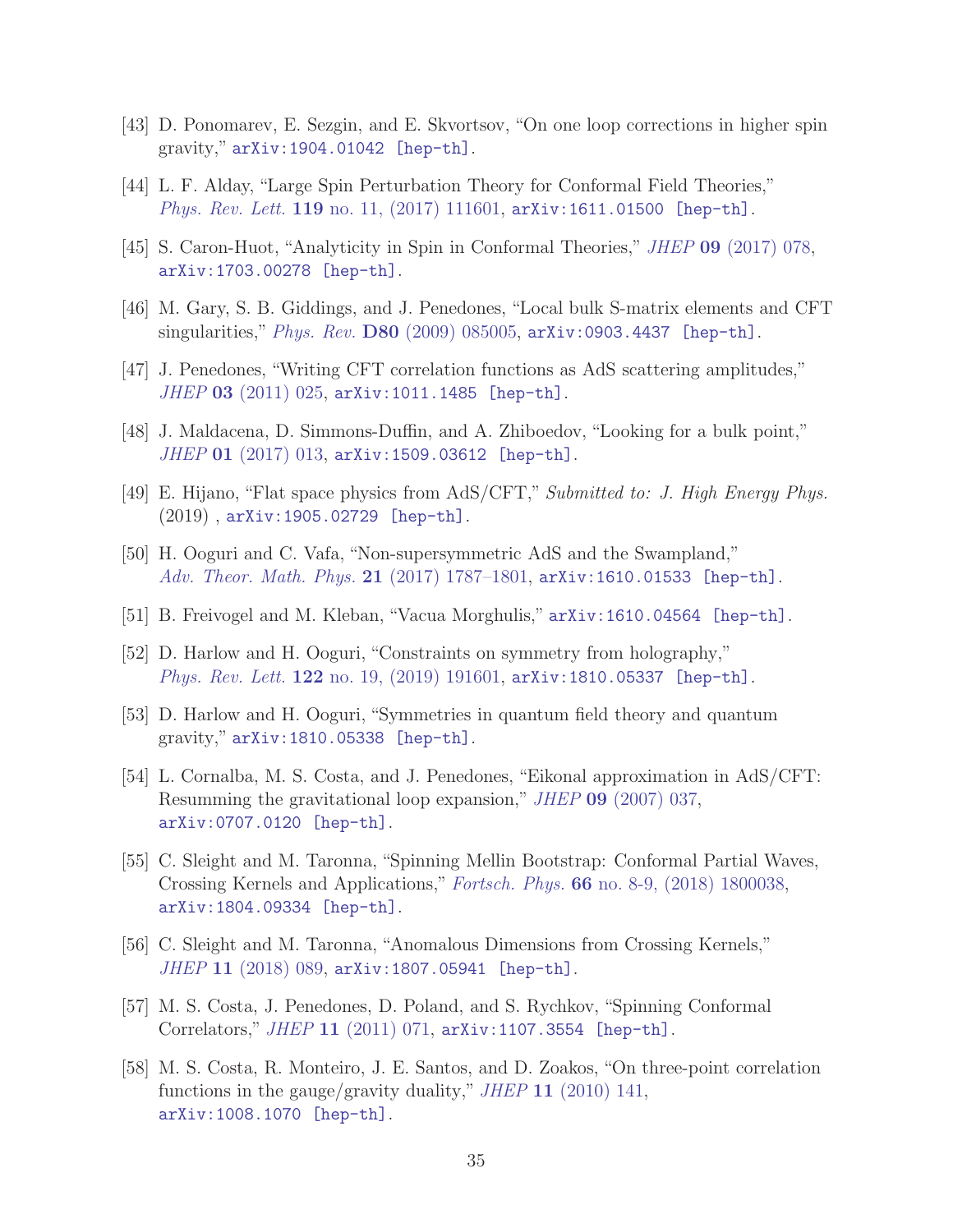- <span id="page-36-0"></span>[59] O. Aharony, O. Bergman, D. L. Jafferis, and J. Maldacena, "N=6 superconformal Chern-Simons-matter theories, M2-branes and their gravity duals," JHEP 10 [\(2008\) 091,](http://dx.doi.org/10.1088/1126-6708/2008/10/091) [arXiv:0806.1218 \[hep-th\]](http://arxiv.org/abs/0806.1218).
- <span id="page-36-2"></span><span id="page-36-1"></span>[60] H. Shimizu, Y. Tachikawa, and G. Zafrir, "Anomaly matching on the Higgs branch,"  $JHEP$  12 [\(2017\) 127,](http://dx.doi.org/10.1007/JHEP12(2017)127) [arXiv:1703.01013 \[hep-th\]](http://arxiv.org/abs/1703.01013).
- [61] C. Cordova, T. T. Dumitrescu, and K. Intriligator, "Multiplets of Superconformal Symmetry in Diverse Dimensions," JHEP 03 [\(2019\) 163,](http://dx.doi.org/10.1007/JHEP03(2019)163) [arXiv:1612.00809 \[hep-th\]](http://arxiv.org/abs/1612.00809).
- <span id="page-36-4"></span><span id="page-36-3"></span>[62] M. Baggio, J. de Boer, and K. Papadodimas, "A non-renormalization theorem for chiral primary 3-point functions," *JHEP*  $07$  [\(2012\) 137,](http://dx.doi.org/10.1007/JHEP07(2012)137) [arXiv:1203.1036 \[hep-th\]](http://arxiv.org/abs/1203.1036).
- [63] C. Beem, M. Lemos, P. Liendo, W. Peelaers, L. Rastelli, and B. C. van Rees, "Infinite Chiral Symmetry in Four Dimensions," Commun. Math. Phys. 336 [no. 3, \(2015\) 1359–1433,](http://dx.doi.org/10.1007/s00220-014-2272-x) [arXiv:1312.5344 \[hep-th\]](http://arxiv.org/abs/1312.5344).
- <span id="page-36-5"></span>[64] A. L. Fitzpatrick, E. Katz, D. Poland, and D. Simmons-Duffin, "Effective Conformal Theory and the Flat-Space Limit of AdS," *JHEP* 07 [\(2011\) 023,](http://dx.doi.org/10.1007/JHEP07(2011)023) [arXiv:1007.2412 \[hep-th\]](http://arxiv.org/abs/1007.2412).
- <span id="page-36-6"></span>[65] E. D'Hoker, D. Z. Freedman, S. D. Mathur, A. Matusis, and L. Rastelli, "Graviton exchange and complete four point functions in the AdS / CFT correspondence," *Nucl. Phys.*  $B562$  (1999) 353-394,  $arXiv:hep-th/9903196$  [hep-th].
- <span id="page-36-9"></span>[66] E. Silverstein, "(A)dS backgrounds from asymmetric orientifolds," Clay Mat. Proc. 1 (2002) 179, [arXiv:hep-th/0106209 \[hep-th\]](http://arxiv.org/abs/hep-th/0106209).
- [67] O. Aharony and E. Silverstein, "Supercritical stability, transitions and (pseudo)tachyons," Phys. Rev. D75 [\(2007\) 046003,](http://dx.doi.org/10.1103/PhysRevD.75.046003) [arXiv:hep-th/0612031 \[hep-th\]](http://arxiv.org/abs/hep-th/0612031).
- <span id="page-36-10"></span>[68] S. Hellerman and I. Swanson, "Cosmological solutions of supercritical string theory," Phys. Rev. **D77** [\(2008\) 126011,](http://dx.doi.org/10.1103/PhysRevD.77.126011) [arXiv:hep-th/0611317 \[hep-th\]](http://arxiv.org/abs/hep-th/0611317).
- <span id="page-36-7"></span>[69] D. R. Green, A. Lawrence, J. McGreevy, D. R. Morrison, and E. Silverstein, "Dimensional duality," Phys. Rev. D76 [\(2007\) 066004,](http://dx.doi.org/10.1103/PhysRevD.76.066004)  $arXiv:0705.0550$  [hep-th].
- <span id="page-36-8"></span>[70] T. Hartman, C. A. Keller, and B. Stoica, "Universal Spectrum of 2d Conformal Field Theory in the Large c Limit," JHEP 09 [\(2014\) 118,](http://dx.doi.org/10.1007/JHEP09(2014)118) [arXiv:1405.5137 \[hep-th\]](http://arxiv.org/abs/1405.5137).
- [71] S. Hellerman, "A Universal Inequality for CFT and Quantum Gravity," JHEP 08 [\(2011\) 130,](http://dx.doi.org/10.1007/JHEP08(2011)130) [arXiv:0902.2790 \[hep-th\]](http://arxiv.org/abs/0902.2790).
- [72] D. Friedan and C. A. Keller, "Constraints on 2d CFT partition functions," JHEP 10 [\(2013\) 180,](http://dx.doi.org/10.1007/JHEP10(2013)180) [arXiv:1307.6562 \[hep-th\]](http://arxiv.org/abs/1307.6562).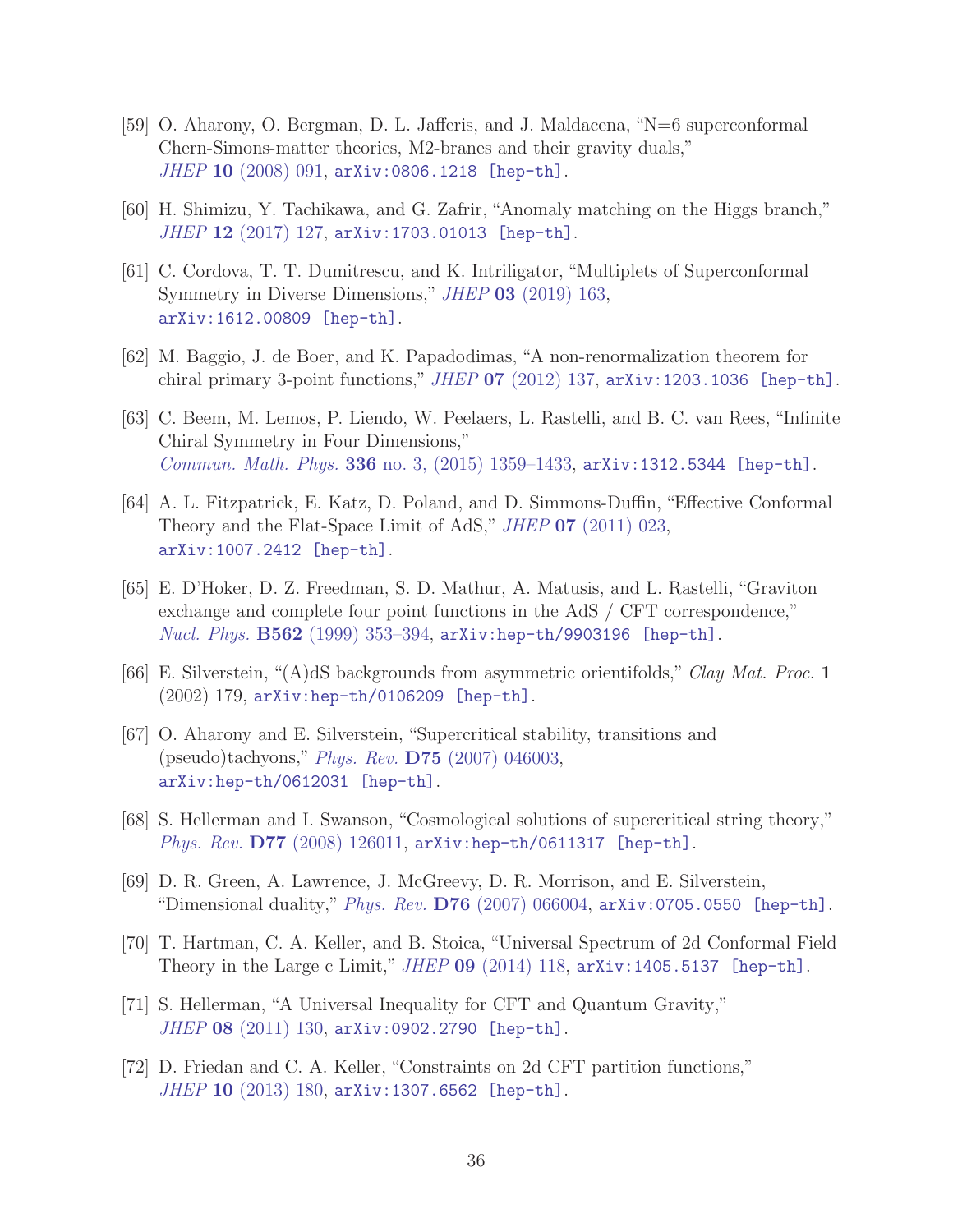- [73] S. Collier, Y.-H. Lin, and X. Yin, "Modular Bootstrap Revisited," JHEP 09 [\(2018\) 061,](http://dx.doi.org/10.1007/JHEP09(2018)061) [arXiv:1608.06241 \[hep-th\]](http://arxiv.org/abs/1608.06241).
- <span id="page-37-0"></span>[74] N. Afkhami-Jeddi, T. Hartman, and A. Tajdini, "Fast Conformal Bootstrap and Constraints on 3d Gravity," JHEP 05 [\(2019\) 087,](http://dx.doi.org/10.1007/JHEP05(2019)087) [arXiv:1903.06272 \[hep-th\]](http://arxiv.org/abs/1903.06272).
- <span id="page-37-1"></span>[75] T. Hartman, D. Mazáč, and L. Rastelli, "Sphere Packing and Quantum Gravity," [arXiv:1905.01319 \[hep-th\]](http://arxiv.org/abs/1905.01319).
- <span id="page-37-2"></span>[76] F. M. Haehl and M. Rangamani, "Permutation orbifolds and holography," JHEP 03 [\(2015\) 163,](http://dx.doi.org/10.1007/JHEP03(2015)163) [arXiv:1412.2759 \[hep-th\]](http://arxiv.org/abs/1412.2759).
- <span id="page-37-3"></span>[77] A. Belin, C. A. Keller, and A. Maloney, "String Universality for Permutation Orbifolds," Phys. Rev. D91 [no. 10, \(2015\) 106005,](http://dx.doi.org/10.1103/PhysRevD.91.106005) [arXiv:1412.7159 \[hep-th\]](http://arxiv.org/abs/1412.7159).
- <span id="page-37-7"></span>[78] M. Henningson and K. Skenderis, "The Holographic Weyl anomaly," JHEP 07 [\(1998\) 023,](http://dx.doi.org/10.1088/1126-6708/1998/07/023) [arXiv:hep-th/9806087 \[hep-th\]](http://arxiv.org/abs/hep-th/9806087).
- <span id="page-37-4"></span>[79] E. Dyer (unpublished).
- [80] N. Lashkari, A. Dymarsky, and H. Liu, "Eigenstate Thermalization Hypothesis in Conformal Field Theory," J. Stat. Mech. 1803 [no. 3, \(2018\) 033101,](http://dx.doi.org/10.1088/1742-5468/aab020) [arXiv:1610.00302 \[hep-th\]](http://arxiv.org/abs/1610.00302).
- <span id="page-37-6"></span><span id="page-37-5"></span>[81] P. Kraus and A. Maloney, "A cardy formula for three-point coefficients or how the black hole got its spots," JHEP 05 [\(2017\) 160,](http://dx.doi.org/10.1007/JHEP05(2017)160) [arXiv:1608.03284 \[hep-th\]](http://arxiv.org/abs/1608.03284).
- [82] S. Hellerman, D. Orlando, S. Reffert, and M. Watanabe, "On the CFT Operator Spectrum at Large Global Charge," JHEP 12 [\(2015\) 071,](http://dx.doi.org/10.1007/JHEP12(2015)071) [arXiv:1505.01537 \[hep-th\]](http://arxiv.org/abs/1505.01537).
- <span id="page-37-8"></span>[83] D. Das, S. Datta, and S. Pal, "Charged structure constants from modularity," JHEP 11 [\(2017\) 183,](http://dx.doi.org/10.1007/JHEP11(2017)183) [arXiv:1706.04612 \[hep-th\]](http://arxiv.org/abs/1706.04612).
- <span id="page-37-9"></span>[84] S. Lee, S. Minwalla, M. Rangamani, and N. Seiberg, "Three point functions of chiral operators in  $D = 4$ , N=4 SYM at large N," [Adv. Theor. Math. Phys.](http://dx.doi.org/10.4310/ATMP.1998.v2.n4.a1) 2 (1998) 697-718,  $arXiv:hep-th/9806074$  [hep-th].
- [85] F. Bastianelli and R. Zucchini, "Three point functions of chiral primary operators in  $d = 3$ , N=8 and  $d = 6$ , N= $(2,0)$  SCFT at large N," Phys. Lett. **B467** [\(1999\) 61–66,](http://dx.doi.org/10.1016/S0370-2693(99)01179-X) [arXiv:hep-th/9907047 \[hep-th\]](http://arxiv.org/abs/hep-th/9907047).
- <span id="page-37-10"></span>[86] O. Lunin and S. D. Mathur, "Three point functions for  $M(N) / S(N)$  orbifolds with N=4 supersymmetry," [Commun. Math. Phys.](http://dx.doi.org/10.1007/s002200200638) 227 (2002) 385–419, [arXiv:hep-th/0103169 \[hep-th\]](http://arxiv.org/abs/hep-th/0103169).
- <span id="page-37-11"></span>[87] S. Hirano, C. Kristjansen, and D. Young, "Giant Gravitons on  $AdS_4xCP^3$  and their Holographic Three-point Functions," JHEP 07 [\(2012\) 006,](http://dx.doi.org/10.1007/JHEP07(2012)006) [arXiv:1205.1959 \[hep-th\]](http://arxiv.org/abs/1205.1959).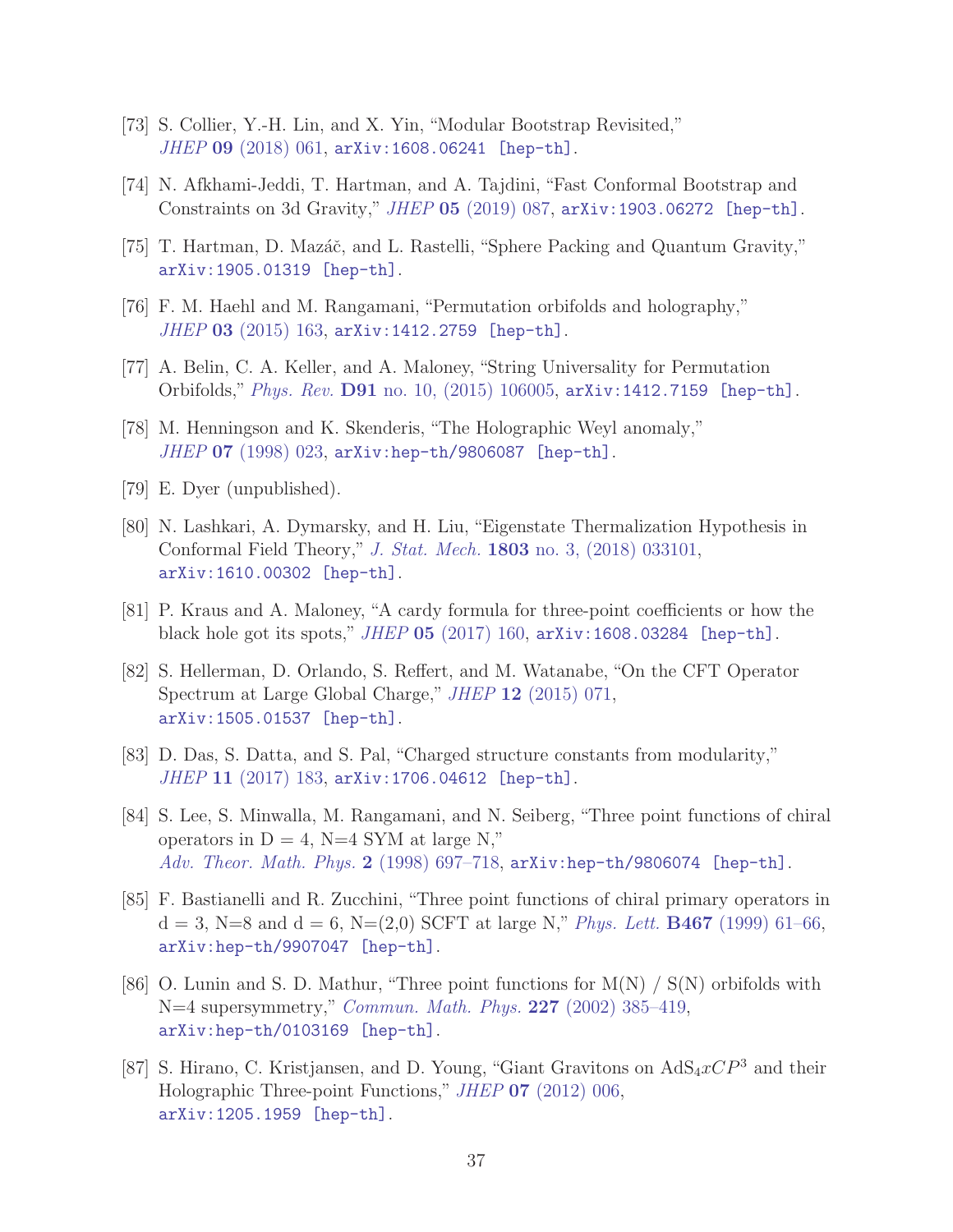- <span id="page-38-3"></span><span id="page-38-0"></span>[88] K. Zarembo, "Holographic three-point functions of semiclassical states," JHEP 09 [\(2010\) 030,](http://dx.doi.org/10.1007/JHEP09(2010)030) [arXiv:1008.1059 \[hep-th\]](http://arxiv.org/abs/1008.1059).
- <span id="page-38-1"></span>[89] J. A. Minahan and R. Pereira, "Three-point correlators from string amplitudes: Mixing and Regge spins," JHEP 04 [\(2015\) 134,](http://dx.doi.org/10.1007/JHEP04(2015)134) [arXiv:1410.4746 \[hep-th\]](http://arxiv.org/abs/1410.4746).
- [90] R. Roiban and A. A. Tseytlin, "On semiclassical computation of 3-point functions of closed string vertex operators in  $AdS_5xS^5$ ," Phys. Rev. D82 [\(2010\) 106011,](http://dx.doi.org/10.1103/PhysRevD.82.106011) [arXiv:1008.4921 \[hep-th\]](http://arxiv.org/abs/1008.4921).
- <span id="page-38-4"></span><span id="page-38-2"></span>[91] T. Bargheer, J. A. Minahan, and R. Pereira, "Computing Three-Point Functions for Short Operators," JHEP 03 [\(2014\) 096,](http://dx.doi.org/10.1007/JHEP03(2014)096) [arXiv:1311.7461 \[hep-th\]](http://arxiv.org/abs/1311.7461).
- [92] M. Baggio, V. Niarchos, K. Papadodimas, and G. Vos, "Large-N correlation functions in  $\mathcal{N} = 2$  superconformal QCD," JHEP 01 [\(2017\) 101,](http://dx.doi.org/10.1007/JHEP01(2017)101) [arXiv:1610.07612 \[hep-th\]](http://arxiv.org/abs/1610.07612).
- <span id="page-38-5"></span>[93] D. E. Berenstein, J. M. Maldacena, and H. S. Nastase, "Strings in flat space and pp waves from  $N=4$  superYang-Mills," JHEP 04 [\(2002\) 013,](http://dx.doi.org/10.1088/1126-6708/2002/04/013) [arXiv:hep-th/0202021 \[hep-th\]](http://arxiv.org/abs/hep-th/0202021).
- <span id="page-38-7"></span><span id="page-38-6"></span>[94] S. Hellerman, S. Maeda, and M. Watanabe, "Operator Dimensions from Moduli," JHEP 10 [\(2017\) 089,](http://dx.doi.org/10.1007/JHEP10(2017)089) [arXiv:1706.05743 \[hep-th\]](http://arxiv.org/abs/1706.05743).
- <span id="page-38-8"></span>[95] J. Polchinski, "Landscape/CFT Duality?," KITP seminar (December 11, 2008) . <http://online.kitp.ucsb.edu/online/joint98/polchinski4/rm/jwvideo.html>.
- [96] I. R. Klebanov and E. Witten, "Superconformal field theory on three-branes at a Calabi-Yau singularity," Nucl. Phys. B536 [\(1998\) 199–218,](http://dx.doi.org/10.1016/S0550-3213(98)00654-3) [arXiv:hep-th/9807080 \[hep-th\]](http://arxiv.org/abs/hep-th/9807080).
- <span id="page-38-9"></span>[97] S. S. Gubser, "Einstein manifolds and conformal field theories," Phys. Rev. **D59** [\(1999\) 025006,](http://dx.doi.org/10.1103/PhysRevD.59.025006) [arXiv:hep-th/9807164 \[hep-th\]](http://arxiv.org/abs/hep-th/9807164).
- [98] A. Ceresole, G. Dall'Agata, R. D'Auria, and S. Ferrara, "Superconformal field theories from IIB spectroscopy on  $AdS(5)$  x T-11,"  $Class.$   $Quant.$   $Graw.$  17 (2000) 1017-1025,  $arXiv:hep-th/9910066$  [hep-th].
- <span id="page-38-10"></span>[99] A. Ceresole, G. Dall'Agata, R. D'Auria, and S. Ferrara, "Spectrum of type IIB supergravity on AdS(5) x  $T^{**}11$ : Predictions on N=1 SCFT's," Phys. Rev. D61 [\(2000\) 066001,](http://dx.doi.org/10.1103/PhysRevD.61.066001) [arXiv:hep-th/9905226 \[hep-th\]](http://arxiv.org/abs/hep-th/9905226).
- <span id="page-38-11"></span>[100] M. Cvetic, H. Lu, D. N. Page, and C. N. Pope, "New Einstein-Sasaki spaces in five and higher dimensions," [Phys. Rev. Lett.](http://dx.doi.org/10.1103/PhysRevLett.95.071101) 95 (2005) 071101, [arXiv:hep-th/0504225 \[hep-th\]](http://arxiv.org/abs/hep-th/0504225).
- <span id="page-38-12"></span>[101] J. Sparks, "Sasaki-Einstein Manifolds," [Surveys Diff. Geom.](http://dx.doi.org/10.4310/SDG.2011.v16.n1.a6) 16 (2011) 265–324, [arXiv:1004.2461 \[math.DG\]](http://arxiv.org/abs/1004.2461).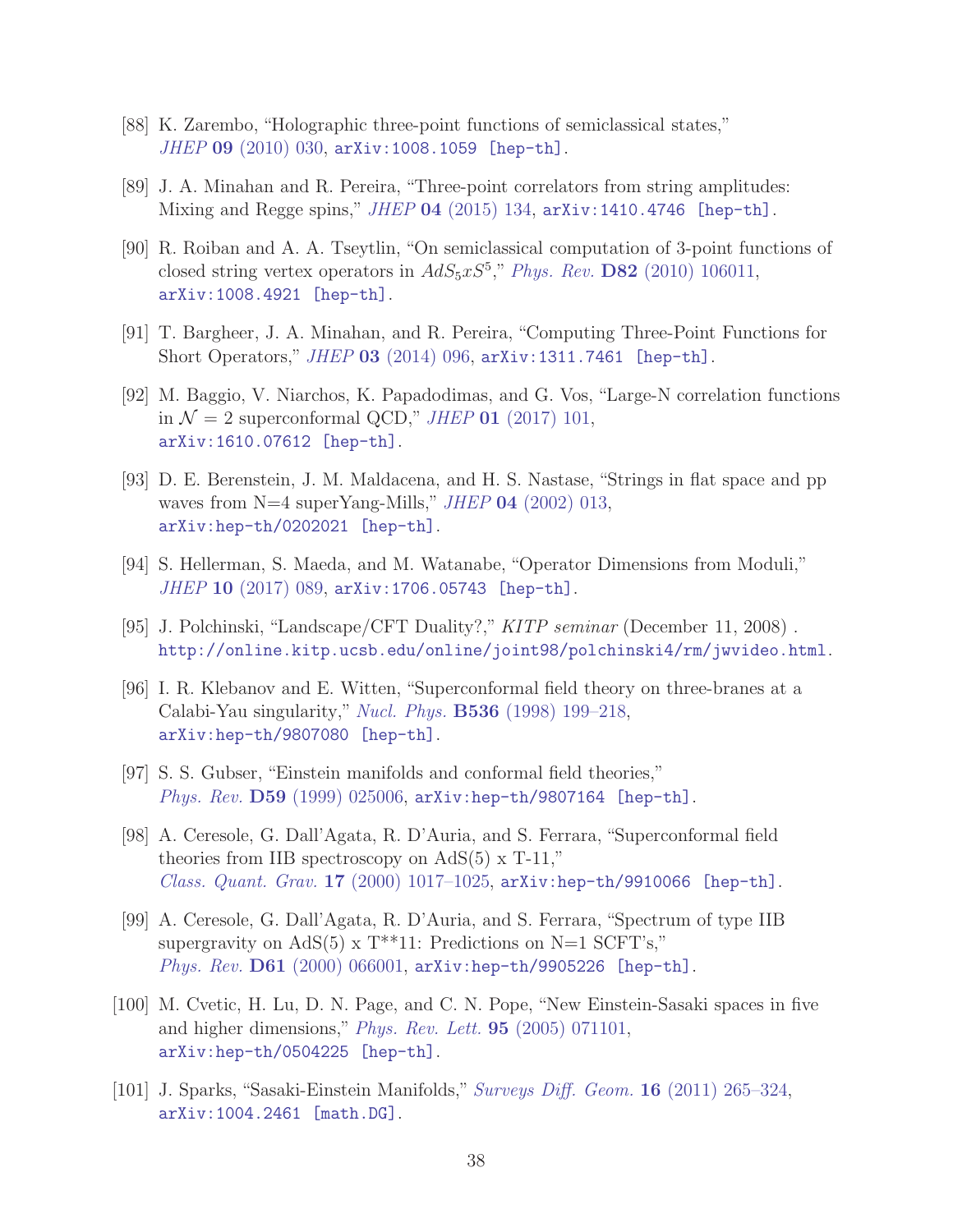- <span id="page-39-0"></span>[102] D. Fabbri, P. Fre, L. Gualtieri, and P. Termonia, "M theory on  $AdS(4) \times M^{**}111$ : The Complete  $\text{Osp}(2|4) \times \text{SU}(3) \times \text{SU}(2)$  spectrum from harmonic analysis," *Nucl. Phys.*  $B560$  [\(1999\) 617–682,](http://dx.doi.org/10.1016/S0550-3213(99)00363-6) [arXiv:hep-th/9903036 \[hep-th\]](http://arxiv.org/abs/hep-th/9903036).
- <span id="page-39-1"></span>[103] D. N. Page and C. N. Pope, "Which Compactifications of  $D = 11$  Supergravity Are Stable?," Phys. Lett. 144B [\(1984\) 346–350.](http://dx.doi.org/10.1016/0370-2693(84)91275-9)
- [104] D. N. Page and C. N. Pope, "Stability Analysis of Compactifications of  $D = 11$ Supergravity With  $SU(3)$  X  $SU(2)$  X  $U(1)$  Symmetry," Phys. Lett. 145B [\(1984\) 337–341.](http://dx.doi.org/10.1016/0370-2693(84)90056-X)
- <span id="page-39-2"></span>[105] O. Yasuda, "Classical stability of  $M<sup>pqr</sup>$ ,  $Q<sup>pqr</sup>$ , and  $N<sup>pqr</sup>$  in  $d = 11$  supergravity," Phys. Rev. Lett. 53 [\(Sep, 1984\) 1207–1211.](http://dx.doi.org/10.1103/PhysRevLett.53.1207) <https://link.aps.org/doi/10.1103/PhysRevLett.53.1207>.
- <span id="page-39-3"></span>[106] X. Dong, D. Z. Freedman, and Y. Zhao, "AdS/CFT and the Little Hierarchy Problem," [arXiv:1510.01741 \[hep-th\]](http://arxiv.org/abs/1510.01741).
- <span id="page-39-4"></span>[107] T. Banks, "Note on a Paper by Ooguri and Vafa," [arXiv:1611.08953 \[hep-th\]](http://arxiv.org/abs/1611.08953).
- <span id="page-39-5"></span>[108] S. Giombi and E. Perlmutter, "Double-Trace Flows and the Swampland," JHEP 03 [\(2018\) 026,](http://dx.doi.org/10.1007/JHEP03(2018)026) [arXiv:1709.09159 \[hep-th\]](http://arxiv.org/abs/1709.09159).
- [109] A. Besse, Einstein Manifolds. Classics in mathematics. Springer, 1987. [https://books.google.com/books?id=6I\\_XgRJaBL0C](https://books.google.com/books?id=6I_XgRJaBL0C).
- <span id="page-39-6"></span>[110] M. T. Anderson, "A survey of Einstein metrics on 4-manifolds," arXiv e-prints (Oct, 2008) arXiv:0810.4830, [arXiv:0810.4830 \[math.DG\]](http://arxiv.org/abs/0810.4830).
- [111] D. Yang, "Rigidity of Einstein 4-manifolds with positive curvature," Inventiones mathematicae  $142$  [no. 2, \(Nov, 2000\) 435–450.](http://dx.doi.org/10.1007/PL00005792) <https://doi.org/10.1007/PL00005792>.
- <span id="page-39-8"></span><span id="page-39-7"></span>[112] A. Buchel, R. C. Myers, and A. Sinha, "Beyond eta/s  $= 1/4$  pi," JHEP 03 [\(2009\) 084,](http://dx.doi.org/10.1088/1126-6708/2009/03/084) [arXiv:0812.2521 \[hep-th\]](http://arxiv.org/abs/0812.2521).
- <span id="page-39-9"></span>[113] L. Bhardwaj and Y. Tachikawa, "Classification of 4d N=2 gauge theories," JHEP 12 [\(2013\) 100,](http://dx.doi.org/10.1007/JHEP12(2013)100) [arXiv:1309.5160 \[hep-th\]](http://arxiv.org/abs/1309.5160).
- <span id="page-39-10"></span>[114] A. M. Polyakov, "Gauge fields and space-time," [Int. J. Mod. Phys.](http://dx.doi.org/10.1142/S0217751X02013071) A17S1 (2002) 119–136, [arXiv:hep-th/0110196 \[hep-th\]](http://arxiv.org/abs/hep-th/0110196).
- [115] A. A. Tseytlin, "On semiclassical approximation and spinning string vertex operators in AdS(5) x  $S^{**}5$ ," *Nucl. Phys.* **B664** (2003) 247-275, [arXiv:hep-th/0304139 \[hep-th\]](http://arxiv.org/abs/hep-th/0304139).
- <span id="page-39-11"></span>[116] Z. Bajnok, R. A. Janik, and A. Wereszczynski, "HHL correlators, orbit averaging and form factors,"  $JHEP$  09 [\(2014\) 050,](http://dx.doi.org/10.1007/JHEP09(2014)050)  $arXiv:1404.4556$  [hep-th].